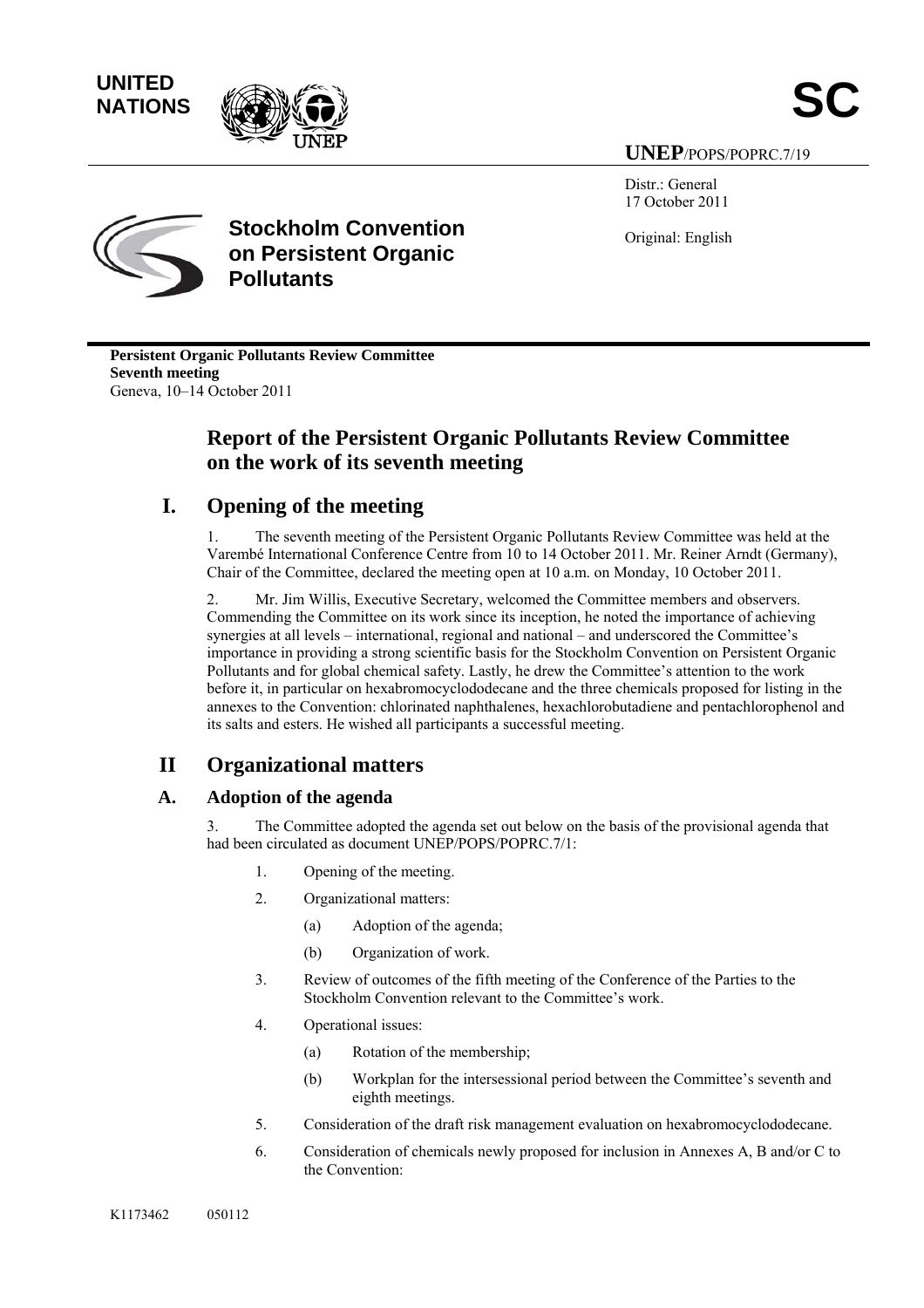- (a) Chlorinated naphthalenes;
- (b) Hexachlorobutadiene;
- (c) Pentachlorophenol and its salts and esters.
- 7. Technical work in relation to chemicals listed in the annexes to the Convention with exemptions:
	- (a) Assessment of alternatives to endosulfan;
	- (b) Assessment of alternatives to perfluorooctane sulfonic acid in open applications;
	- (c) Guidance on alternatives to perfluorooctane sulfonate and its derivatives;
	- (d) Evaluation of brominated diphenyl ethers pursuant to paragraph 2 of parts IV and V of Annex A to the Convention;
	- (e) Preparatory work for the assessment of alternatives to DDT.
- 8. Other technical work:
	- (a) Intersessional work on short-chained chlorinated paraffins;
	- (b) Intersessional work on toxic interactions;
	- (c) Debromination of brominated flame retardants;
	- (d) Work in collaboration and coordination with other scientific bodies:
		- (i) Work with the Basel Convention;
		- (ii) Work with the Rotterdam Convention;
		- (iii) Implications of the study on climate change and persistent organic pollutants;
	- (e) Effective participation of parties in the Committee's work.
- 9. Other matters.
- 10. Dates and venue of the Committee's eighth meeting.
- 11. Adoption of the report.
- 12. Closure of the meeting.

## **B. Organization of work**

4. The Chair drew attention to the objectives and possible outcomes of the meeting, as described in the scenario note (UNEP/POPS/POPRC.7/INF/1) and tentative schedule (UNEP/POPS/POPRC.7/INF/2) for the meeting. The Committee agreed to conduct the meeting in accordance with the latter, subject to revision as necessary.

5. The Committee agreed to conduct its work in plenary session and to establish contact, drafting and "friends of the Chair" groups as necessary. In accordance with the amendment to the Committee's terms of reference set out in annex I to decision SC-5/11, the Committee met in closed session on Monday, 10 October 2011, at 9 a.m. and subsequently at 1 p.m. to review issues pertaining to conflicts of interest of the members. None of the Committee members indicated that they had any conflicts of interest relating to the Persistent Organic Pollutants Review Committee process as set out in Article 8 of the Stockholm Convention.

# **C. Attendance**

6. The meeting was attended by the following 29 Committee members: Ms. Norma Sbarbati Nudelman (Argentina), Ms. Tsvetanka Dimcheva (Bulgaria), Mr. Choviran Ken (Cambodia), Mr. Robert Chénier (Canada), Mr. Abderaman Mahamat Abderaman (Chad), Mr. Ricardo Orlando Barra Ríos (Chile), Mr. Jianxin Hu (China), Mr. José Álvaro Rodriguez (Colombia), Ms. Floria Roa Gutiérrez (Costa Rica), Mr. Ivan Holoubek (Czech Republic), Ms. Fatma Mohamed Ibrahim Abou-Shok (Egypt), Mr. Timo Seppälä (Finland), Mr. Sylvain Bintein (France), Mr. Reiner Arndt (Germany), Mr. John Pwamang (Ghana), Mr. Pablo Ricardo Rodríguez Rubio (Honduras), Ms. Chhanda Chowdhury (India), Mr. Masaru Kitano (Japan), Mr. Mohammed Khashashneh (Jordan), Mr. Peter Dawson (New Zealand), Ms. Stella Mojekwu (Nigeria), Ms. Maria Manuela Araújo Pereira (Portugal), Ms. Kyunghee Choi (Republic of Korea), Ms. Bettina Hitzfeld (Switzerland), Mr. Jarupong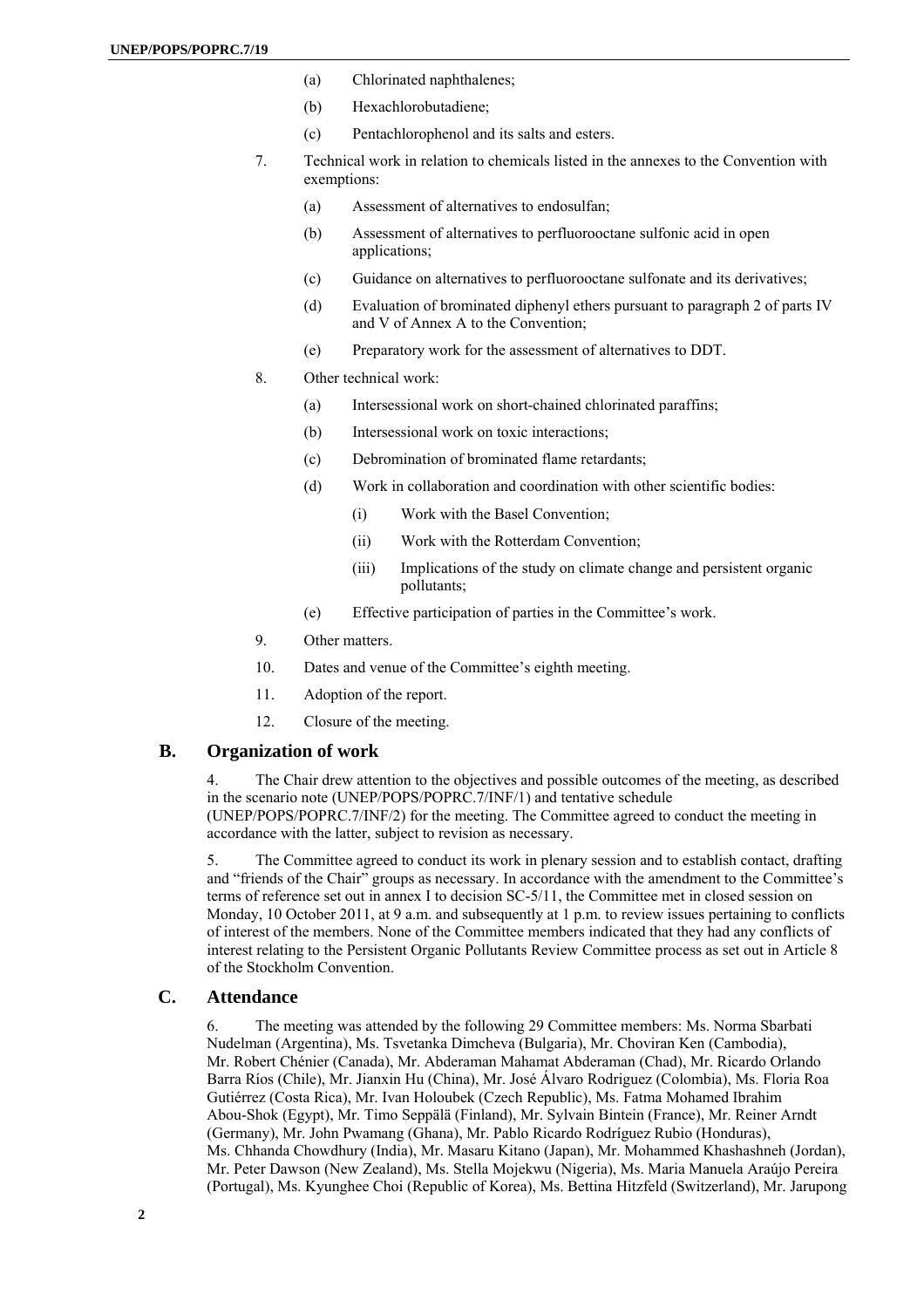Boon-Long (Thailand), Mr. Komla Sanda (Togo), Ms. Svitlana Sukhorebra (Ukraine), Ms. Fransisca Katagira (United Republic of Tanzania), Mr. Samuel Banda (Zambia).

7. The members from Mauritius and the Syrian Arab Republic were unable to attend.

8. In addition, the meeting was attended by representatives of the following countries as observers: Australia, Brazil, Cameroon, Canada, China, Cuba, Denmark, France, India, Indonesia, Ireland, Japan, Kenya, Kuwait, Madagascar, Netherlands, Norway, Poland, Slovakia, South Africa, Spain, Sudan, Sweden, Switzerland, United States of America, Zambia. The European Union was also represented as an observer.

9. Representatives of the following United Nations bodies and specialized agencies also attended the meeting as observers: Food and Agriculture Organization of the United Nations, United Nations Development Programme, United Nations Industrial Development Organization, World Health Organization.

10. The representative of the Global Environment Facility attended the meeting as an observer.

11. Non-governmental organizations were represented as observers. The names of those organizations are included in the list of participants (UNEP/POPS/POPRC.7/INF/25).

# **III. Review of outcomes of the fifth meeting of the Conference of the Parties to the Stockholm Convention relevant to the Committee's work**

12. Introducing the item, the representative of the Secretariat summarized the information provided in document UNEP/POPS/POPRC.7/INF/9 on the outcomes of the fifth meeting of the Conference of the Parties to the Stockholm Convention relevant to the Committee's work.

13. The Committee took note of the information.

14. The representative of the Secretariat then summarized the information provided in document UNEP/POPS/POPRC.7/18 on the work programme on brominated diphenyl ethers and perfluorooctane sulfonic acid, its salts and perfluorooctane sulfonyl fluoride adopted by the Conference of the Parties in its decision SC-5/5.

15. The Committee agreed that the work programme would be further considered under item 7 (d), "Evaluation of brominated diphenyl ethers pursuant to paragraph 2 of parts IV and V of Annex A to the Convention".

# **IV. Operational issues**

## **A. Rotation of the membership**

16. Introducing the sub-item, the representative of the Secretariat summarized the information provided in document UNEP/POPS/POPRC.7/INF/10/Rev.1 on the experts nominated as members of the Committee. She noted that, by its decision SC-5/11 and consistent with paragraph 2 of decision SC-1/7, the Conference of the Parties had adopted a list of parties to be invited to nominate Committee members for terms of office commencing on 5 May 2012. Those parties had provided their nominations, which were subject to confirmation by the Conference of the Parties at its sixth meeting, to be held from 6 to 10 May 2013. She also noted that, during the period between the Committee's sixth and seventh meetings, Ms. Tsvetanka Dimcheva (Bulgaria) had been designated by her Government to replace Mr. Ivan Dombalov.

17. The Committee took note of the information.

# **B. Workplan for the intersessional period between the Committee's seventh and eighth meetings**

18. Introducing the sub-item, the representative of the Secretariat drew attention to document UNEP/POPS/POPRC.7/8 on the draft workplan for the intersessional period between the Committee's seventh and eighth meetings.

19. The Committee adopted the workplan, which is set out in annex V to the present report.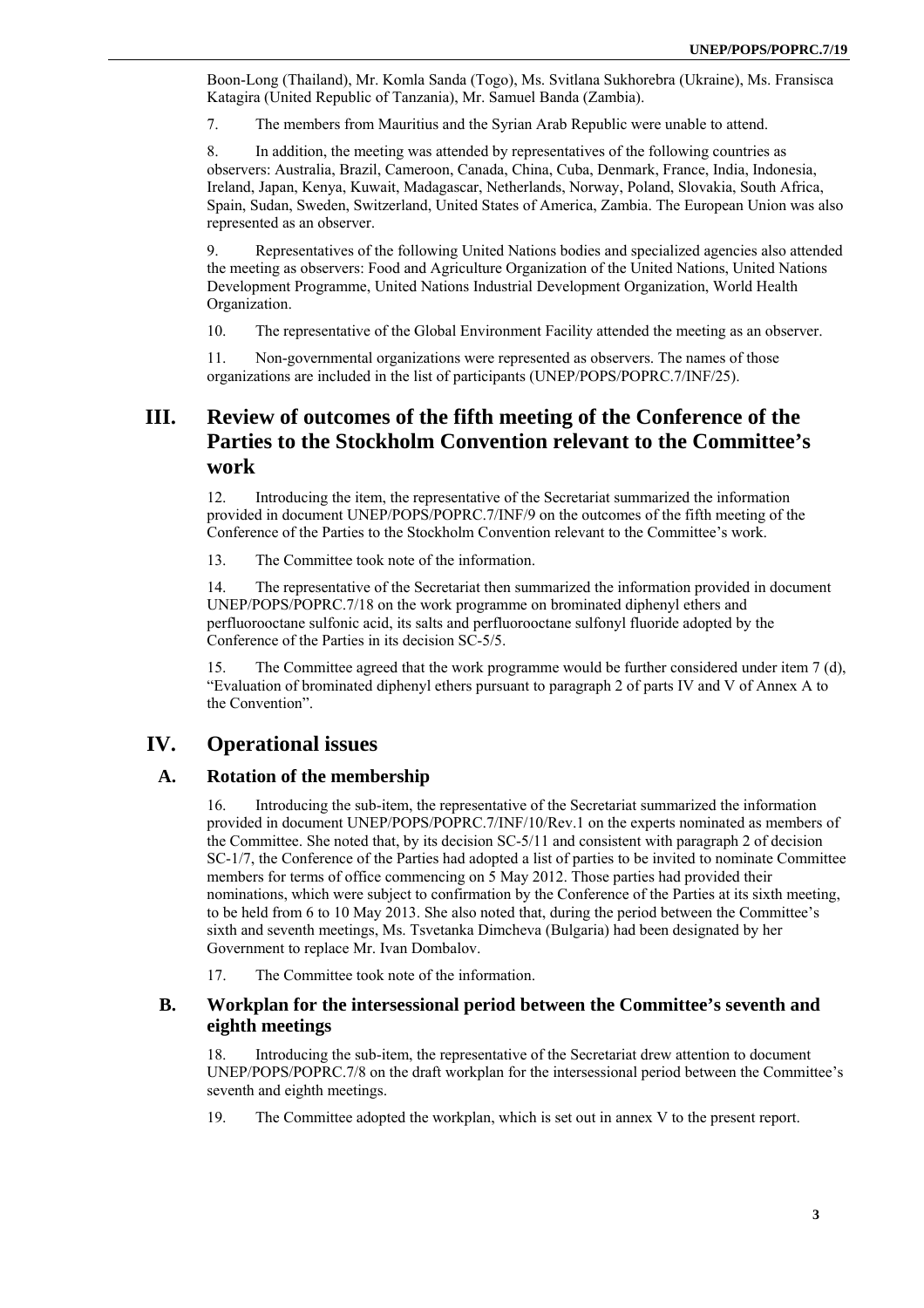# **V. Consideration of the draft risk management evaluation on hexabromocyclododecane**

In considering the item, the Committee had before it a note by the Secretariat on the draft risk management evaluation on hexabromocyclododecane (UNEP/POPS/POPRC.7/5) and comments and responses relating to the last draft of the evaluation circulated during the intersessional period (UNEP/POPS/POPRC.7/INF/7).

21. Mr. Peter Dawson (New Zealand), chair of the intersessional working group established to develop the draft risk management evaluation, gave a presentation on it.

22. In the ensuing discussion, several members raised concerns regarding the management of waste containing hexabromocyclododecane, both currently and in the future. Levels of global use and waste were difficult to measure, particularly as the substance was found in both expanded polystyrene and extruded polystyrene foams, which had long service lives and many uses, including in insulation and building, road and railroad construction. The bulky nature of such foams made their disposal problematic, as they could not easily be transported far from their sites of origin. Other items containing hexabromocyclododecane, such as high-impact polystyrene and textiles, were much easier to dispose of but accounted for only a minor proportion of hexabromocyclododecane use in many regions. One member raised the possibility of using non-combustion waste management technology, which some countries had already used successfully.

23. Some members drew attention to the social and economic difficulties faced by developing countries in the elimination of hexabromocyclododecane; thus, for example, imports of motor vehicles were growing along with economies, exacerbating hexabromocyclododecane management issues, and compliance with national fire safety regulations required the use of hexabromocyclododecane as a flame retardant. With regard to the latter, one member said that alternatives were not always satisfactory and might be classified as persistent organic pollutants in the future. In addition, although alternatives were beginning to appear on the market, it was unlikely that developing countries would be able to introduce them for many years after developed countries had done so, owing to patent and pricing restrictions.

24. A number of members recommended that hexabromocyclododecane should be listed in Annex A to the Convention with specific exemptions.

25. The Committee agreed to establish a contact group, chaired by Mr. Dawson, with a mandate to improve and update the risk management evaluation on hexabromocyclododecane.

26. Following the contact group's deliberations, Mr. Dawson presented a draft decision and a revised draft risk management evaluation for consideration by the Committee. He said that the group had concluded that hexabromocyclododecane should be listed in the annexes to the Convention but had not agreed on where it should be listed or whether it should be listed with exemptions. The difficulty lay in uncertainty regarding the availability, properties and costs of alternative flame retardants, especially for use in expanded and extruded polystyrene. He proposed that more information should be collected to enable the Committee at its eighth meeting to decide what annex the substance should be listed in and to determine the need for and scope of any exemptions.

27. The Chair said that the period between the Committee's seventh and eighth meetings would provide a valuable time in which to gather additional data on chemical alternatives to hexabromocyclododecane and on their production and use, which could be included in an addendum to the risk management evaluation. By proposing its listing in the Convention without specifying an annex at the current meeting the Committee could advance considerably in its consideration of the chemical and would still have sufficient time at its eighth meeting to propose a more specific listing to the Conference of the Parties at its sixth meeting.

28. The Committee went on to consider the draft decision on hexabromocyclododecane. In response to concerns voiced by several members the Committee requested Mr. Dawson to work with other Committee members to clarify whether the risk management evaluation and related decision should refer to hexabromocyclododecane or 1, 2, 5, 6, 9, 10-hexabromocyclododecane or some other chemical identity. In addition, the Committee requested Mr. Dawson further to refine aspects of the draft decision related to the focus of the intersessional work on chemical alternatives to hexabromocyclododecane.

29. Subsequently, revised versions of the draft risk management evaluation and the draft decision were introduced.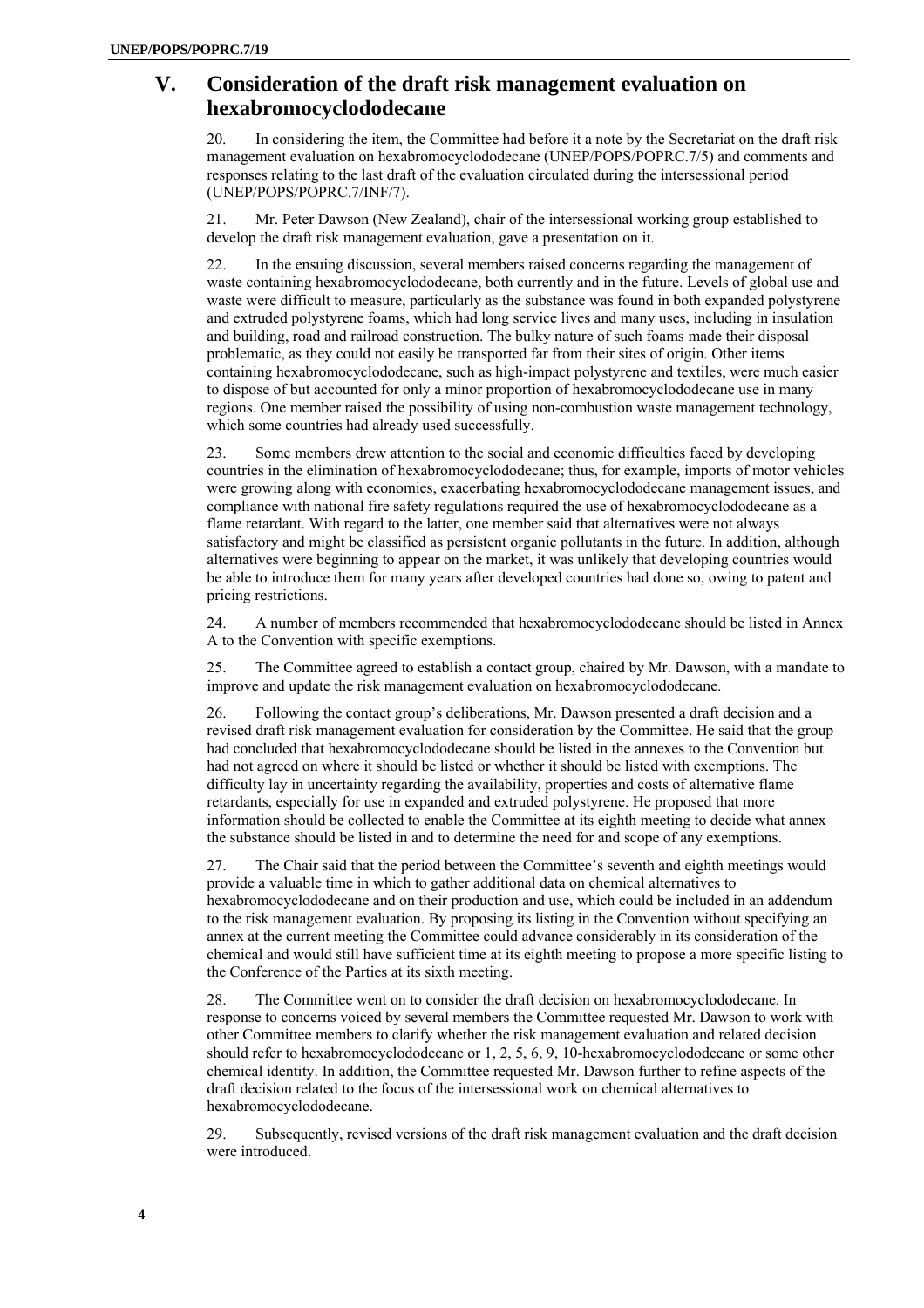30. The Committee adopted decision POPRC-7/1, by which, among other things, it adopted the risk management evaluation for hexabromocyclododecane and decided, in accordance with paragraph 9 of Article 8 of the Convention, to recommend to the Conference of the Parties that it consider listing hexabromocyclododecane in Annexes A, B and/or C to the Convention. It also agreed to review the additional information that would be made available to it pursuant to paragraph 3 of the decision and to consider at its eighth meeting whether to specify the annex to the Convention and possible exemptions to be considered by the Conference of the Parties in listing hexabromocyclododecane.

31. The decision is set out in annex I to the present report. The risk management evaluation can be found in document UNEP/POPS/POPRC.7/19/Add.1.

# **VI. Consideration of chemicals newly proposed for inclusion in Annexes A, B and/or C to the Convention**

# **A. Chlorinated naphthalenes**

32. In considering the sub-item, the Committee had before it a note by the Secretariat setting out a proposal submitted by the European Union and its member States parties to the Convention to list chlorinated naphthalenes in Annexes A, B and/or C to the Convention (UNEP/POPS/POPRC.7/2), additional information on chlorinated naphthalenes (UNEP/POPS/POPRC.7/INF/3) and the Secretariat's verification of whether the proposal contained the information specified in Annex D to the Convention (UNEP/POPS/POPRC.7/INF/8).

33. Mr. Peter Korytár (European Union) introduced the proposal.

34. The Committee agreed to establish a contact group, chaired by Ms. Svitlana Sukhorebra (Ukraine), to consider the information provided and to determine whether it fulfilled the requirements of Annex D.

35. Subsequently, Ms. Sukhorebra reported that the group had concluded that dichlorinated naphthalenes, trichlorinated naphthalenes, tetrachlorinated naphthalenes, pentachlorinated naphthalenes, hexachlorinated naphthalenes, heptachlorinated naphthalenes and octachlorinated naphthalenes met the screening criteria listed in Annex D to the Convention.

36. The Committee adopted, as orally amended, decision POPRC-7/2, on chlorinated naphthalenes. The decision is set out in annex I to the present report.

## **B. Hexachlorobutadiene**

37. In considering the sub-item, the Committee had before it a note by the Secretariat setting out a proposal submitted by the European Union and its member States parties to the Convention to list hexachlorobutadiene in Annexes A, B and/or C to the Convention (UNEP/POPS/POPRC.7/3), additional information on hexachlorobutadiene (UNEP/POPS/POPRC.7/INF/4) and the Secretariat's verification of whether the proposal contained the information specified in Annex D to the Convention (UNEP/POPS/POPRC.7/INF/8).

38. Mr. Korytár introduced the proposal.

39. In the ensuing discussion, one member said that his country had gathered considerable data from studies on carp that demonstrated that hexachlorobutadiene was highly bioaccumulative.

40. Following the discussion the Committee agreed to establish a contact group, chaired by Ms. Floria Roa Gutiérrez (Costa Rica), to consider the information provided and to determine whether it fulfilled the requirements of Annex D.

41. Subsequently, Ms. Roa Gutiérrez reported that the group had concluded that hexachlorobutadiene met the screening criteria listed in Annex D to the Convention.

42. The Committee adopted decision POPRC-7/3, on hexachlorobutadiene. The decision is set out in annex I to the present report.

## **C. Pentachlorophenol and its salts and esters**

43. In considering the sub-item, the Committee had before it a note by the Secretariat setting out a proposal submitted by the European Union and its member States parties to the Convention to list pentachlorophenol and its salts and esters in Annexes A, B and/or C to the Convention (UNEP/POPS/POPRC.7/4), additional information on pentachlorophenol and its salts and esters (UNEP/POPS/POPRC.7/INF/5 and UNEP/POPS/POPRC.7/INF/5/Add.1), a decision guidance document on pentachlorophenol and its salts and esters (UNEP/POPS/POPRC.7/INF/6) and the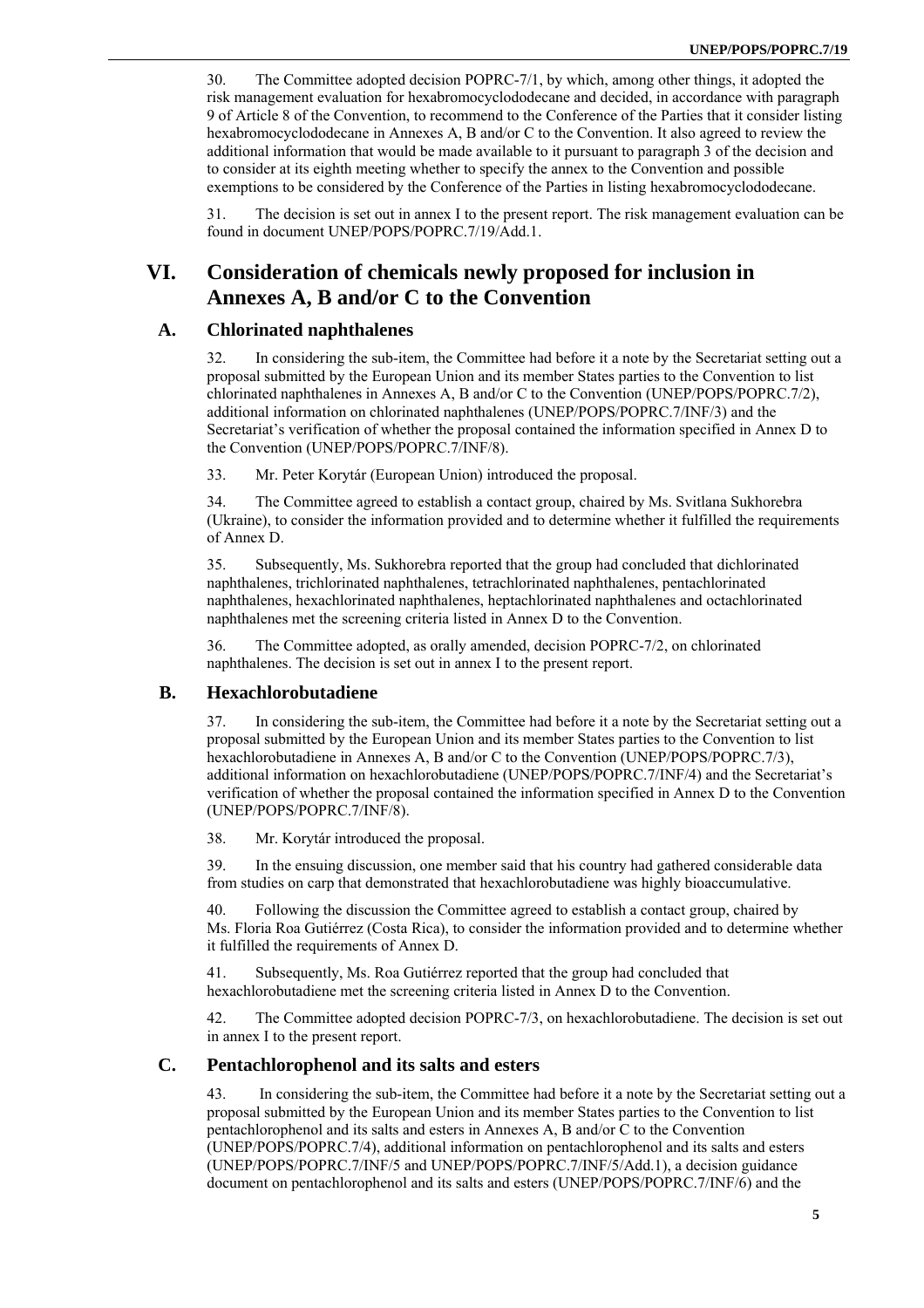Secretariat's verification of whether the proposal contained the information specified in Annex D to the Convention (UNEP/POPS/POPRC.7/INF/8).

44. Mr. Korytár introduced the proposal.

45. In the ensuing discussion, one member evoked the discussions of endosulfan sulfate at the fifth meeting of the Conference of the Parties, at which it had been decided that the sulfate should not be listed in the annexes to the Convention. A similar approach could be taken with regard to pentachloroanisole, a metabolite that was not commercially produced. In addition, the difference between the issue of endosulfan and that of pentachlorophenol was that some microcontaminants of the latter substance, including dioxins and furans, were not intentionally produced, and were therefore already provided for in part III (f) of Annex C to the Convention.

46. Another member said that pentachlorophenol had not been used in his country since the late 1980s but had since then become one of the most frequently studied contaminants. Some of the information in the reports produced in his country related to the persistence of pentachlorophenol and could therefore be useful to the Committee.

47. One member said that it would be appropriate to consider pentachloroanisole and other transformation products as provided for in Annex D to the Convention. It would be useful to determine whether chemicals other than pentachlorophenol were transformed to pentachloroanisole and, if so, to establish their relative contribution to pentachloroanisole in the environment compared to that of pentachlorophenol. Mr. Korytár said that some studies indeed indicated that other contaminants transformed to pentachloroanisole and that that issue would have to be examined further.

48. An observer suggested that it would be useful to have information on the adverse effects of esters of pentachlorophenol, such as pentachlorophenyl laurate. The Chair welcomed that proposal. Mr. Korytár noted that there was some evidence that the pH level of wastewater could affect the hydrolysis of esters of pentachlorophenol. It was also possible that such esters underwent photodegradation.

49. Following the discussion, the Committee agreed to establish a contact group, chaired by Mr. Ricardo Orlando Barra Ríos (Chile), to consider the information provided and to determine whether it fulfilled the requirements of Annex D.

50. Subsequently, Mr. Barra introduced a conference room paper setting out a draft decision on pentachlorophenol and its salts and esters.

51. In the ensuing discussion, the Committee agreed that pentachlorophenol alone did not meet the criteria set out in Annex D to the Convention but that its metabolite pentachloroanisole did. There was disagreement, however, as to whether the two chemicals should be jointly considered and moved to the Annex E evaluation stage, since pentachlorophenol could not be verified as the sole source of pentachloroanisole in the environment and there was uncertainty regarding the extent of transformation from pentachlorophenol and other possible precursors to pentachloroanisole and from the latter to pentachlorophenol. A number of members proposed that, in the absence of that information, and until the extent of transformation of pentachlorophenol to pentachloroanisole was clarified, information should be collected over the coming year to enable the Committee to take a decision on the matter at its eighth meeting. Other members, however, were of the view that such information was already available and that additional information could be collected during the Annex E stage, which was the more appropriate stage for such an evaluation and for in-depth examination of the issue.

52. The Committee agreed that a small group would consider the matter further in the light of the discussions.

53. Subsequently, Mr. Barra introduced a conference room paper setting out additional information on pentachlorophenol and its salts and esters. He then introduced another conference room paper containing a draft decision on pentachlorophenol and its salts and esters. He said that, as the group had been unable to reach consensus, consideration of the chemical should be deferred to the Committee's eighth meeting to allow time for additional studies to be performed and additional data to be gathered.

54. One member urged interested parties to initiate experiments under conditions relevant to the environment and to collect monitoring data on pentachlorophenol and pentachloroanisole, in particular from pentachlorophenol-contaminated sites, as such data could provide information on what happened in the environment under actual conditions. Another said that the Committee should not overlook existing data that would also facilitate its consideration of the matter.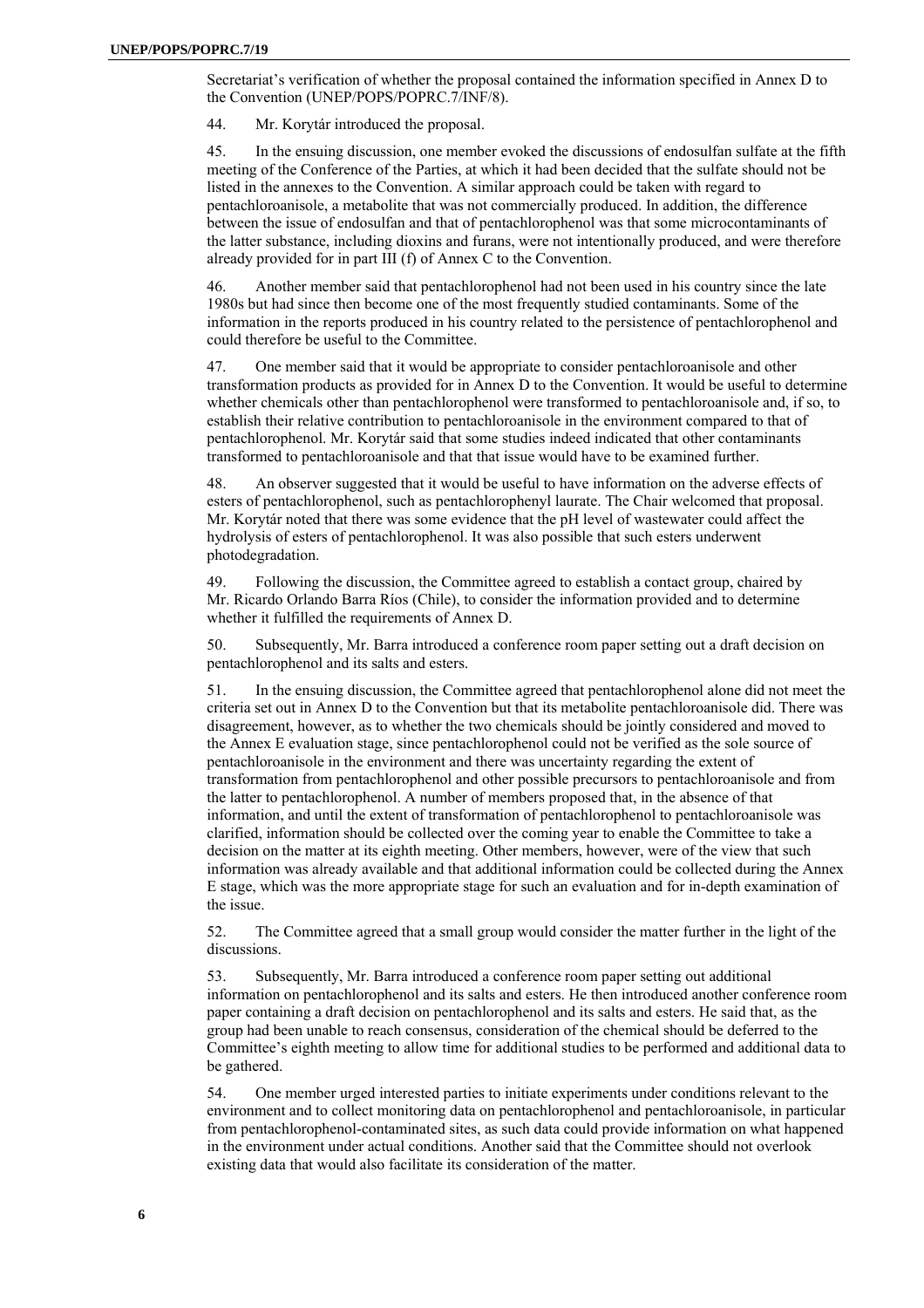55. The Committee agreed to defer its consideration of pentachlorophenol and its salts and esters until its eighth meeting and to include the draft decision on the substance in annex II to the present report, enclosed in square brackets to indicate a lack of consensus on certain items. It also agreed to establish an intersessional working group, to be chaired by Mr. Barra, and, subsequently, by Ms. Estefânia Gastaldello Moreira (Brazil), with the mandate, among other things, to review studies on the fate and transport of pentachlorophenol and pentachloroanisole and to prepare material for consideration at the Committee's eighth meeting. It further agreed that it would include in annex III to the present report information on the transformation of pentachlorophenol to pentachloroanisole and a proposal by Japan to fill information gaps.

# **VII. Technical work in relation to chemicals listed in the annexes to the Convention with exemptions**

## **A. Assessment of alternatives to endosulfan**

56. In considering the sub-item, the Committee had before it a note by the Secretariat on the assessment of alternatives to endosulfan (UNEP/POPS/POPRC.7/9), a compilation of information related to alternatives to endosulfan (UNEP/POPS/POPRC.7/INF/11/Rev.2), a summary of information on chemical and non-chemical alternatives to endosulfan from the risk management evaluation on endosulfan and its supporting documents (UNEP/POPS/POPRC.7/INF/12) and information on alternatives to endosulfan provided by the Food and Agriculture Organization of the United Nations (FAO) (UNEP/POPS/POPRC.7/INF/24).

57. The Chair introduced a conference room paper that he had prepared on possible activities by the Committee to implement a work programme to support the development and deployment of alternatives to endosulfan. In the ensuing discussion, several members said that it was necessary to ensure that alternatives were not themselves persistent organic pollutants and that they met various social and economic criteria, including that they should not be harmful to insects such as honeybees and other pollinators. Observing that the unwanted endpoints of plant protection products would vary by country they also said that, while the Committee could assess them, countries themselves should choose which chemical alternatives to endosulfan to use based on their own social and economic needs.

58. In response to several members' call for coordination with FAO, the representative of that agency said that its data on integrated pest management could be shared with the Committee for the purposes of the assessment. Furthermore, it could conduct a global or regional study on country experiences in integrated pest management as an alternative to endosulfan if adequate funding were provided.

59. In response to a member's question, the Chair said that gaps in country data for the assessment could be filled through modelling; if that were done, however, it would be explicitly noted in the assessment report. More generally, data for the assessment could be gathered directly from countries or through monitoring programmes.

60. A number of members said that it would not be possible to review all 84 chemical alternatives to endosulfan in the time available to conduct the assessment. Several members therefore proposed focusing on the crop/pest combinations listed with exemptions in decision SC-5/3, on the listing of technical endosulfan and its related isomers, and the crops that accounted for the greatest use of endosulfan.

61. The Committee agreed to establish a group of friends of the Chair, chaired by Ms. Bettina Hitzfeld (Switzerland), to identify possible actions in relation to the assessment of alternatives to endosulfan, including the prioritization of alternatives.

62. Subsequently, the representative of the Secretariat introduced a conference room paper setting out a draft decision on assessment of alternatives to endosulfan.

63. The Committee adopted decision POPRC-7/4, on assessment of alternatives to endosulfan. The decision is set out in annex I to the present report.

# **B. Assessment of alternatives to perfluorooctane sulfonic acid in open applications**

64. In considering the sub-item, the Committee had before it a note by the Secretariat on the assessment of alternatives to perfluorooctane sulfonic acid in open applications, which contained in its annex the draft terms of reference for a technical paper on the issue (UNEP/POPS/POPRC.7/10), a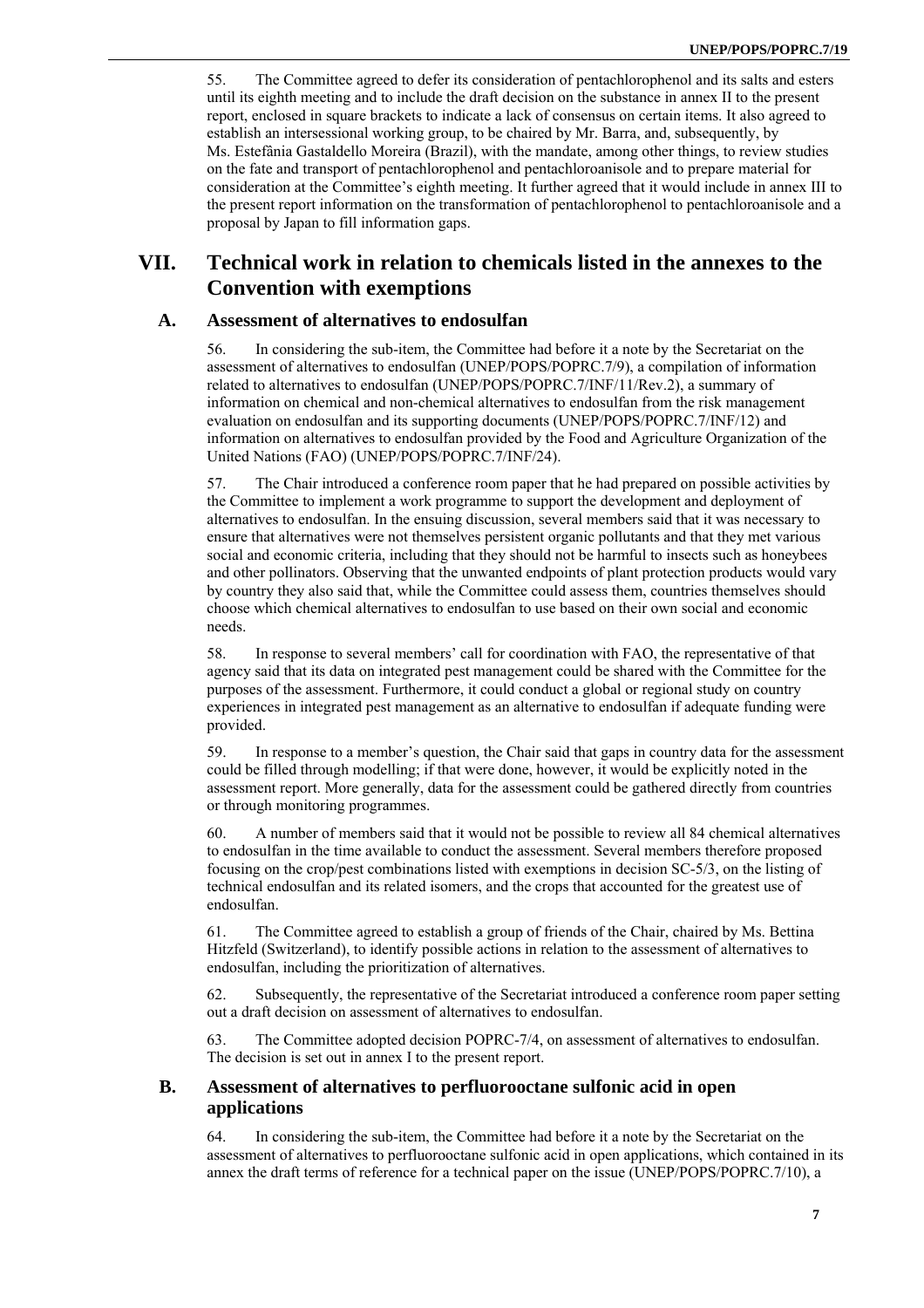draft format for the collection of information on alternatives to the use of perfluorooctane sulfonic acid in open applications and a possible outline of a technical paper on the identification and assessment of such alternatives (UNEP/POPS/POPRC.7/INF/22).

65. Introducing the sub-item, the representative of the Secretariat recalled that by decision SC-5/5 the Conference of the Parties had requested the Committee to develop terms of reference for the technical paper at its seventh meeting and requested the Secretariat to commission a technical paper, resources permitting, based on the terms of reference developed by the Committee, for consideration by the Committee at its eighth meeting. It had also requested the Committee to develop recommendations on the basis of the technical paper for consideration by the Conference of the Parties at its sixth meeting.

66. In the ensuing discussion a few members sought clarification on specific items of the terms of reference, the workplan and the format for information collection. In response, the Chair said that open applications should be considered to be those that led to direct human or environmental exposure to perfluorooctane sulfonic acid rather than those involving use of the substance in closed systems. An observer also clarified that open applications included firefighting, agricultural applications or use of the substance in textiles, but not its use as an agent in production. The Chair suggested that information collected for the assessment should also be used for updating or revising the guidance on alternatives to perfluorooctane sulfonate and its derivatives set out in document UNEP/POPS/POPRC.6/13/Add.3.

67. The Committee agreed to establish a group of friends of the Chair, chaired by Mr. Samuel Banda (Zambia), to examine the draft terms of reference, format for collection of information on alternatives and outline of the technical paper and prepare revised drafts for the Committee to consider.

68. Subsequently, Mr. Banda introduced a conference room paper setting out a revised format for the collection of information on alternatives to the use of perfluorooctane sulfonic acid in open applications and a revised outline of the technical paper on the identification and assessment of alternatives to the use of perfluorooctane sulfonic acid in open applications. The Committee approved the format and the revised outline for use by the Secretariat.

69. Mr. Banda then introduced a conference room paper setting out a draft decision that included terms of reference for the above-mentioned technical paper and a workplan for the identification and assessment of alternatives to the use of perfluorooctane sulfonic acid in open applications.

70. The Committee adopted, as orally amended, decision POPRC-7/5, on assessment of alternatives to perfluorooctane sulfonic acid in open applications. The decision is set out in annex I to the present report. The revised format for the collection of information on alternatives to the use of perfluorooctane sulfonic acid in open applications and a possible outline of a technical paper on the identification and assessment of such alternatives can be found in document UNEP/POPS/POPRC.7/INF/22/Rev.1.

# **C. Guidance on alternatives to perfluorooctane sulfonate and its derivatives**

71. In considering the sub-item, the Committee had before it a note by the Secretariat on guidance on alternatives to perfluorooctane sulfonate and its derivatives (UNEP/POPS/POPRC.7/11) and comments on that guidance (UNEP/POPS/POPRC.7/INF/13). The Chair proposed to incorporate the comments on the guidance into the document itself, saying that the Secretariat could do so but would require the Committee's guidance on such substantive issues as how to reflect the comments and whether to reflect all of them.

72. In the ensuing discussion, one member pointed out that the Committee needed to retain ownership of the guidance document and could therefore review any proposed changes at the current meeting.

73. The Committee agreed that, in consultation with Mr. Banda and any other interested members, the Secretariat would revise the guidance on alternatives to perfluorooctane sulfonate and its derivatives for the Committee's consideration at the current meeting.

74. Subsequently, Mr. Banda introduced the revised guidance. He noted, among other things, that Ecuador had reported that it was using hydramethylnon as an alternative to sulfluoramide to control leaf-cutting ants. Brazil, however, had suggested that that alternative was not effective. He had invited the representatives to engage in bilateral discussions and report the outcome to the Secretariat.

75. The Committee agreed that it would consider the possibility of revising the guidance at its eighth meeting, pending the submission of comments on the guidance and parties' and observers'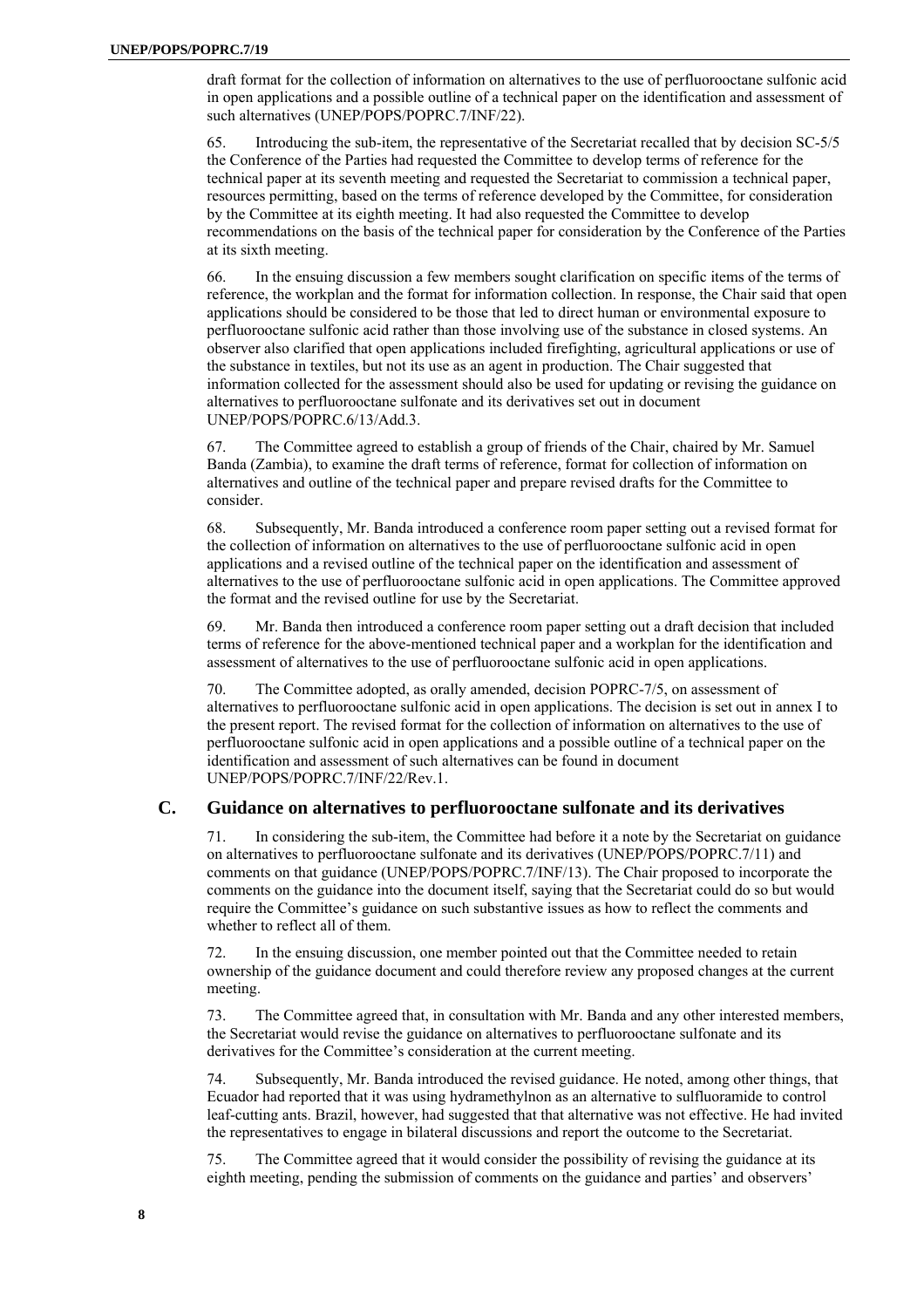experiences in replacing perfluorooctane sulfonate and its derivatives with additional alternative products and/or processes, including information about their health and environmental effects.

76. Mr. Banda then introduced a conference room paper setting out a draft decision on the guidance.

77. The Committee adopted decision POPRC-7/6, on guidance on alternatives to perfluorooctane sulfonate and its derivatives. The decision is set out in annex I to the present report. The revised guidance and the updated compilation of comments on that guidance can be found in documents UNEP/POPS/POPRC.7/19/Add.2 and UNEP/POPS/POPRC.7/INF/13/Rev.1, respectively.

# **D. Evaluation of brominated diphenyl ethers pursuant to paragraph 2 of parts IV and V of Annex A to the Convention**

78. In considering the sub-item, the Committee had before it a note by the Secretariat on the evaluation of brominated diphenyl ethers pursuant to paragraph 2 of parts IV and V of Annex A to the Convention (UNEP/POPS/POPRC.7/12). Introducing the sub-item, the representative of the Secretariat recalled that by decision SC-5/8 the Conference of the Parties had requested the Secretariat, with advice from relevant experts, to develop a process to enable the Conference at its sixth and every second ordinary meeting thereafter to evaluate parties' progress towards elimination of brominated diphenyl ethers and the continued need for the specific exemptions related to those chemicals. Accordingly, the Secretariat had prepared a draft process and a draft format for submission of information for consideration by the Committee.

79. In the ensuing discussion, one member requested clarification as to what was intended by the phrase "relevant experts" in the decision and whether the Basel Convention on the Control of Transboundary Movements of Hazardous Wastes and Their Disposal should come into play in respect of waste brominated diphenyl ethers. The Chair suggested that brominated diphenyl ethers in the recycling process would fall within the purview of the Basel Convention.

80. The Chair, noting that document UNEP/POPS/POPRC.7/18 set out a draft format to be used by parties to provide information on their experiences in implementing the recommendations relating to brominated diphenyl ethers and perfluorooctane sulfonic acid, its salts and perfluorooctane sulfonyl fluoride, pointed out that the compiling of information on the two activities was connected but that such work would engender considerable difficulties, given that the two activities had different timelines.

81. In response to a request for clarification, the representative of the Secretariat noted that all parties were invited to submit information using the format set out in document UNEP/POPS/POPRC.7/12 but only those that had registered exemptions were obliged to respond.

82. One member expressed concern that, while the Conference of the Parties had taken a decision to assess progress in the implementation of the Convention, some countries might be unable to assess the extent to which articles contained brominated diphenyl ethers. In a similar vein, one member observed that some countries had not yet updated their national implementation plans and were therefore unaware of what substances were present in their territories and in what quantities. An observer suggested that the reporting process might provide a way of expediting the process of updating national implementation plans. Another observer said that the format for submission of information might include a question designed to determine whether countries had information about the existence of brominated diphenyl ethers in articles or the processes for obtaining such information, the lack of which might signal a need for capacity-building. The Chair endorsed those comments.

83. In relation to the question of exemptions for the recycling of brominated diphenyl ethers, the Chair said that, although the Committee could collect the information submitted by parties, it might wish to consider whether it was within its mandate to assess the effectiveness of recycling of brominated diphenyl ethers.

84. One member said that expertise of the Committee members was not in an area that would enable the Committee to evaluate recycling methods or approaches that parties might choose. She suggested that the expertise of parties to the Basel Convention could be involved when examining exemptions and recycling. Another member said that, while recycling was not within the Committee's expertise, parties required assistance in implementing the Convention and that any issue that contributed to that goal could be taken on board by the Committee.

85. One member suggested that it would be useful for the Committee to provide guidance to countries on how to complete the format in document UNEP/POPS/POPRC.7/12, as that would also assist them in preparing their national implementation plans to deal with the issue more effectively.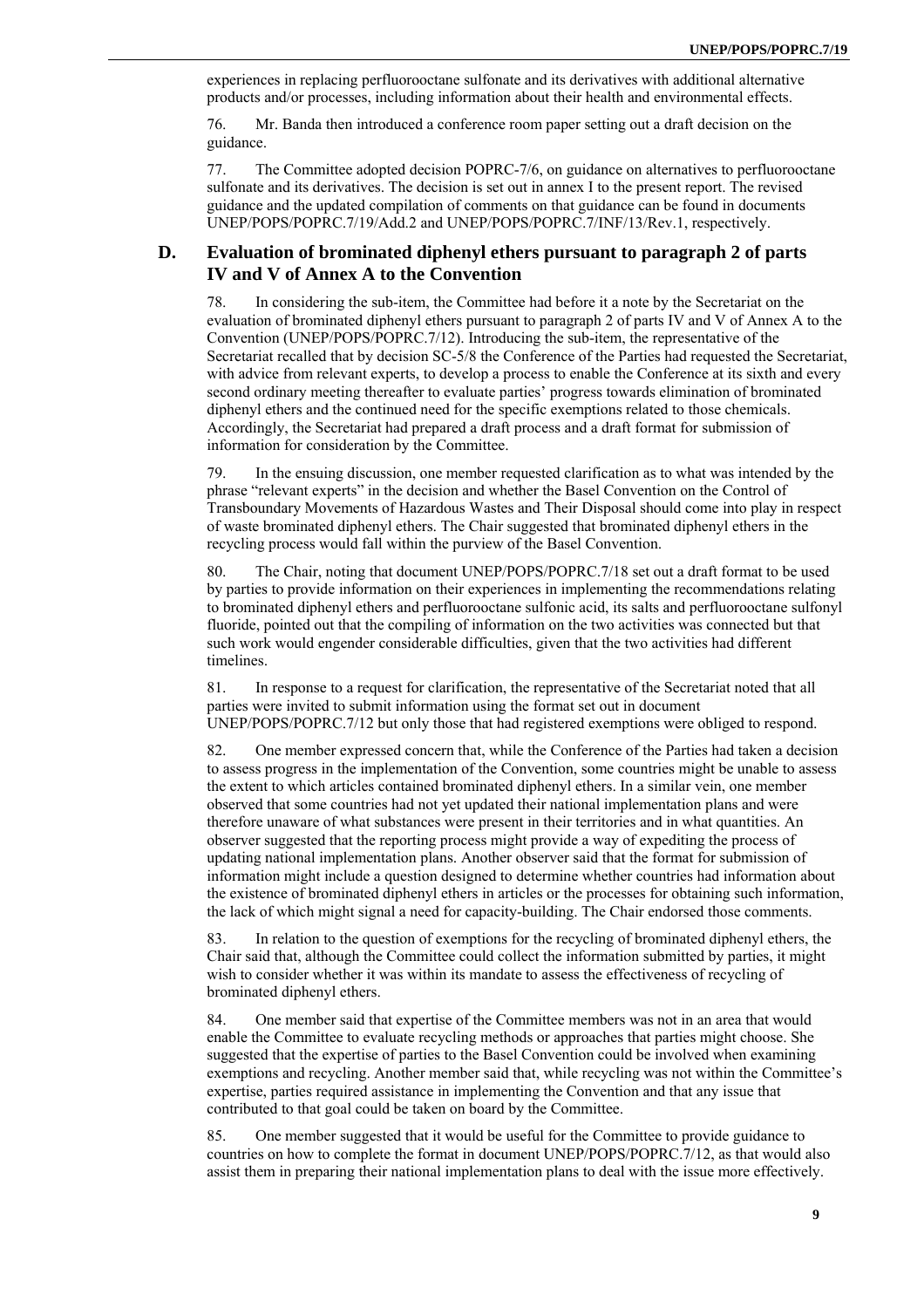Another member agreed that the management of wastes containing persistent organic pollutants fell to the Basel Convention. Supported by another member, he said that developing countries should receive financial resources to assist them in the difficult task of identifying those substances in articles. The Chair suggested that partnerships with developed countries could be a means of assisting in that identification process.

86. The Executive Secretary said that the theme of the tenth meeting of the Conference of the Parties to the Basel Convention, to be held from 17 to 21 October 2011, was prevention, minimization and recovery of waste. The Conference of the Parties to the Stockholm Convention had, in the past, requested the Conference of the Parties to the Basel Convention to undertake work on wastes containing persistent organic pollutants, and the tenth meeting of the Conference of the Parties afforded a good opportunity to encourage cross-engagement on the issue.

87. An observer suggested that the consultants who had originally drafted the technical paper on brominated diphenyl ethers (UNEP/POPS/POPRC.6/2/Rev.1) could assess the information that would be submitted by the parties. When the questionnaires were distributed, it would be useful to include the short-term, medium-term and long-term solutions that had been in the recommendations set out in the annex to decision POPRC-6/2 to remind parties of the reasons for addressing the problem. The Chair endorsed that idea.

88. The representative of the Global Environment Facility (GEF) recalled the guidelines for updating national implementation plans for the identification of new persistent organic pollutants and wastes containing persistent organic pollutants being developed by the United Nations Institute for Training and Research and the United Nations Industrial Development Organization, saying that GEF had made provision to make grants available to all eligible countries for the updating of their national implementation plans.

89. An observer suggested that the information collected could contribute to case studies on the sound management of articles and wastes containing brominated diphenyl ethers and that such case studies would be useful to parties in implementing the Convention. The Chair endorsed that suggestion.

90. The Committee agreed to establish a group of friends of the Chair, chaired by Mr. Mohammed Khashashneh (Jordan), to review the draft format for submission of information and to examine the process of how the information would be collected and analysed. It was also requested to consider whether it was necessary to coordinate with the collection of information on parties' experiences in implementing the recommendations related to brominated diphenyl ethers and perfluorooctane sulfonic acid, its salts and perfluorooctane sulfonyl fluoride referred to in document UNEP/POPS/POPRC.7/18 and, if it was deemed necessary, to consider ways of doing so.

91. Subsequently, Mr. Khashashneh introduced a conference room paper setting out a draft decision on evaluation of brominated diphenyl ethers pursuant to paragraph 2 of parts IV and V of Annex A to the Stockholm Convention on Persistent Organic Pollutants and a work programme on brominated diphenyl ethers and perfluorooctane sulfonic acid, its salts and perfluorooctane sulfonyl fluoride.

92. The Committee adopted, as orally amended, decision POPRC-7/7, on evaluation of brominated diphenyl ethers pursuant to paragraph 2 of parts IV and V of Annex A to the Stockholm Convention on Persistent Organic Pollutants and work programme on brominated diphenyl ethers and perfluorooctane sulfonic acid, its salts and perfluorooctane sulfonyl fluoride. The decision is set out in annex I to the present report.

## **E. Preparatory work for the assessment of alternatives to DDT**

93. In considering the sub-item, the Committee had before it a note by the Secretariat on preparatory work for an assessment of alternatives to DDT (UNEP/POPS/POPRC.7/13) and background information on that assessment (UNEP/POPS/POPRC.7/INF/19). Introducing the sub-item, the representative of the Secretariat recalled that, by decision SC-5/6, the Conference of the Parties had concluded that countries that were relying on DDT for disease vector control might need to continue such use until locally appropriate and cost-effective alternatives were available for a sustainable transition away from DDT. By the same decision the Conference had decided to evaluate, at its sixth meeting, the continued need for DDT for disease vector control on the basis of scientific, technical, environmental and economic information, including that provided by the DDT expert group and the Committee; it had also requested the Committee, starting at its eighth meeting, to assess the alternatives to DDT in accordance with the general guidance on considerations related to alternatives and substitutes for listed persistent organic pollutants and candidate chemicals endorsed by the Committee at its fifth meeting.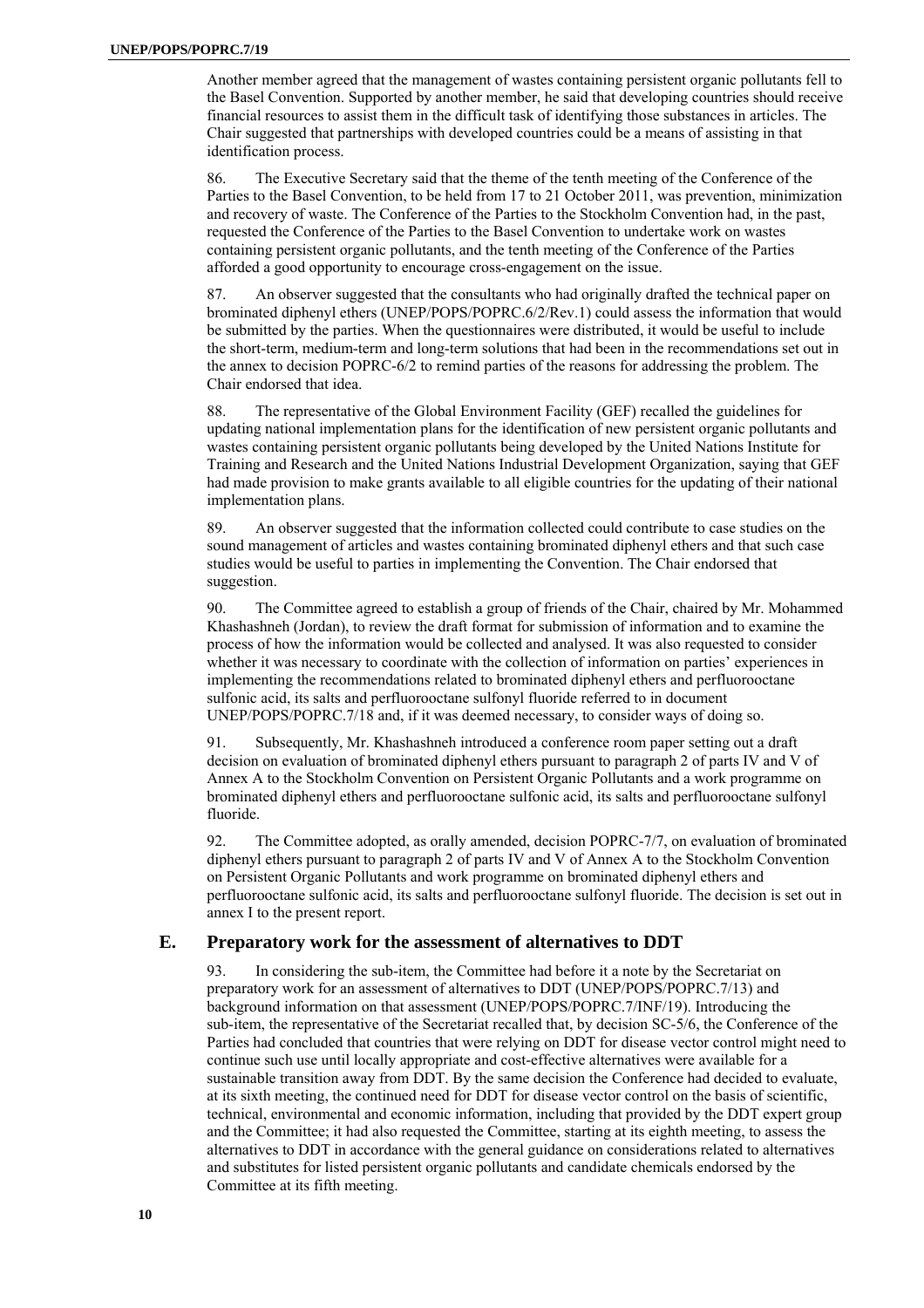94. In response to a request for clarification, the representative of the Secretariat said that the World Health Organization (WHO) had recommended DDT and 11 other insecticides for disease vector control. The DDT expert group examined only the continued need for DDT while WHO looked at health and environmental risks. The representative of WHO said that human health studies had been conducted by the WHO Pesticide Evaluation Programme and that all relevant information was available on the WHO website. The chemicals had not been evaluated for criteria classifying them as persistent organic pollutants pursuant to the Convention, and many of the substances were pyrethroids and other chemicals that were less persistent.

95. One member informed the Committee of problems in his country with the use of bed nets impregnated with K-othrine (deltamethrin). He said that there had been many reports that the nets were causing dermal irritation in local populations, in particular during rainy seasons and under conditions of high humidity, and called for full laboratory testing of products before they were placed on the market.

96. The representative of WHO responded that, when nets were dipped in dilute pyrethroids and dried in the open air, mild skin irritation had been observed. Currently, however, nets were impregnated at the factory, ensuring that the chemical was retained permanently in the netting. There had been no reports of dermal irritation from nets so treated. Another member said that his country had begun using mosquito nets impregnated with nanoparticles of a pyrethroid, and offered to provide further information. One member noted that alternatives to DDT should not have the characteristics of persistent organic pollutants and, referring to the background information provided, that deltamethrin exhibited all such characteristics.

97. The Chair said that the properties of the 11 chemical alternatives to DDT would have to be examined in relation to Annex D to the Convention, suggesting that a methodology should be developed for doing so. The representative of WHO offered to provide new data to replace some provided in document UNEP/POPS/POPRC.7/INF/19.

98. In response to comments by two observers, the Chair said that problems associated with mosquito resistance to DDT and, possibly, proposed alternatives, were within the mandate of the DDT expert group but not that of the Committee.

99. The Committee agreed that its task was to evaluate the alternatives to DDT to ascertain whether they possessed the characteristics of persistent organic pollutants set forth in the Convention. It therefore agreed that the group of friends of the Chair established under item agenda item 7 (a) would develop a process for evaluating the alternatives to DDT in terms of their possible persistent organic pollutant characteristics.

100. Subsequently, the representative of the Secretariat introduced a conference room paper setting out a draft decision on assessment of alternatives to DDT.

101. The Committee adopted decision POPRC-7/8, on assessment of alternatives to DDT. The decision is set out in annex I to the present report.

# **VIII. Other technical work**

## **A. Intersessional work on short-chained chlorinated paraffins**

In considering the sub-item, the Committee had before it a note by the Secretariat summarizing intersessional work on short-chained chlorinated paraffins (UNEP/POPS/POPRC.7/14) and a compilation of comments on how to interpret the information specified in Annex E to the Convention (UNEP/POPS/POPRC.7/INF/14).

103. Mr. Robert Chénier (Canada), the drafter of the intersessional working group, introduced the sub-item. He said that discussions on the draft risk profile had been under way since the Committee's third meeting and that the working group had revised the draft several times to take into account comments from parties and observers, including information relevant to the interpretation of Annex E to the Convention. Information that had emerged as a result of the Committee's intersessional work on toxic interactions and the impact of climate change on interactions of persistent organic pollutants would be reviewed during the next intersessional period. Consensus had been reached on the data considered but some sections of the draft risk profile remained in square brackets to reflect a lack of agreement.

104. The Chair said that the Committee should discuss how to proceed with the compilation of comments on Annex E and whether to move short-chained chlorinated paraffins forward. It should also consider whether concentrations in biota and emissions were expected to rise, including as a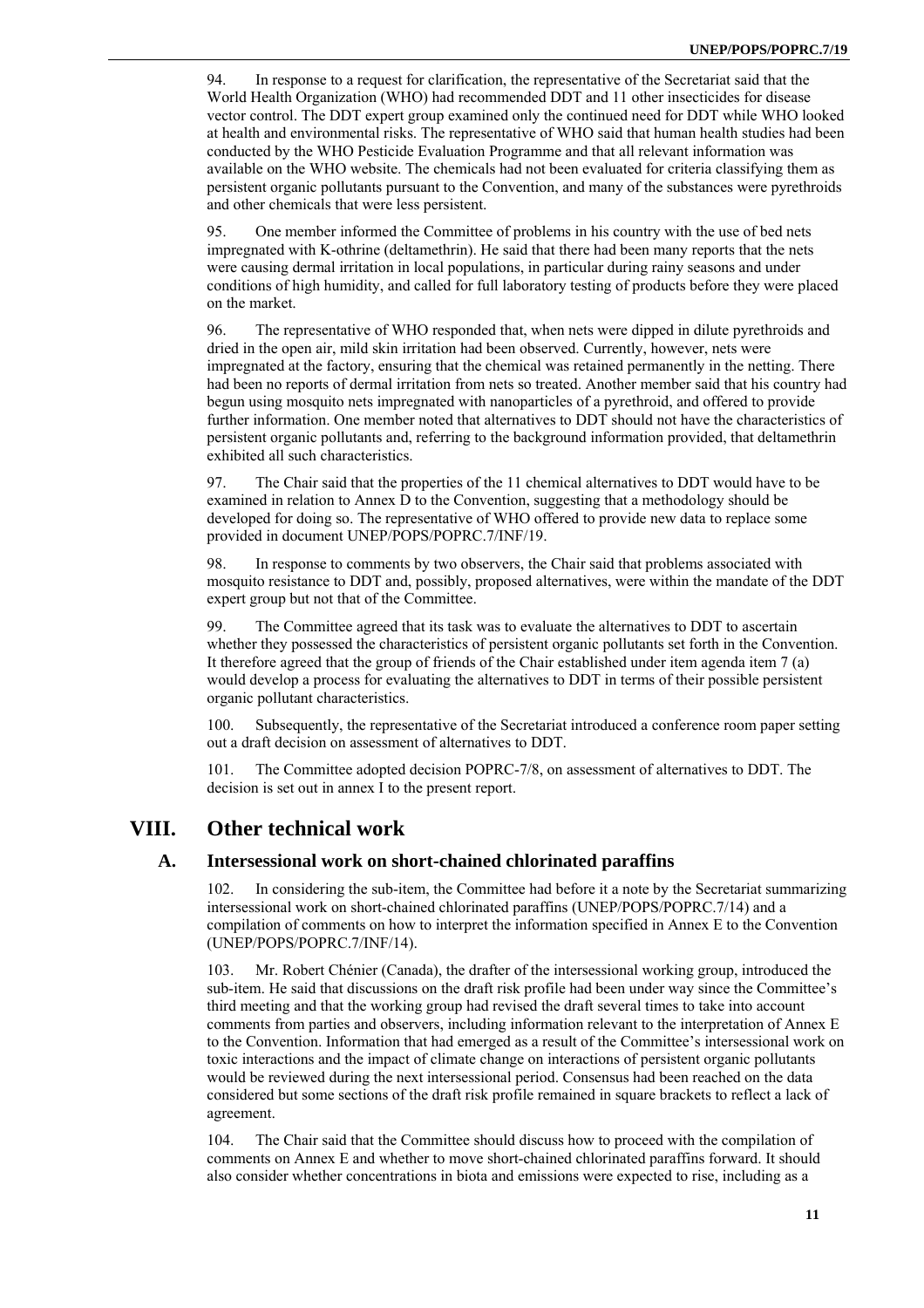possible result of climate change. He said that the questions of how to define "significant adverse effects" and whether global action was warranted were the most complicated to address and recalled the Committee's agreement at its sixth meeting that it would consider the revised draft risk profile at its eighth meeting.

105. The Committee agreed that Mr. Chénier would develop a proposal on next steps for short-chained chlorinated paraffins.

106. Subsequently, Mr. Chénier introduced a conference room paper setting out a proposal on next steps for short-chained chlorinated paraffins, saying that the risk profile should include scenarios relating to interactions between short-chained and medium-chained chlorinated paraffins through exposure in remote areas. Additional information would also be sought to clarify the bioconcentration, bioaccumulation and biomagnification factors to confirm the extent to which carbon 13 compounds might meet Annex E criteria in order to allay the concerns expressed by one member about whether short-chained chlorinated paraffins should include carbon 13. That information would be submitted to the Committee for consideration at its eighth meeting.

107. In addition, according to the proposal the Committee would agree to establish an ad hoc working group to revise the relevant parts of the draft risk profile to incorporate information on toxicological interactions of chlorinated paraffins, for consideration at its eighth meeting, and to compile issues and principles to be applied in the interpretation of the Annex E criteria, also for consideration at its eighth meeting.

108. The Committee approved the proposal, which is set out in annex IV to the present report.

## **B. Intersessional work on toxic interactions**

In considering the sub-item, the Committee had before it a note by the Secretariat providing a summary of intersessional work on toxic interactions (UNEP/POPS/POPRC.7/15); the results of two case studies, on toxicological interactions of chlorinated paraffins (UNEP/POPS/POPRC.7/INF/15) and ecotoxicological issues related to high-volume persistent organic pollutants in environmental matrices on a long-range scale (UNEP/POPS/POPRC.7/INF/16); and a discussion paper on toxic interactions (UNEP/POPS/POPRC.7/INF/17).

110. Introducing the sub-item, Mr. Ivan Holoubek (Czech Republic), co-chair of the intersessional working group on toxic interactions, gave a presentation on the two case studies. Mr. Marco Vighi, who had co-led the study on ecotoxicological issues related to high-volume persistent organic pollutants in environmental matrices on a long-range scale, highlighted several strengths and weaknesses of the study, including the vast quantities of reliable data available on the composition of mixtures and the use of the concentration addition model to predict the ecotoxicological effect of a complex mixture, on the one hand, and the lack of data on toxic effects, on the other.

111. In the ensuing discussion, the Committee agreed that the two studies clearly showed that it was necessary to take into account interactive effects of persistent organic pollutants when applying the precautionary approach described in the Convention. One member suggested that in addition to considering toxic interactions within a complex mixture it was important, in the case of short-chained chlorinated paraffins, to consider interactions with other persistent organic pollutants.

112. Several members expressed support for concentration addition as the best means of predicting the ecotoxicological effect of a complex mixture. One suggested that the results of the studies should inform the risk profile on short-chained chlorinated paraffins being developed under agenda item 8 (a).

113. The Committee agreed to establish a group of friends of the Chair, chaired by Mr. Holoubek, to prepare guidance on the evaluation of exposure to multiple chemicals and toxicological interactions of candidate persistent organic pollutants. The Committee also agreed that elements of the study on toxicological interactions of chlorinated paraffins should be selected for inclusion in the risk profile on short-chained chlorinated paraffins.

114. Subsequently, Mr. Holoubek introduced a conference room paper setting out a draft decision and a workplan for the development of a draft approach to consideration of toxicological interactions when evaluating proposed chemicals.

115. The Committee agreed that the time frame proposed in the workplan for the distribution of the final draft approach was ambitious and, while aiming for that target, a final deadline of 15 April 2012 would be acceptable.

116. The Committee adopted decision POPRC-7/9, on toxic interactions. The decision is set out in annex I to the present report.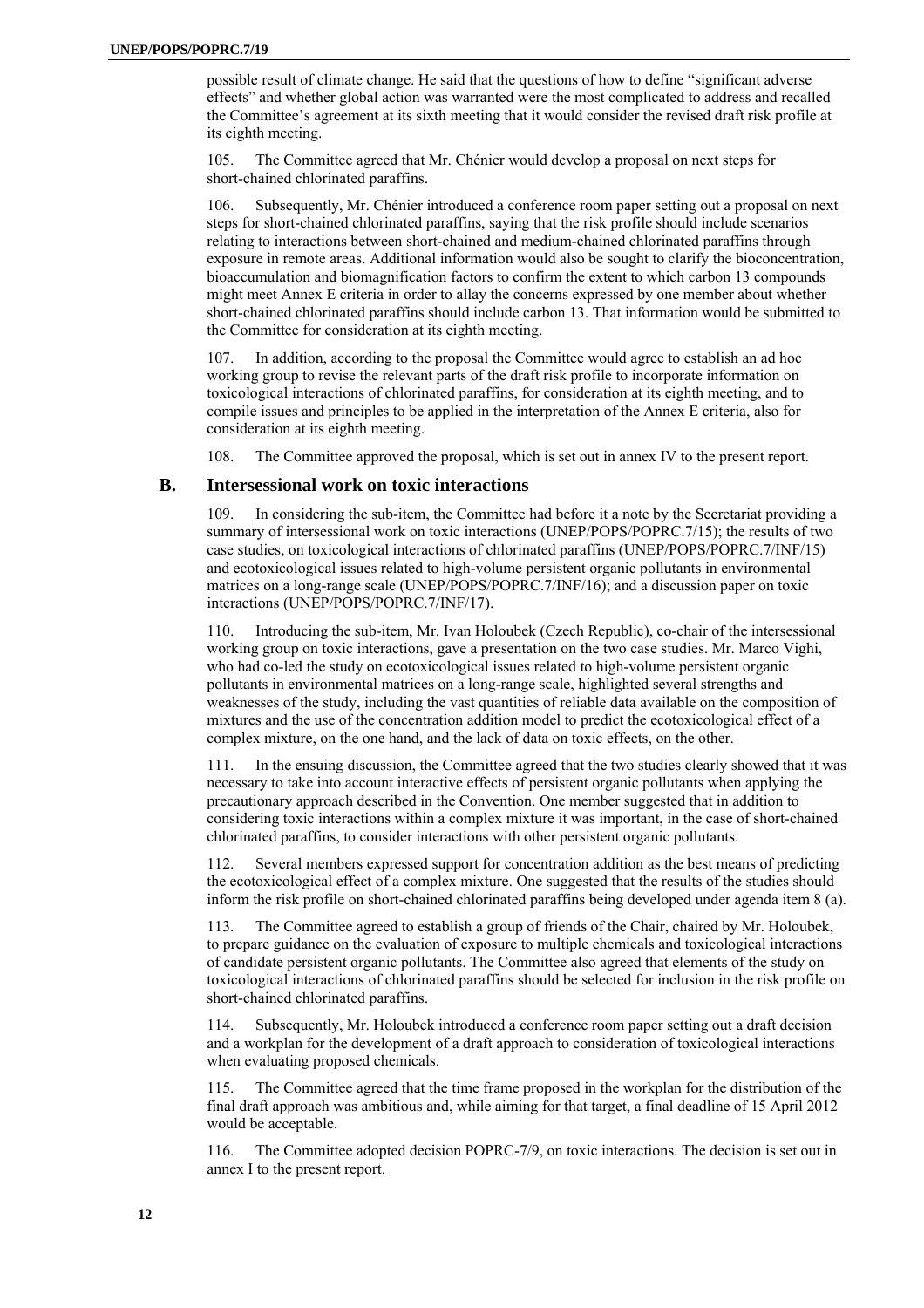# **C. Debromination of brominated flame retardants**

117. In considering the sub-item, the Committee had before it a note by the Secretariat on debromination of brominated flame retardants (UNEP/POPS/POPRC.7/16) and a discussion paper on the subject (UNEP/POPS/POPRC.7/INF/18), which had been prepared in response to a request by the Chair following the review of an initial information document at the Committee's fourth meeting (UNEP/POPS/POPRC.4/INF/12). Mr. Ian Rae, an invited expert, introduced document UNEP/POPS/POPRC.7/INF/18, providing an update on reductive debromination of polybrominated diphenyl ethers.

118. In the ensuing discussion, some members said that newly available data on the debromination of decabromodiphenyl ethers and the use of alternatives to brominated flame retardants raised concerns about transformation products. They took note of the formation of polybromodibenzodioxins and polybromodibenzofurans during the incineration of wastes containing polybrominated diphenyl ethers.

119. The Committee agreed that, while it was premature for it to take further action regarding the most highly brominated congeners present in commercial octabromodiphenyl ether, parties could use the discussion paper in analysing whether to nominate new persistent organic pollutants for listing in the annexes to the Convention. It further agreed that the discussion paper should be made available to parties and observers with an indication of its potential usefulness in taking further regulatory action on higher brominated compounds and polybromodibenzodioxins and polybromodibenzofurans. A proposal to that effect would be drafted by Mr. Sylvain Bintein (France) together with the Secretariat.

120. Subsequently, Mr. Bintein introduced a conference room paper on debromination of brominated flame retardants.

121. The Committee adopted decision POPRC-7/10, on debromination of brominated flame retardants. The decision is set out in annex I to the present report.

## **D. Work in collaboration and coordination with other scientific bodies**

## **1. Work with the Basel Convention**

122. In considering the sub-item, the Committee had before it a note by the Secretariat setting out information on work in collaboration and coordination with other scientific bodies (UNEP/POPS/POPRC.7/17). Introducing the sub-item, the representative of the Secretariat recalled that the conferences of the parties to the Rotterdam Convention on the Prior Informed Consent Procedure for Certain Hazardous Chemicals and Pesticides in International Trade and the Stockholm Convention had adopted substantially identical decisions on enhancing cooperation and coordination among the Basel, Rotterdam and Stockholm conventions (decisions SC-5/27 and RC-5/12, respectively). The Conference of the Parties to the Basel Convention was expected to adopt a substantially identical decision at its tenth meeting. In addition, by paragraph 2 of decision SC-5/9 on measures to reduce or eliminate releases from wastes, the Conference of the Parties to the Stockholm Convention had invited the appropriate bodies of the Basel Convention to perform a number of tasks with regard to the chemicals listed in the annexes to the Stockholm Convention by decisions SC-4/10-SC-4/18 and SC-5/3. By paragraph 3 of the same decision, the Conference of the Parties to the Basel Convention had been invited to consider the involvement of experts working under the Stockholm Convention, including members and observers of the Persistent Organic Pollutants Review Committee, in the work referred to in paragraph 2 of that decision.

123. The representative of the Secretariat of the Basel Convention gave a presentation on the work of the Open-ended Working Group of that Convention and how the Committee could participate in it, noting that decisions would be taken on forthcoming work at the tenth meeting of the Conference of the Parties. He said that a small intersessional working group on technical guidelines on persistent organic pollutant wastes had already been formed and that it would welcome the participation of experts from the Committee, and he outlined the various forms that such participation take.

124. In the ensuing discussion one member, pointing out the value of working through electronic means, requested clarification of how the small intersessional working group operated. The representative of the Secretariat of the Basel Convention said that countries volunteered to serve as chair and undertake most of the work and that the process was facilitated by the Secretariat.

125. Mr. Arndt and Ms. Roa Gutiérrez indicated their willingness to participate in the work of the small intersessional working group on a provisional basis to collect experience as participants. Ms. Fatma Abou-Shok (Egypt) also expressed interest but said that she would participate by working through the Basel Convention focal point for her country.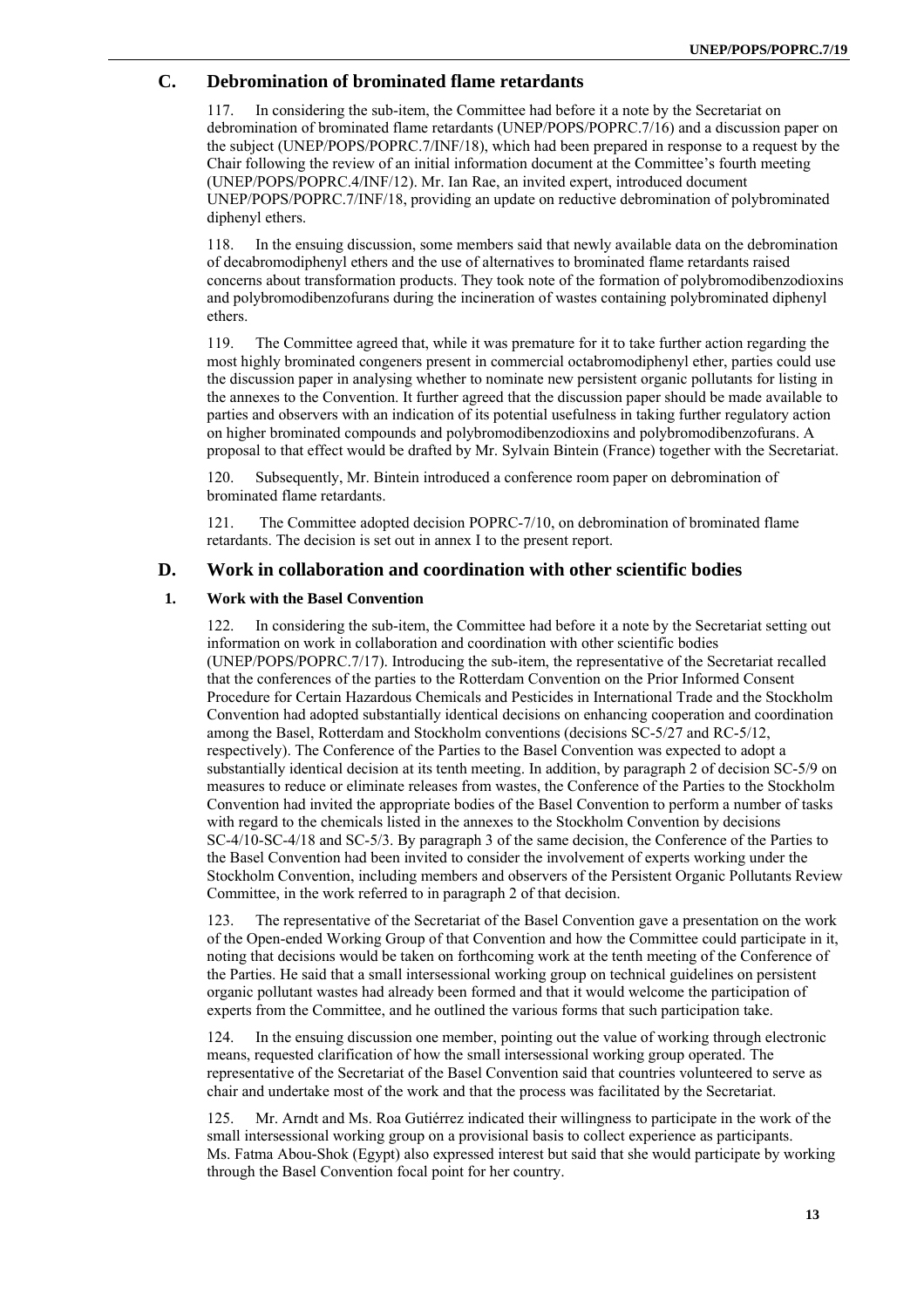## **2. Work with the Rotterdam Convention**

126. In considering the sub-item, the Committee had before it a note by the Secretariat on work in collaboration and coordination with other scientific bodies (UNEP/POPS/POPRC.7/17) and the outline of a paper on possible cooperation between the Persistent Organic Pollutants Review Committee and the Chemical Review Committee of the Rotterdam Convention prepared by the chairs of the two committees (UNEP/POPS/POPRC.7/INF/21).

127. The Chair underscored the need for greater synergies between the two committees, particularly in view of the commonalities of the committees' activities and expertise. He invited the Committee to submit written feedback on the draft outline of a paper on possible cooperation between the two committees presented in document UNEP/POPS/POPRC.7/INF/21, on the basis of which a revised draft would be transmitted to the secretariats of both committees.

#### **3. Implications of the study on climate change and persistent organic pollutants**

128. In considering the sub-item, the Committee had before it a note by the Secretariat on the implications of the study on climate change and persistent organic pollutants mandated by decision SC-4/31 (UNEP/POPS/POPRC.7/7) and a discussion paper commissioned by the Secretariat to facilitate the Committee's consideration of the matter (UNEP/POPS/POPRC.7/INF/20/Rev.1).

129. In the ensuing discussion, several members welcomed the study but cautioned that any measures taken by the Committee in respect of climate change should fall strictly within its mandate. Several members said that available studies on the impact of climate change on persistent organic pollutants should be taken into account in screening candidate chemicals pursuant to Article 8 of the Convention and applying the criteria of Annex D, and that such studies might also bear on the review of the criteria set out in Annexes E and F.

130. The Chair said that it would be helpful to examine the question of remobilization in greater depth with regard to those chemicals already subject to the Convention. Any increase in such remobilization should be tracked under the monitoring programmes established for those chemicals and reported to the Conference of the Parties so that it could consider that information during its evaluation of the continued need for specific exemptions and acceptable purposes. One member questioned whether the Committee should take up the issue of remobilization, suggesting that it should be taken into account in the global monitoring plan for the effectiveness evaluation.

131. One member expressed concern that consideration of the impact of climate change with regard to the application of the four criteria set out in Annex D to the Convention was too large a task for the Committee, as it exceeded current knowledge on the subject. It might, however, be useful to collect information on existing persistent organic pollutants, since extensive monitoring data collected over many years were available, with a view to assessing the impact of climate change on those pollutants, thus building up scientific data rather than relying on assumptions.

132. The Chair, responding to a question as to whether any recommendations made by the Committee would apply specifically to persistent organic pollutants in those countries particularly affected by, or vulnerable to, climate change, said that such recommendations might relate, for example, to the adverse effects of persistent organic pollutants for which exemptions had been registered, provided that the Committee had established that future releases of those pollutants would indeed lead to such effects. He further commented that the Committee could prepare general guidance on how to consider interactions between climate change and persistent organic pollutants under the Convention but had no role in the climate change discussion per se; evaluation of the extent and impact of climate change on specific countries fell within the mandate of the Conference of the Parties to the United Nations Framework Convention on Climate Change.

133. Several members, citing examples, said that it was important to bear in mind the potentially broad range of possible effects of climate change on persistent organic pollutants and the considerable regional variation in factors influencing such effects. Another said that such regional variation necessitated consideration of climate change in the development of national implementation plans.

134. The Committee agreed to establish a contact group, co-chaired by Mr. Timo Seppälä (Finland) and Mr. Hu Jianxin (China), to consider the study on climate change and persistent organic pollutants – including the uncertainties highlighted therein – and the issues and questions set out in section 3 of document UNEP/POPS/POPRC.7/INF/20/Rev.1 in order to determine whether there was sufficient agreement concerning the implications of climate change with regard to the criteria set out in the annexes to the Convention to warrant the development of guidance outlining the issues raised. It was further agreed that the impact of climate change would also be addressed in the course of the Committee's intersessional work.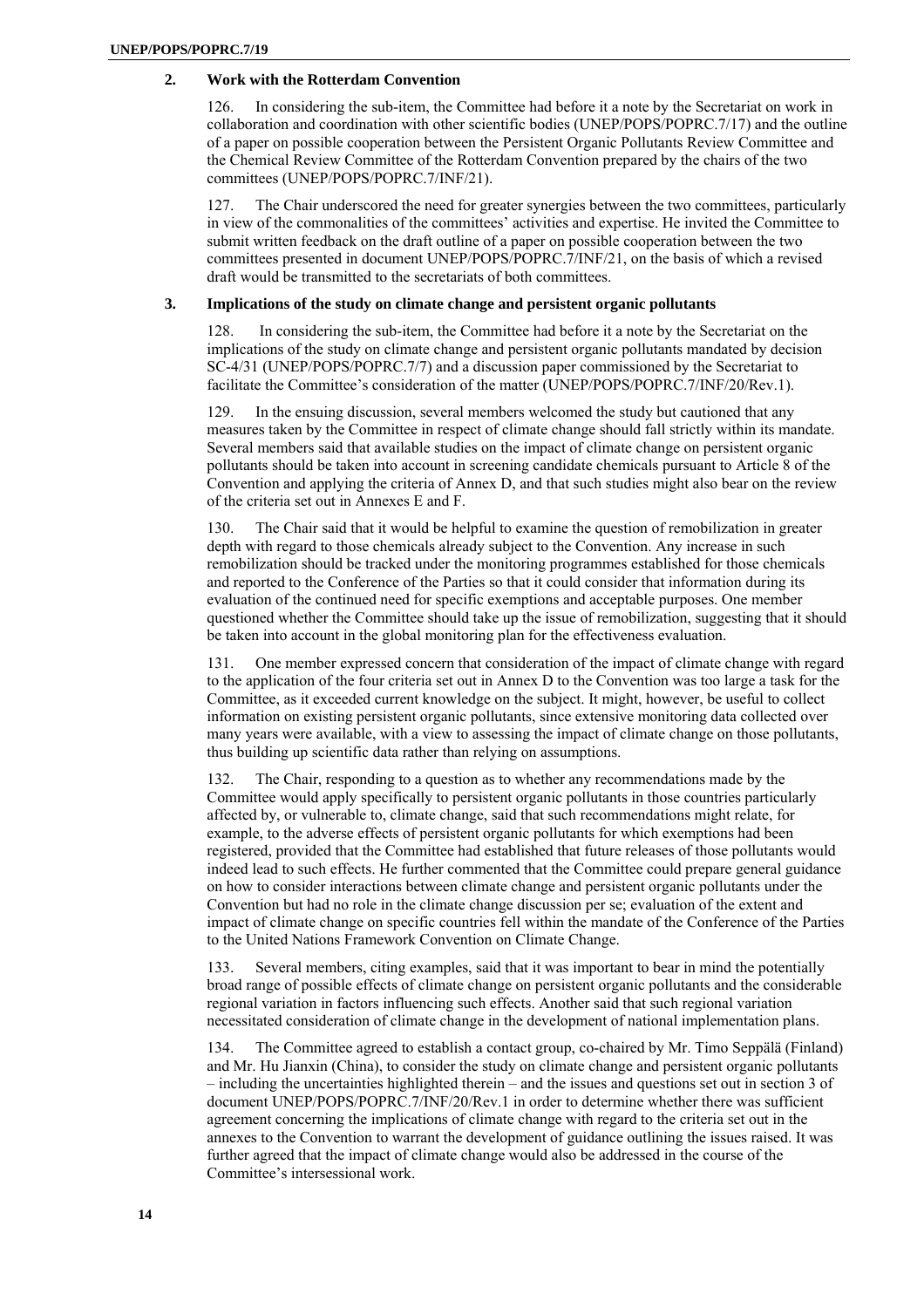135. Subsequently, Mr. Seppälä introduced a conference room paper in which it was proposed, among other things, to establish an ad hoc working group to develop guidance on how to consider the possible impact of climate change and persistent organic pollutants on the Committee's work.

136. The Committee agreed to establish a group of friends of the Chair, co-chaired by Mr. Seppälä and Mr. Hu, to draft an outline of guidance that might also serve as terms of reference.

137. Subsequently, Mr. Seppälä introduced a conference room paper setting out a draft decision on climate change and persistent organic pollutants.

138. The Committee adopted, as orally amended, decision POPRC-7/11, on climate change and persistent organic pollutants. The decision is set out in annex I to the present report.

## **E. Effective participation of parties in the Committee's work**

139. In considering the sub-item, the Committee had before it a note by the Secretariat summarizing activities undertaken to facilitate effective participation in the Committee's work (UNEP/POPS/POPRC.7/6).

140. Introducing the sub-item, the representative of the Secretariat said that, in the light of the success of the web-based seminars referred to in the note, the Secretariat was planning further such seminars and would welcome advice or suggestions on their content and other activities that might help members or countries to participate in the review of chemicals considered for listing in the annexes to the Convention. It was also seeking ways to enable a larger number of participants to take part in web-based seminars, but internet connectivity in some countries continued to pose problems.

141. One member, welcoming the Secretariat's work, said that web-based seminars on the issues currently under consideration would help countries to share their experiences and ideas. Their regular organization before each Committee meeting as forums for the discussion of the issues to be considered by the Committee, and the presentation of experiences and problems specific to individual regions, would also make participation in the Committee's work more effective.

142. Another member pointed out that, while such seminars were useful, it was important to bear in mind the cost of participation and other possible limitations for some countries, particularly where limited internet connectivity left the telephone as the only means of participating remotely. A third member noted that time zone differences also hampered participation.

143. One member underscored the importance of raising awareness of the Committee's work and available opportunities for participation, in addition to awareness of the emergence of new chemicals and risks and other developments. Moreover, greater participation would enable Committee members to evaluate chemicals better. It was important that the information produced by the Committee should be made widely known and that developing countries should know how to make the best possible use of it.

144. The Committee requested Ms. Norma Ethel Sbarbati-Nudelman (Argentina) to work with the Secretariat to develop a draft decision on effective participation, taking into account the Committee's deliberations.

145. Subsequently, the representative of the Secretariat introduced a conference room paper containing a draft decision on effective participation in the Committee's work. Following the Committee's discussion of the draft decision, the Committee agreed to convene a group of friends of the Chair, chaired by Ms. Sbarbati-Nudelman, to incorporate into that document comments made regarding the need to facilitate greater participation by developing countries and countries with economies in transition in the Committee's work, and to enhance those countries' ability to monitor and manage persistent organic pollutants through the building of capacity for data generation, collection, sharing and analysis.

146. Subsequently, the representative of GEF responded to a question by the Chair as to whether GEF would support parties in gathering information on chemicals that had been proposed for listing in the annexes to the Convention. He said that, while it had no mandate to support assessment or analysis of candidate chemicals, GEF had made provision to support countries in updating their national implementation plans. The grants made available to countries for that purpose under the fifth replenishment rules were limited to the nine persistent organic pollutants listed in the annexes to the Convention by the Conference of the Parties at its fourth meeting and did not include endosulfan (which had been listed at the fifth meeting of the Conference of the Parties). Countries receiving the grants could, however, also assess endosulfan in a cost-effective way, given that it would be included when the national implementation plans were reviewed. In that respect, countries were free to include an assessment or analysis of candidate chemicals within the funds provided. He noted that there were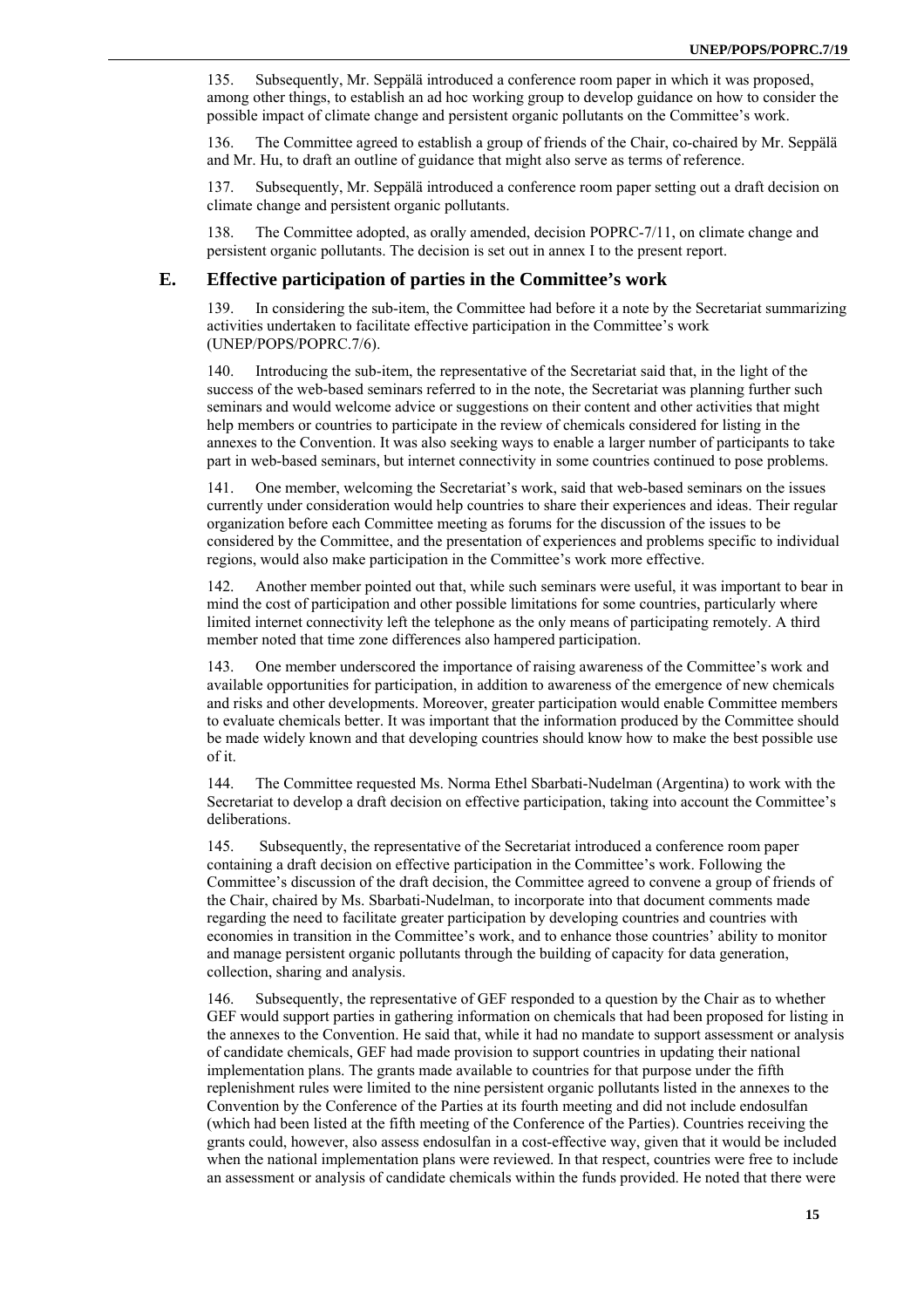several projects in all regions under the global monitoring plan, which was also intended to include the analysis and monitoring of persistent organic pollutants.

147. Ms. Sbarbati-Nudelman reported back to the Committee on the revised version of the draft decision, which reflected the concerns raised by members previously.

148. The Committee adopted, as orally amended, decision POPRC-7/12, on effective participation of parties in the Committee's work. The decision is set out in annex I to the present report.

# **IX. Other matters**

149. No other matters were discussed.

# **X. Dates and venue of the Committee's eighth meeting**

150. The Committee agreed to hold its eighth meeting in Geneva from 15 to 19 October 2012. A meeting of the intersessional working groups would be held on Sunday, 14 October 2012, in English only.

# **XI. Adoption of the report**

151. The Committee adopted the present report on the basis of the draft report contained in documents UNEP/POPS/POPRC.7/L.1 and Add.1, as orally amended during adoption, and on the understanding that the Vice-Chair, serving as rapporteur and working in consultation with the Secretariat, would be entrusted with its finalization.

# **XII. Closure of the meeting**

152. Following the customary exchange of courtesies, the meeting was declared closed at 1.10 p.m. on Friday, 14 October 2011.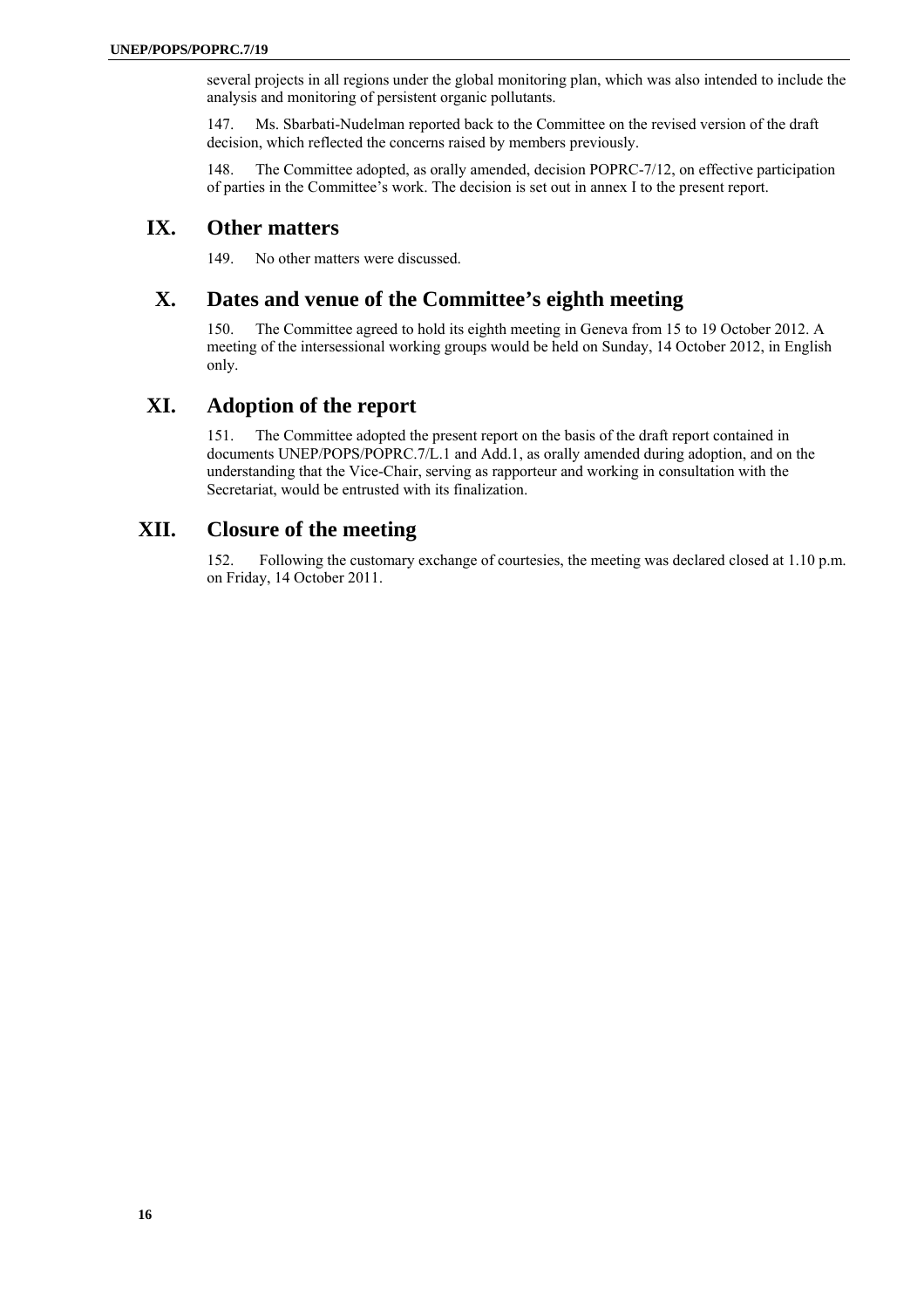# **Annex I**

# **Decisions adopted by the Persistent Organic Pollutants Review Committee at its seventh meeting**

## **POPRC-7/1: Hexabromocyclododecane**

*The Persistent Organic Pollutants Review Committee,* 

*Having concluded* in decision POPRC-5/6 that hexabromocyclododecane fulfils the criteria in Annex D to the Stockholm Convention on Persistent Organic Pollutants,

*Having evaluated* the risk profile for hexabromocyclododecane adopted by the Committee at its sixth meeting, $<sup>1</sup>$ </sup>

*Having concluded* that hexabromocyclododecane is likely, as a result of its long-range environmental transport, to lead to significant adverse human health and environmental effects such that global action is warranted,

 *Having completed* the risk management evaluation for hexabromocyclododecane in accordance with paragraph 7 (a) of Article 8 of the Stockholm Convention,

1. *Adopts* the risk management evaluation for *hexabromocyclododecane*; 2

2. *Decides*, in accordance with paragraph 9 of Article 8 of the Convention, to recommend to the Conference of the Parties that it consider listing hexabromocyclododecane in Annexes A, B and/or C to the Convention;

3. *Invites* the ad hoc working group on hexabromocyclododecane that prepared the risk management evaluation to collect further information on:

(a) Chemical alternatives to hexabromocyclododecane, especially in expanded polystyrene or extruded polystyrene foam applications, in terms of their availability, cost, efficacy, efficiency and health and environmental impact, especially with regard to their persistent organic pollutant properties;

(b) Production and use of hexabromocyclododecane, especially for expanded polystyrene or extruded polystyrene foam applications;

4. *Agrees* to review the additional information made available to it and to consider at its eighth meeting whether to specify the annex to the Convention and possible exemptions to be considered by the Conference of the Parties in listing hexabromocyclododecane.

## **POPRC-7/2: Chlorinated naphthalenes**

#### *The Persistent Organic Pollutants Review Committee,*

*Having examined* the proposal by the European Union and its member States parties to the Stockholm Convention on Persistent Organic Pollutants to list chlorinated naphthalenes in Annexes A, B and/or C to the Convention and having applied the screening criteria specified in Annex D to the **Convention** 

*Noting* that the term "chlorinated naphthalenes" encompasses as many as 75 chlorinated naphthalenes containing from one to eight chlorine atoms that are commercially produced as mixtures of several congeners,3

1. *Decides,* in accordance with paragraph 4 (a) of Article 8 of the Convention, that it is satisfied that the screening criteria have been fulfilled for dichlorinated naphthalenes, trichlorinated naphthalenes, tetrachlorinated naphthalenes, pentachlorinated naphthalenes, hexachlorinated naphthalenes, heptachlorinated naphthalenes and octachlorinated naphthalenes, as set out in the evaluation contained in the annex to the present decision;

<sup>1</sup> UNEP/POPS/POPRC.6/13/Add.2.

<sup>2</sup> UNEP/POPS/POPRC.7/19/Add.1.

<sup>3</sup> Such as Halowax, Nibren Waxes, Seekay Waxes and Cerifal Materials.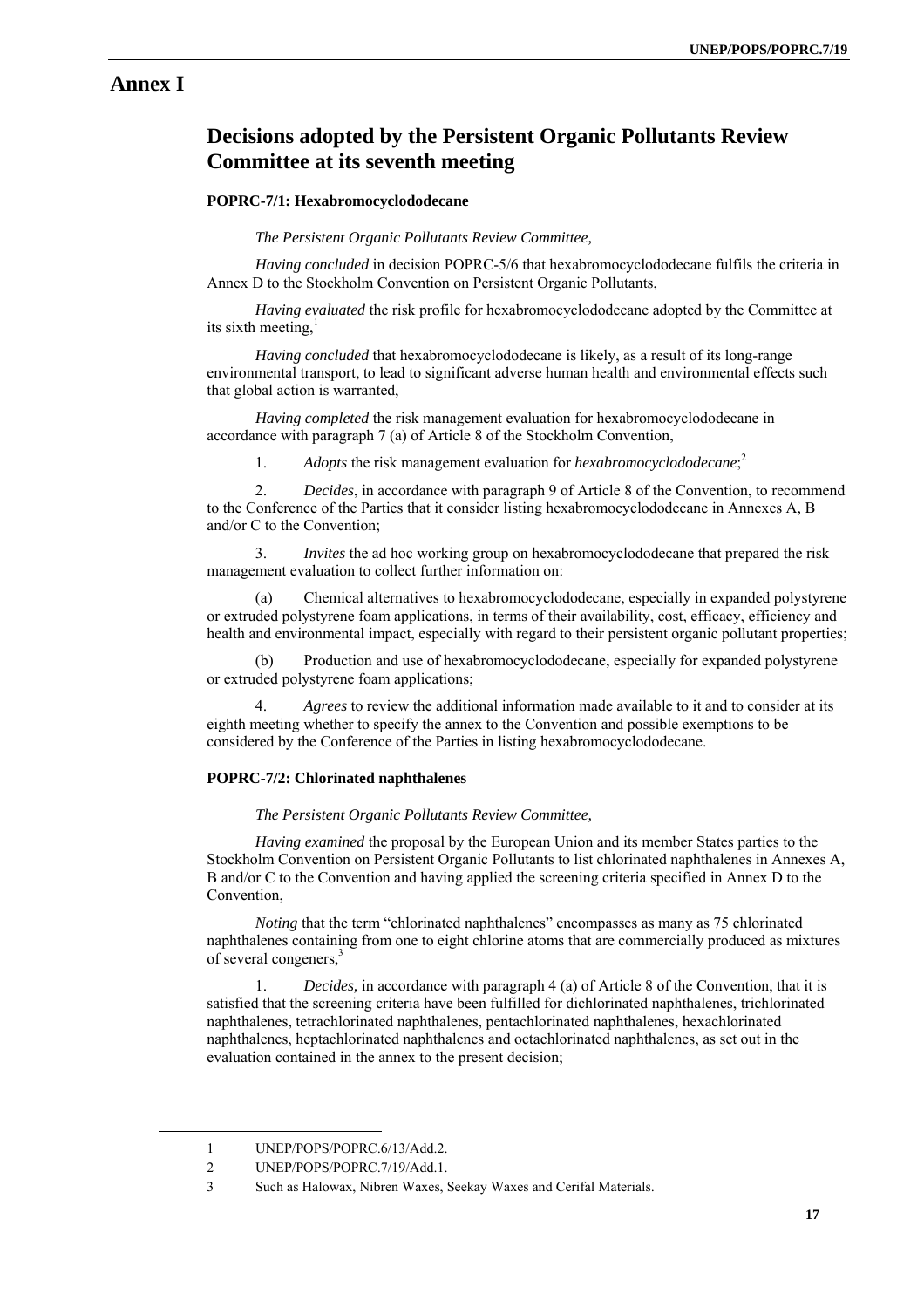2. *Also decides,* in accordance with paragraph 6 of Article 8 of the Convention and paragraph 29 of decision SC-1/7, to establish an ad hoc working group to review the proposal further and to prepare a draft risk profile in accordance with Annex E to the Convention;

3. *Invites,* in accordance with paragraph 4 (a) of Article 8 of the Convention, parties and observers to submit to the Secretariat the information specified in Annex E before 9 January 2012.

## **Annex to decision POPRC-7/2**

## **Evaluation of chlorinated naphthalenes against the criteria of Annex D**

## **A. Background**

1. The primary source of information for the preparation of the present evaluation was the proposal submitted by the European Union and its member States parties to the Convention, contained in document UNEP/POPS/POPRC.7/2. Supporting information was provided in document UNEP/POPS/POPRC.7/INF/3.

2. Additional sources of scientific information included critical reviews prepared by recognized authorities, in particular an ecological screening assessment report on chlorinated naphthalenes (Ref. 3).

# **B. Evaluation**

3. The proposal was evaluated in the light of the requirements of Annex D regarding the identification of the chemical (paragraph 1 (a)) and the screening criteria (paragraphs 1 (b)–(e)):

## **(a) Chemical identity**:

- (i) Adequate information was provided in the proposal and supporting documents. The proposal relates to chlorinated naphthalenes containing from one to eight chlorine atoms;
- (ii) The chemical structures for the compounds were provided. Commercial chlorinated naphthalenes are a mixture of several congeners (mono-, di-, tri-, tetra-, penta-, hexa-, hepta- and octachlorinated naphthalenes);

The chemical identity of the commercial mixture and the individual congeners of chlorinated naphthalenes is adequately established;

#### **(b) Persistence**:

- (i) The half-life values of monochlorinated and dichlorinated naphthalenes are below the Annex D criteria;
- (ii) Consideration has been given to the weight of evidence, including the high predicted Arctic contamination potential of di-, tri-, tetra- and pentachlorinated naphthalenes, the predicted persistence of di-, tri-, tetra-, penta-, hexa-, heptaand octachlorinated naphthalenes in water, the empirical evidence for persistence of tri-, tetra-, penta-, hexa-, and heptachlorinated naphthalenes in sediments and soils, the detection of tri-, tetra-, penta-, hexa-, hepta- and octachlorinated naphthalenes in air and biota in the Arctic, Antarctic and in other regions that lack significant local sources of chlorinated naphthalenes (Ref. 3);

There is sufficient evidence that di-, tri-, tetra-, penta-, hexa-, hepta- and octachlorinated naphthalenes meet the criterion on persistence;

### **(c) Bioaccumulation**:

- (i) The log Kow value for chlorinated naphthalenes ranged from 3.9 to 8.3. The log Kow values for mono- and dichlorinated naphthalenes are below 5. Experimental bioconcentration factors for di- tri-, tetra- and pentachlorinated naphthalenes are above 5,000 and below 5,000 for monochlorinated naphthalenes;
- (ii) and (iii) There is empirical evidence of the biomagnification of chlorinated naphthalenes throughout the Arctic marine food chain, i.e., increasing total chlorinated naphthalene concentration as trophic level increases, the high dietary uptake efficiencies of hexa-, hepta- and octachlorinated naphthalenes in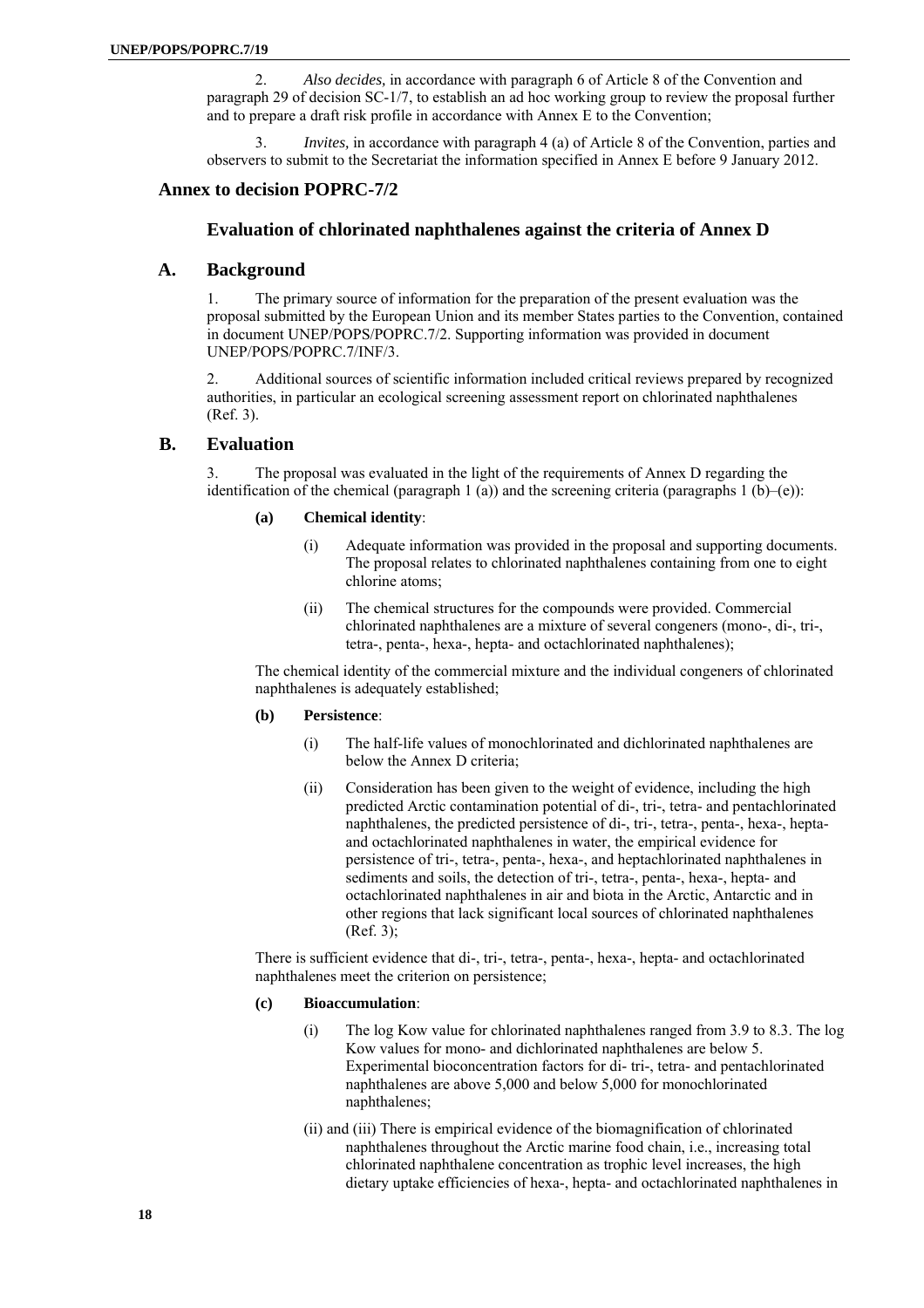northern pike, the very slow elimination of hexachlorinated naphthalenes from the bodies of rats and humans (Ref. 3). In addition, tri-, tetra-, penta-, hexa-, hepta-, and octachlorinated naphthalenes have been detected in biota in the Arctic, Antarctic and other regions that lack significant local sources of chlorinated naphthalenes (Ref. 1; Ref. 3);

There is sufficient evidence that di-, tri-, tetra-, penta-, hexa-, hepta- and octachlorinated naphthalenes meet the criterion on bioaccumulation;

### **(d) Potential for long-range environmental transport**:

- (i) and (ii) Tri-, tetra-, penta-, hexa-, hepta- and octachlorinated naphthalenes have been detected in air and biota in the Arctic, Antarctic and in other regions that lack significant local sources of chlorinated naphthalenes (Ref. 1; Ref. 3; Ref. 4; Ref. 5; Ref. 6, Ref. 7, Ref. 11);
- (iii) The vapour pressure of chlorinated naphthalenes at 25° C ranges from  $1.3 \times 10^{-4}$  Pa (octachlorinated naphthalenes) to 2.1 Pa (monochlorinated naphthalenes). The estimated half-life in air for monochlorinated naphthalenes is 1 day and for di-, tri-, tetra-, penta-, hexa-, hepta- and octachlorinated naphthalenes, it ranged from 3.62 to 437 days (Ref. 3).

There is sufficient evidence that di-, tri-, tetra-, penta-, hexa-, hepta- and octachlorinated naphthalenes meet the criterion on potential for long-range environmental transport;

#### **(e) Adverse effects**:

(i) While the exposure of humans to chlorinated naphthalenes is associated with chloracne and lethality, it cannot be ruled out that these are caused by other contaminants such as dioxins and polychlorinated biphenyls;

(ii) Tests with mono- and dichlorinated naphthalenes resulted in  $L(E)C_{50}$  values of 0.69-2.4 mg/L for fish and 0.37-2.82 mg/L for crustaceans. The available empirical and modeled aquatic toxicity data for chlorinated naphthalenes indicate that di-, tri-, tetra- and pentachlorinated naphthalenes may be toxic to aquatic organisms at relatively low concentrations: less than 1 mg/L for acute exposures, and less than 0.1 mg/L for chronic exposures (Ref. 3). Hexa-, hepta- and octachlorinated naphthalenes were found to cause harmful effects to mammals (particularly cattle) at relatively low doses of 2.4 mg/kg body weight per day and less (Ref. 3). Chlorinated naphthalenes have dioxin-like activity (Ref. 2; Ref. 13; Ref. 14). The toxic equivalents (TEQs) estimated for polychlorinated naphthalenes in sediments are greater than those estimated for polychlorinated biphenyls and polychlorinated dibenzo-*p*-dioxins and polychlorinated dibenzofurans (Ref. 9 and Ref. 10). The toxicity equivalency factors (TEFs) are congener specific and range from  $2 \times 10^{-8}$  (dichlorinated naphthalenes) to  $4 \times 10^{-3}$  (hexachlorinated naphthalenes) and 3 x  $10^{-3}$  (heptachlorinated naphthalenes).

There is sufficient evidence that mono-, di-, tri-, tetra-, penta-, hexa-, hepta- and octachlorinated naphthalenes meet the criterion on adverse effects.

# **C. Conclusion**

4. The Committee concluded that polychlorinated naphthalenes (di-, tri-, tetra-, penta-, hexa-, hepta- and octachlorinated naphthalenes) met the screening criteria specified in Annex D.

#### *References*

- 1. Bidleman TF et al. Polychlorinated naphthalenes in polar environments A review. Science of the Total Environment. 2010; 408:2919-2935.
- 2. Blankenship A, et al. Relative potencies of individual polychlorinated naphthalenes and Halowax mixtures to induce Ah receptor-mediated responses. Environmental Science and Technology 2000; 34: 3153-3158.
- 3. Environment Canada 2011. Ecological screening assessment report on chlorinated naphthalene prepared by Environment Canada. June 2011 http://www.ec.gc.ca/ ese-ees/835522FE-AE6C-405A-A729-7BC4B7C794BF/CNs\_SAR\_En.pdf
- 4. Harner T and Bidleman TF. Octanol-air partition coefficient for describing particle/gaspartitioning of aromatic compounds in urban air. Environmental Science and Technology 1998; 32: 1494 -1502.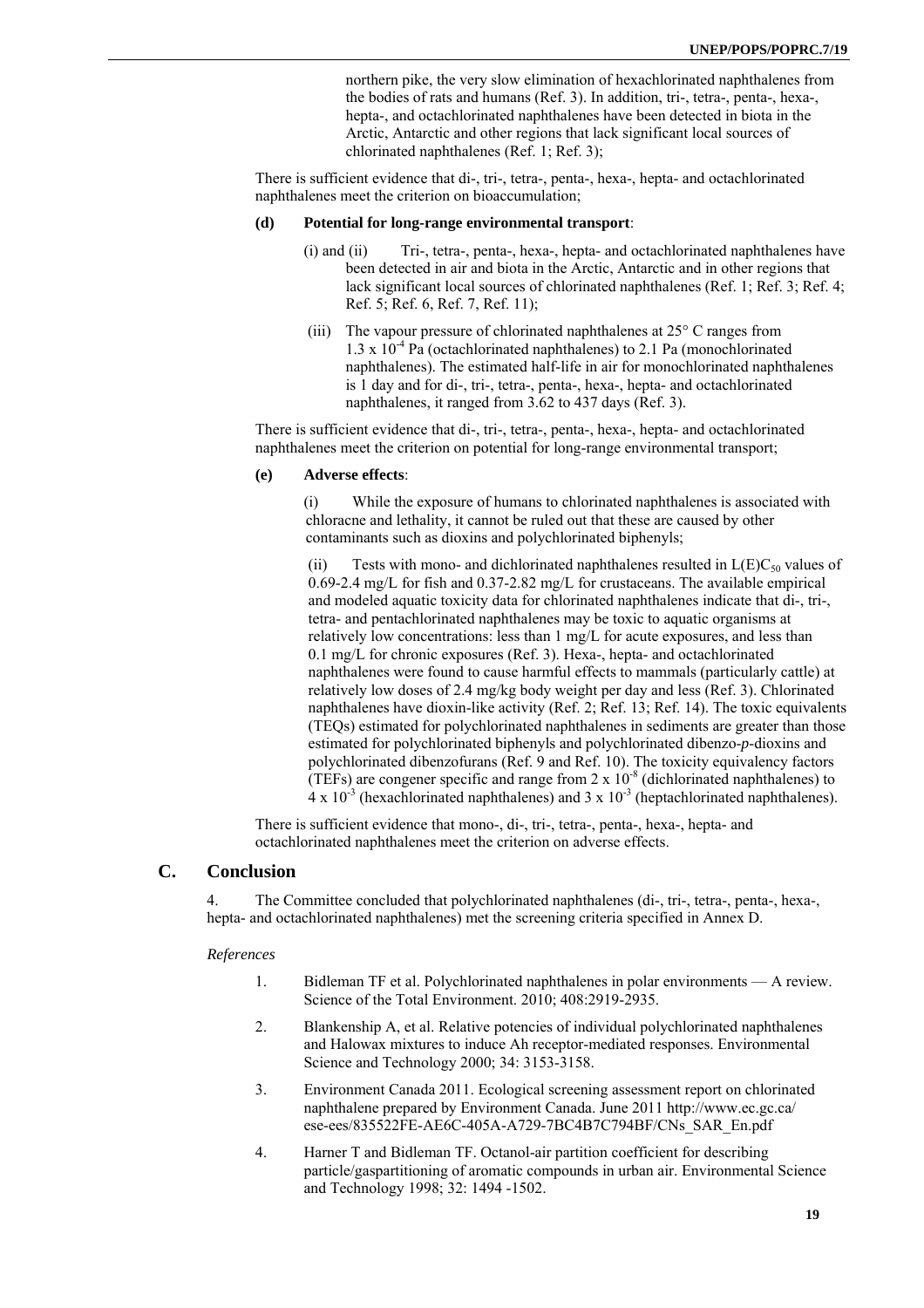- 5. Helm PA. The Influence of Sources, Source Regions and Fate and Transport Processes on the Occurrence of Polychlorinated Naphthalenes and Coplanar Polychlorinated Biphenyls in Urban and Arctic Environments. Department of Chemical Engineering and Applied Chemistry. Ph.D. University of Toronto, Toronto, 2002.
- 6. Helm PA and Bidleman TF. Current combustion-related sources contribute to polychlorinated naphthalene and dioxin-like polychlorinated biphenyl levels and profiles in air in Toronto, Canada. Environ. Sci. Technol. 2003; 37: 1075-1082.
- 7. Helm PA et al. Seasonal and spatial variations of polychlorinated naphthalenes and planar polychlorinated biphenyls in arctic air. Environ. Sci. Technol. 2004; 38: 5514-5521.
- 8. Herbert BMJ et al. Polychlorinated naphthalenes in air and snow in the Norwegian Arctic: a local source or an Eastern Arctic phenomenon? Science of The Total Environment 2005; 342: 145-160.
- 9. Kannan K et al. Isomer-specific analysis and toxic evaluation of polychlorinated naphthalenes in soil, sediment and biota collected near the site of a former chloralkali plant. Environ. Sci. Technol. 1998; 32: 2507-2514.
- 10. Kannan K et al. Polychlorinated naphthalenes, biphenyls, dibenzo-p-dioxins, and dibenzofurans as well as polycyclic aromatic hydrocarbons and alkylphenols in sediment from the Detroit and Rouge Rivers, Michigan, USA. Environ.Toxicol. Chem. 2001; 20: 1878-1889.
- 11. Lee SC et al. Polychlorinated naphthalenes in the global atmospheric passive sampling (GAPS) study. Environ. Sci. Technol. 2007; 41: 2680-2687.
- 12. National Institute of Technology and Evaluation (NITE), Chemical Risk Information Platform (CHRIP). Bio-accumulation study of  $\alpha$ -chloronaphtalene, supported by the Ministry of Economy, Trade and Industry (METI). http://www.safe.nite.go.jp/english/index.html (NITE CHRIP, accessed on 10th Oct, 2011).
- 13. Olivero-Verbel J et al. Discriminant analysis for activation of the aryl hydrocarbon receptor by polychlorinated naphthalenes. J. Mol. Struct.-Theochem. 2004; 678: 157-161.
- 14. Villeneuve DL et al. Relative potencies of individual polychlorinated naphthalenes to induce dioxin-like responses in fish and mamalian in vitro bioassays. Arch Environ Contam Toxicol 2000; 39: 273-281.

## **POPRC-7/3: Hexachlorobutadiene**

### *The Persistent Organic Pollutants Review Committee,*

*Having examined* the proposal by the European Union and its member States parties to the Stockholm Convention on Persistent Organic Pollutants to list hexachlorobutadiene (CAS No: 87-68-3) in Annexes A, B and/or C to the Convention and having applied the screening criteria specified in Annex D to the Convention,

1. *Decides,* in accordance with paragraph 4 (a) of Article 8 of the Convention, that it is satisfied that the screening criteria have been fulfilled for hexachlorobutadiene, as set out in the evaluation contained in the annex to the present decision;

2. *Also decides,* in accordance with paragraph 6 of Article 8 of the Convention and paragraph 29 of the annex to decision SC-1/7, to establish an ad hoc working group to review the proposal further and to prepare a draft risk profile in accordance with Annex E to the Convention;

*Invites,* in accordance with paragraph 4 (a) of Article 8 of the Convention, parties and observers to submit to the Secretariat the information specified in Annex E before 9 January 2012.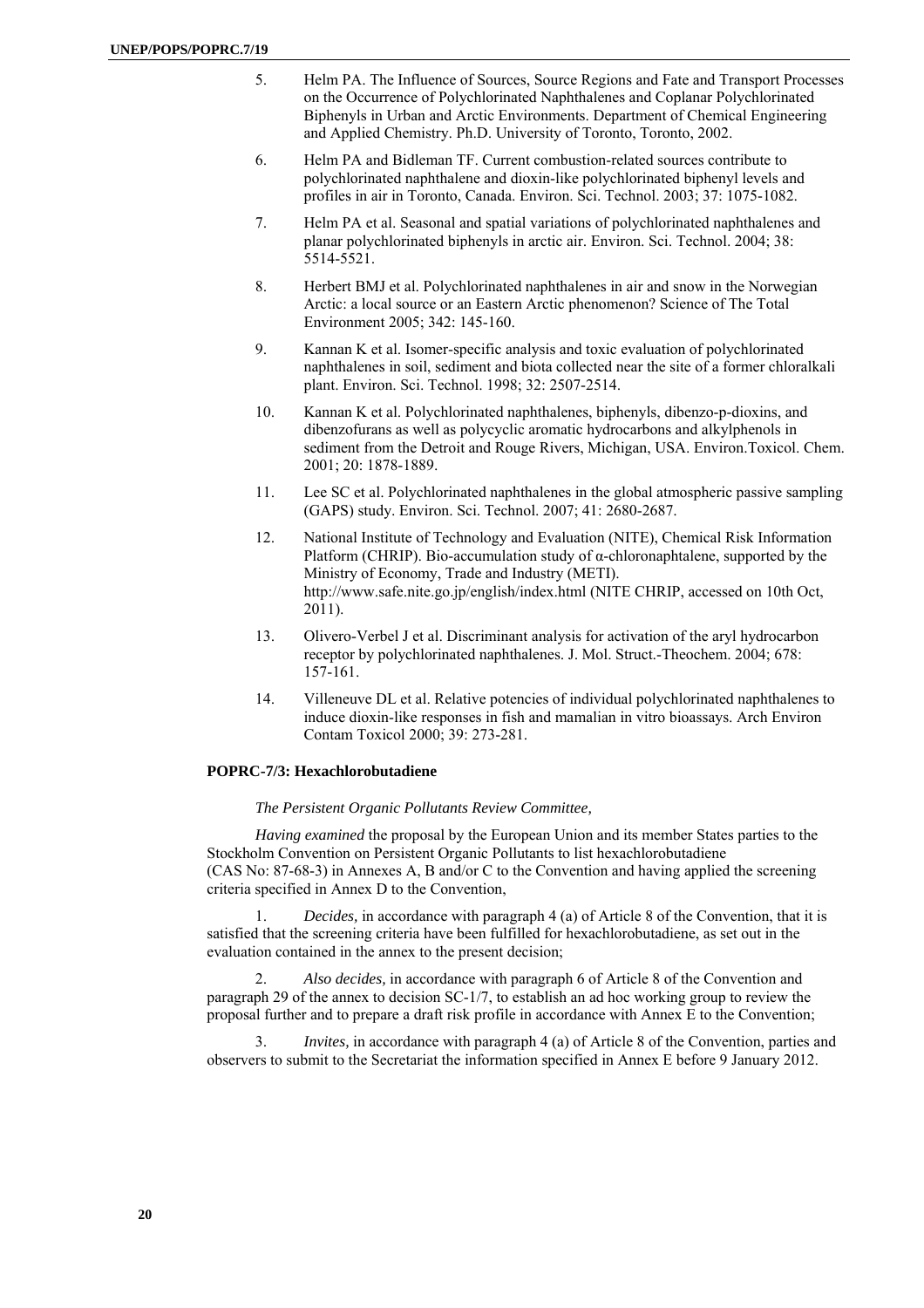## **Annex to decision POPRC-7/3**

#### **Evaluation of hexachlorobutadiene against the criteria of Annex D**

#### **A. Background**

1. The primary source of information for the preparation of the present evaluation was the proposal submitted by the European Union and its member States parties to the Convention contained in document UNEP/POPS/POPRC.7/3. Supporting information was provided in document UNEP/POPS/POPRC.7/INF/4.

2 Additional sources of scientific information included a national database on bioaccumulation data and peer-reviewed scientific papers.

### **B. Evaluation**

3. The proposal was evaluated in the light of the requirements of Annex D regarding the identification of the chemical (paragraph 1 (a)) and the screening criteria (paragraphs 1 (b)–(e)):

#### **(a) Chemical identity:**

- (i) Adequate information was provided in the proposal and supporting documents;
- (ii) The chemical structure was provided;

The chemical identity of hexachlorobutadiene is clearly established;

#### **(b) Persistence:**

- (i) Estimated half-lives in natural waters range from 4 to 52 weeks (greater than two months) and estimated half lives in soil range from 4 to 26 weeks (up to six months);
- (ii) Model calculations yield the conclusion that hexachlorobutadiene does not biodegrade quickly. It has been reported in polar bears in Svalbard (Norway) and in invertebrates, fish, birds and mammals in Greenland.

There is sufficient evidence that hexachlorobutadiene meets the criterion on persistence;

#### **(c) Bioaccumulation:**

- (i) Evidence from *Oncorhynchus mykiss* indicates a bioconcentration factor greater than 5,000 and the log Kow is close to 5 (in the range of 4.78 to 4.9). Evidence from *Cyprinus carpio* indicates that bioconcentration factor is in the range of 6,608 to 7,555 (Ref.1);
- (ii) and (iii) Hexachlorobutadiene has been detected in various Arctic biota in Greenland and in plasma and fat of polar bears in the Arctic Svalbard Islands (see (b) (ii) above).

There is sufficient evidence that hexachlorobutadiene meets the criterion on bioaccumulation;

## **(d) Potential for long-range environmental transport:**

- (i) and (ii) Hexachlorobutadiene has been detected in different Arctic biota in Greenland and in plasma and fat of polar bears in the Arctic Svalbard Islands (see  $(b)$  (ii) above);
- (iii) The estimated half-life in air of hexachlorobutadiene is far greater than two days (i.e., from 60 days to 3 years). Model estimates are provided for a transport distance of almost 8,800 km;

There is sufficient evidence that hexachlorobutadiene meets the criterion relating to potential for long-range environmental transport;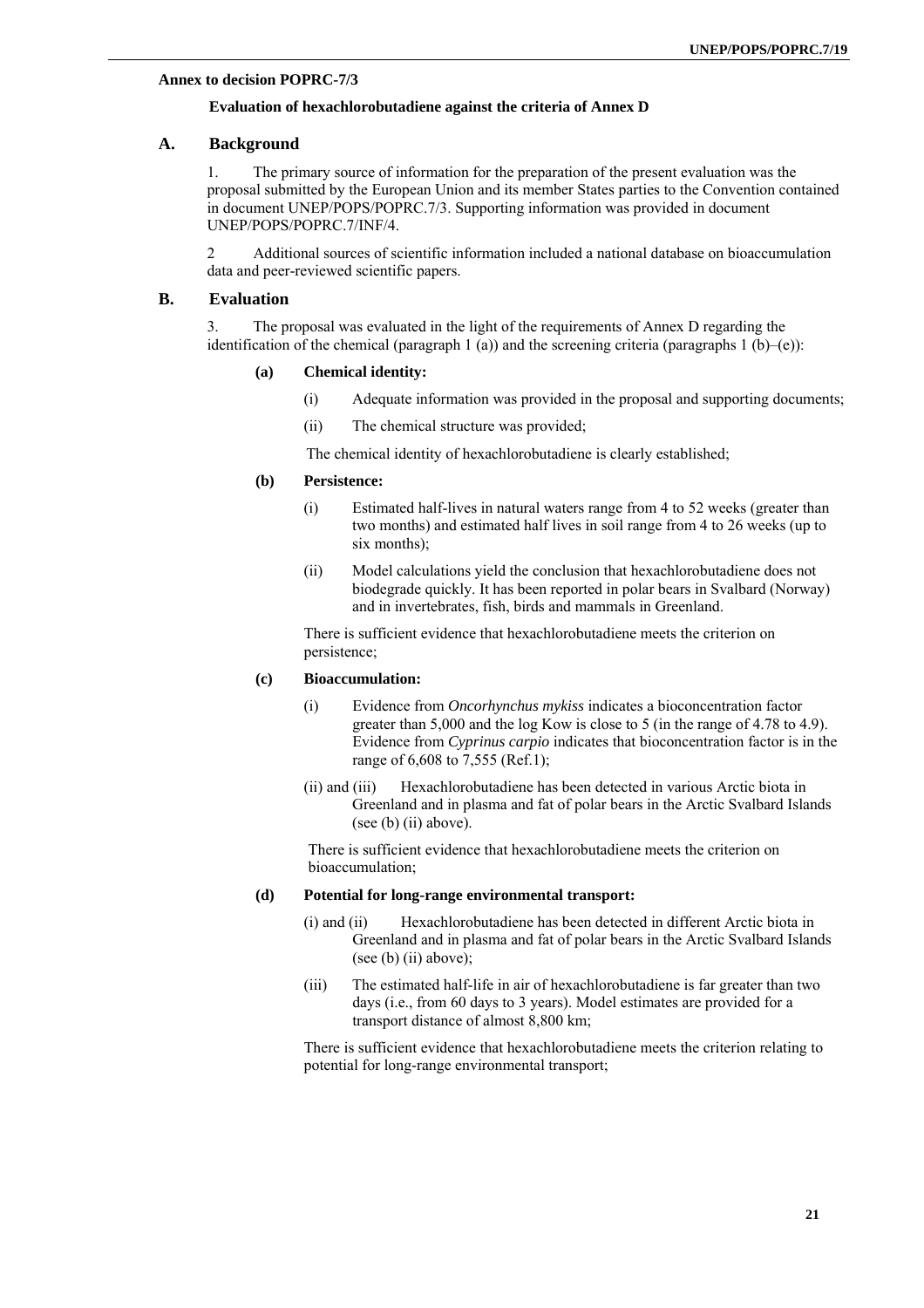### **(e) Adverse effects:**

- (i) Not available;
- (ii) For mammals, the no observed adverse effect level (NOAEL) in a two-year oral study with rats and a 90-day oral study with mice is 0.2 mg/kg-bw/d (renal toxicity). For aquatic species, acute  $LC_{50}$  values vary from 0.0032 mg/L to 4.5 mg/L. A no observed effect concentration (NOEC) of 6.5 µg/L was established in an early life stage (ELS) study. Genotoxicity was examined in a *Salmonella typhimurium* mutagenicity assay (Ames test) and in an *in vitro* chromosome aberration test. In this study, induced chromosome aberrations were demonstrated (Ref. 2). Swain et al. documented kidney injury specific to the proximal tubule of the kidney. Injury to the nephron was characterized at 24 h following a single dose of hexachlorobutadiene, using a range of quantitative urinary measurements, renal histopathology and gene expression (Ref. 3).

There is sufficient evidence that hexachlorobutadiene meets the criterion relating to adverse effects.

## **C. Conclusion**

4. The Committee concluded that hexachlorobutadiene met the screening criteria specified in Annex D.

#### *References*

- 1. National Institute of Technology and Evaluation (NITE) (2009). Biodegradation and Bioconcentration Database of Existing Chemical Substances. http://safe.nite.go.jp/english/kizon/kizon\_start\_hazkizon.html (accessed on 21 August 2009).
- 2. Beat J. Brüschweilera et al., (2010). Mutation Research 699, 47-54. *In vitro* genotoxicity of polychlorinated butadienes (Cl4–Cl6).
- 3. Aubrey Swain et al., (2011). Journal of Applied Toxicology 2011 (wileyonlinelibrary.com, DOI 10.1002/jat.1624). Urinary biomarkers in hexachloro-1:3-butadiene-induced acute kidney injury in the female Hanover Wistar rat; correlation of α-glutathione S-transferase, albumin and kidney injury molecule-1 with histopathology and gene expression.

#### **POPRC-7/4: Assessment of alternatives to endosulfan**

#### *The Persistent Organic Pollutants Review Committee,*

*Recalling* decision SC-5/3, by which the Conference of the Parties to the Stockholm Convention on Persistent Organic Pollutants amended Annex A to the Convention to list technical endosulfan and its related isomers therein,

*Recalling* also decision SC-5/4, by which the Conference of the Parties decided to undertake the work programme to support the development and deployment of alternatives to endosulfan set out in the annex to that decision,

*Noting* that the following work has been undertaken in accordance with the work programme:

(a) Parties and observers have submitted information on chemical and non-chemical alternatives to endosulfan for the uses identified as specific exemptions in Annex A to the Convention;

(b) The Secretariat has gathered and compiled the submitted information, made it available on the website of the Convention and summarized it,<sup>4</sup>

*Having reviewed* the information referred to in the preceding paragraph,

*Having identified* potential gaps in that information,

<sup>4</sup> UNEP/POPS/POPRC.7/INF/11/Rev.2.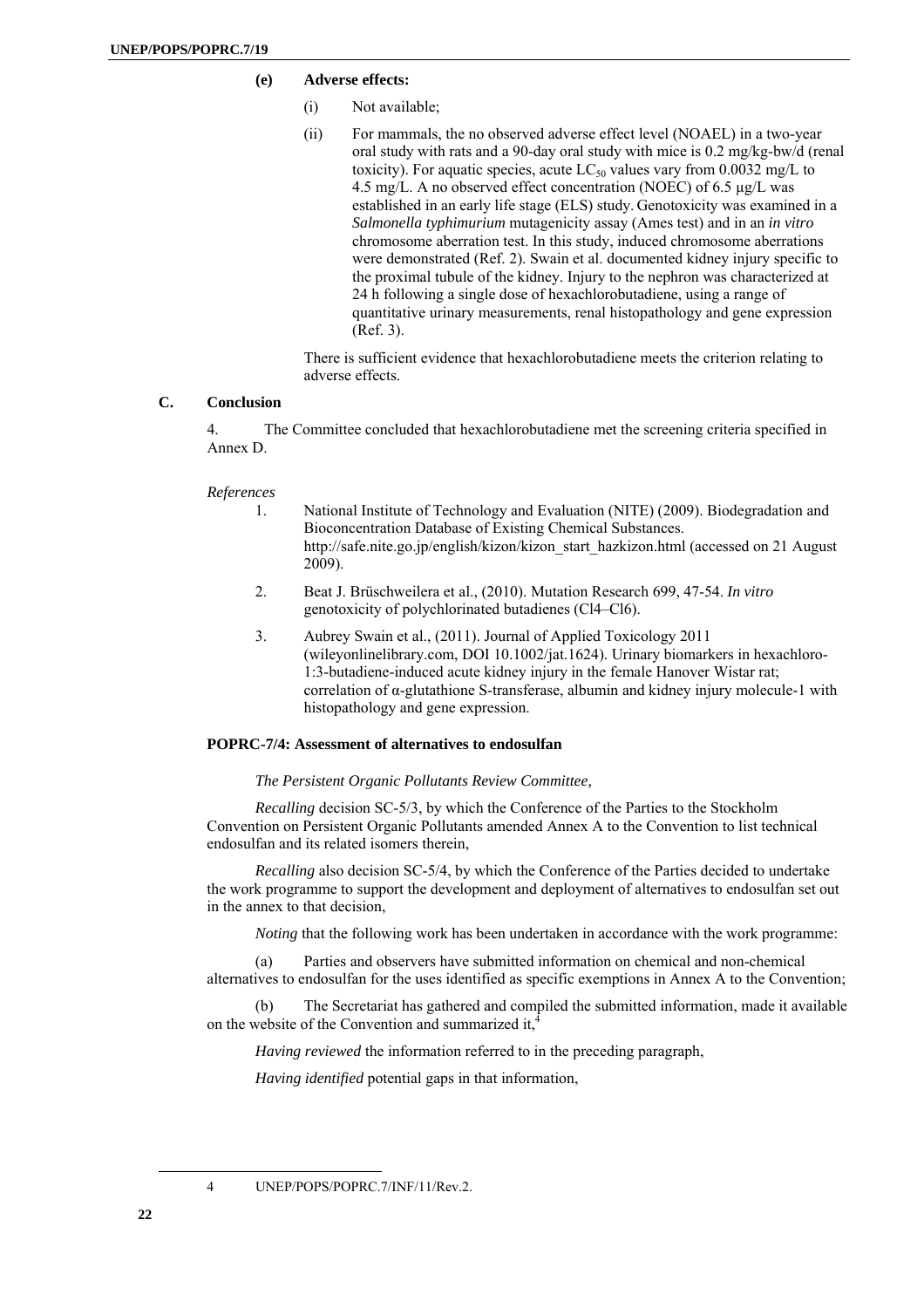1. *Decides* to establish an ad hoc working group to undertake the activities requested in paragraph 3 of the work programme set out in the annex to decision SC-5/4 and agrees to work in accordance with the workplan set out in annex I to the present decision and the terms of reference set out in annexes II and III to the present decision;

2. *Requests* the Secretariat to collect from parties and observers the information to facilitate intersessional work outlined in annexes II and III to the present decision;

3. *Requests* the Secretariat to provide guidance to strengthen the capacity of countries to implement alternatives;

4. *Invites* the Food and Agriculture Organization of the United Nations to provide and/or undertake studies, as appropriate, on integrated pest management solutions to replace existing uses of endosulfan, including success stories;

5. *Requests* the Secretariat to facilitate access to information on alternatives to endosulfan;

6. *Invites* Governments, intergovernmental organizations and non-governmental organizations to provide technical and financial resources to support the Committee in employing a consultant to carry out the activities requested in paragraph 3 of the work programme set out in the annex to decision SC-5/4.

# **Annex I to decision POPRC-7/4**

## **Workplan for the assessment of alternatives to endosulfan**

| Activity |                                                                                                                                                                                                                                                                                                                         | Person or persons<br>responsible | Timing                              |
|----------|-------------------------------------------------------------------------------------------------------------------------------------------------------------------------------------------------------------------------------------------------------------------------------------------------------------------------|----------------------------------|-------------------------------------|
|          | Identify the chemical and non-chemical<br>alternatives relevant to crop-pest complexes in part<br>VI of Annex A to the Convention (decision SC-<br>5/3) from the information provided in part A of<br>annex I to document<br>UNEP/POPS/POPRC.7/INF/11/Rev.2 and other<br>information provided by parties and observers. | Secretariat                      | 30 October 2011                     |
|          | Identify gaps in the information available on<br>alternatives to endosulfan.                                                                                                                                                                                                                                            | Working group members            | 30 November 2011                    |
|          | Collect additional information on alternatives to<br>endosulfan from parties and observers and make it<br>available to the working group.                                                                                                                                                                               | Secretariat                      | 31 January 2012                     |
|          | Develop a methodology for the assessment of<br>persistent organic pollutant characteristics and<br>other hazard indicators; develop a methodology for<br>the evaluation of non-chemical alternatives.                                                                                                                   | Working group members            | 30 October 2011-<br>31 January 2012 |
|          | Prepare a draft report that includes:                                                                                                                                                                                                                                                                                   | Chair/drafter                    | 1 February 2012-                    |
| 1)       | Review of the information on alternatives to<br>endosulfan provided to the Committee;                                                                                                                                                                                                                                   |                                  | 28 May 2012                         |
| 2)       | Prioritization of chemical alternatives for the<br>most important crop-pest complexes against<br>the persistent organic pollutant screening<br>criteria:                                                                                                                                                                |                                  |                                     |
| 3)       | Assessment of the persistent organic<br>pollutant characteristics and other hazard<br>indicators of the chemical alternatives<br>prioritized;                                                                                                                                                                           |                                  |                                     |
| 4)       | Evaluation of the suitability of information<br>provided on non-chemical alternatives to<br>endosulfan.                                                                                                                                                                                                                 |                                  |                                     |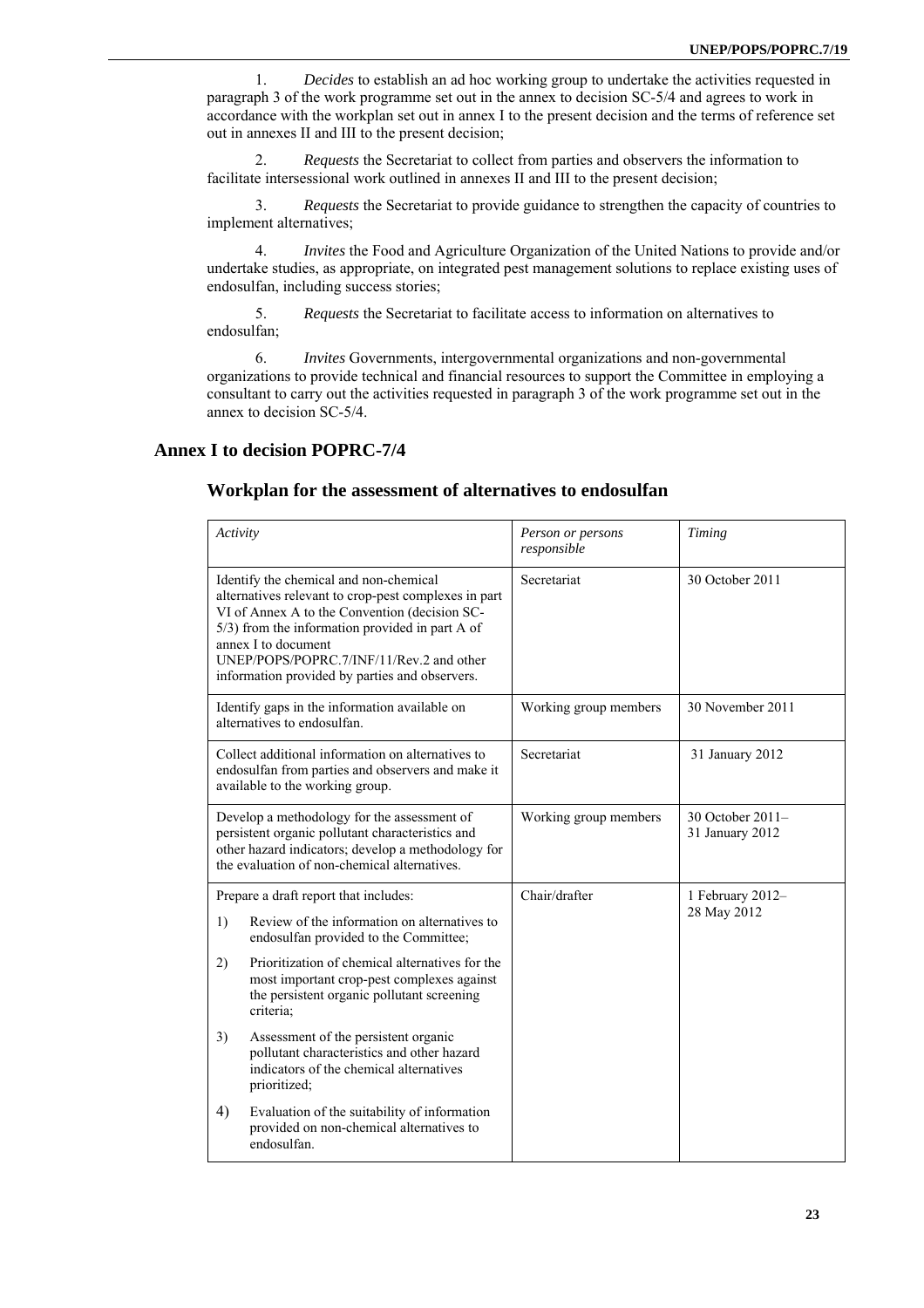| Activity                                                                                                           | Person or persons<br>responsible | Timing                                                    |
|--------------------------------------------------------------------------------------------------------------------|----------------------------------|-----------------------------------------------------------|
| Send the draft report to the intersessional working<br>group members and make it available for public<br>comments. | Secretariat                      | 1 June 2012                                               |
| Provide comments on the draft report.                                                                              | Working group members            | 22 June 2012                                              |
| Provide the revised draft report to Secretariat.                                                                   | Chair/drafter                    | 6 July 2012                                               |
| Distribute the revised draft report.                                                                               | Secretariat                      | 3 September 2012                                          |
| Review and finalize the report for consideration by<br>the Conference of the Parties at its sixth meeting          | Committee                        | Eighth meeting of the<br>Committee: 15-19<br>October 2012 |

# **Annex II to decision POPRC-7/4**

# **Terms of reference for the intersessional work related to chemical alternatives to endosulfan**

1. Identify chemical alternatives relevant to the crop-pest complexes in part VI of Annex A to the Stockholm Convention (decision SC-5/3) from the information provided in part A of annex I to document UNEP/POPS/POPRC.7/INF/11/Rev.2 and other information provided by parties and observers.

2. Identify information gaps relating to alternatives to the crop-pest complexes identified pursuant to the preceding paragraph.

3. Request the Secretariat to collect information related to the gaps identified pursuant to the preceding paragraph from parties and observers.

4. Develop a methodology for the assessment of persistent organic pollutant characteristics and other hazard indicators.

5. Prioritize chemical alternatives according to the most important crop-pest complexes, including those using the highest volumes of endosulfan.

6. Prioritize the chemical alternatives relevant to the most important crop-pest complexes against the persistent organic pollutant screening criteria.

7. Assess the persistent organic pollutant characteristics and other hazard indicators of the chemical alternatives prioritized.

8. Provide a report for the consideration of the Committee at its eighth meeting.

## **Annex III to decision POPRC-7/4**

# **Terms of reference for the intersessional work related to non-chemical alternatives to endosulfan**

1. Identify the non-chemical alternatives relevant to crop-pest complexes in part VI of Annex A to the Stockholm Convention (decision SC-5/3) from the information provided in part B of Annex I to document UNEP/POPS/POPRC.7/INF/11/Rev.2 and other information provided by parties and observers.

2. Identify information gaps relating to alternatives to the crop-pest complexes identified pursuant to paragraph 1 above.

3. Request the Secretariat to collect information related to the gaps identified purusant to the preceding paragraph from parties and observers.

4. Prioritize non-chemical alternatives according to the most important crop-pest complexes, including those using the highest volumes of endosulfan.

5. Evaluate the suitability of information provided on non-chemical alternatives for endosulfan.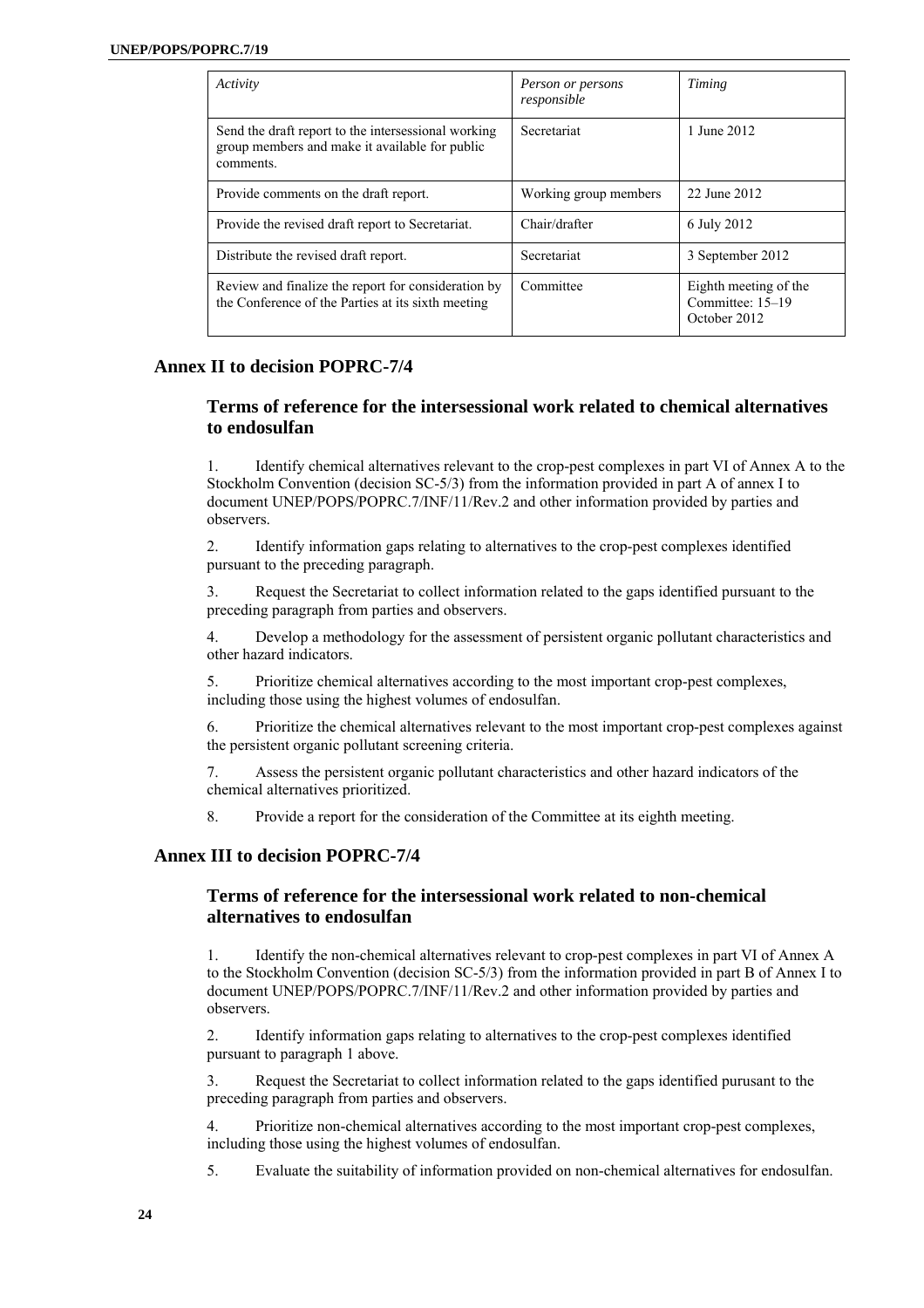6. Provide a report for the consideration of the Committee at its eighth meeting.

#### **POPRC-7/5: Assessment of alternatives to perfluorooctane sulfonic acid in open applications**

*The Persistent Organic Pollutants Review Committee,* 

*Taking note* of decision SC-5/5, by which the Conference of the Parties to the Stockholm Convention on Persistent Organic Pollutants established a work programme for the identification and assessment of alternatives to the use of perfluorooctane sulfonic acid in open applications,

1. *Requests* the Secretariat, subject to the availability of resources, to commission a technical paper on the identification and assessment of alternatives to the use of perfluorooctane sulfonic acid in open applications based on the terms of reference set out in annex I to the present decision and the outline<sup>5</sup> revised during its seventh meeting;

2. *Decides* to establish an ad hoc working group to undertake the activities requested in paragraphs 5 and 7 of decision SC-5/5 and agrees to work in accordance with the workplan set out in annex II to the present decision;

3. *Requests* the Secretariat to collect from parties and observers the information outlined in decision SC-5/5 using a revised version of the questionnaire,<sup>6</sup> and to make it available for the working group;

4. *Invites* parties and observers in a position to do so to provide financial support for the implementation of the activities requested in decision SC-5/5.

# **Annex I to decision POPRC-7/5**

# **Terms of reference for a technical paper on the identification and assessment of alternatives to the use of perfluorooctane sulfonic acid in open applications**

# **Introduction**

1. At its fourth meeting, the Conference of the Parties amended Annex B to the Stockholm Convention on Persistent Organic Pollutants to list therein perfluorooctane sulfonic acid (PFOS), its salts, and perfluorooctane sulfonyl fluoride (PFOSF), $^7$  and decided to undertake a work programme to provide guidance to parties on how best to restrict and eliminate the newly listed persistent organic pollutants.8

2. At its fifth meeting, the Conference of the Parties considered and endorsed the recommendations of the Persistent Organic Pollutants Review Committee developed pursuant to the work programme for newly listed persistent organic pollutants, including on risk reduction for PFOS, its salts and PFOSF.<sup>9</sup>

3. To eliminate the production and use of PFOS, its salts and PFOSF as swiftly as possible so as to avoid negative effects on human health and the environment, the Conference of the Parties requested the development of a technical paper on the identification and assessment of alternatives to the use of PFOS in open applications, also requesting the Persistent Organic Pollutants Review Committee to prepare recommendations on the basis of that paper.<sup>10</sup>

# **I. Content of the technical paper**

4. The technical paper is intended to identify and assess alternatives to the use of PFOS in open applications and to support the Persistent Organic Pollutants Review Committee in developing recommendations on the matter to be considered by the Committee at its eighth meeting, to be held from 15 to 19 October 2012.

<sup>5</sup> UNEP/POPS/POPRC.7/INF/22, annex II.

<sup>6</sup> Ibid., annex I.

<sup>7</sup> Decision SC-4/17.

<sup>8</sup> Decision SC-4/19.

<sup>9</sup> UNEP/POPS/COP 5/15

<sup>10</sup> Decision SC-5/5.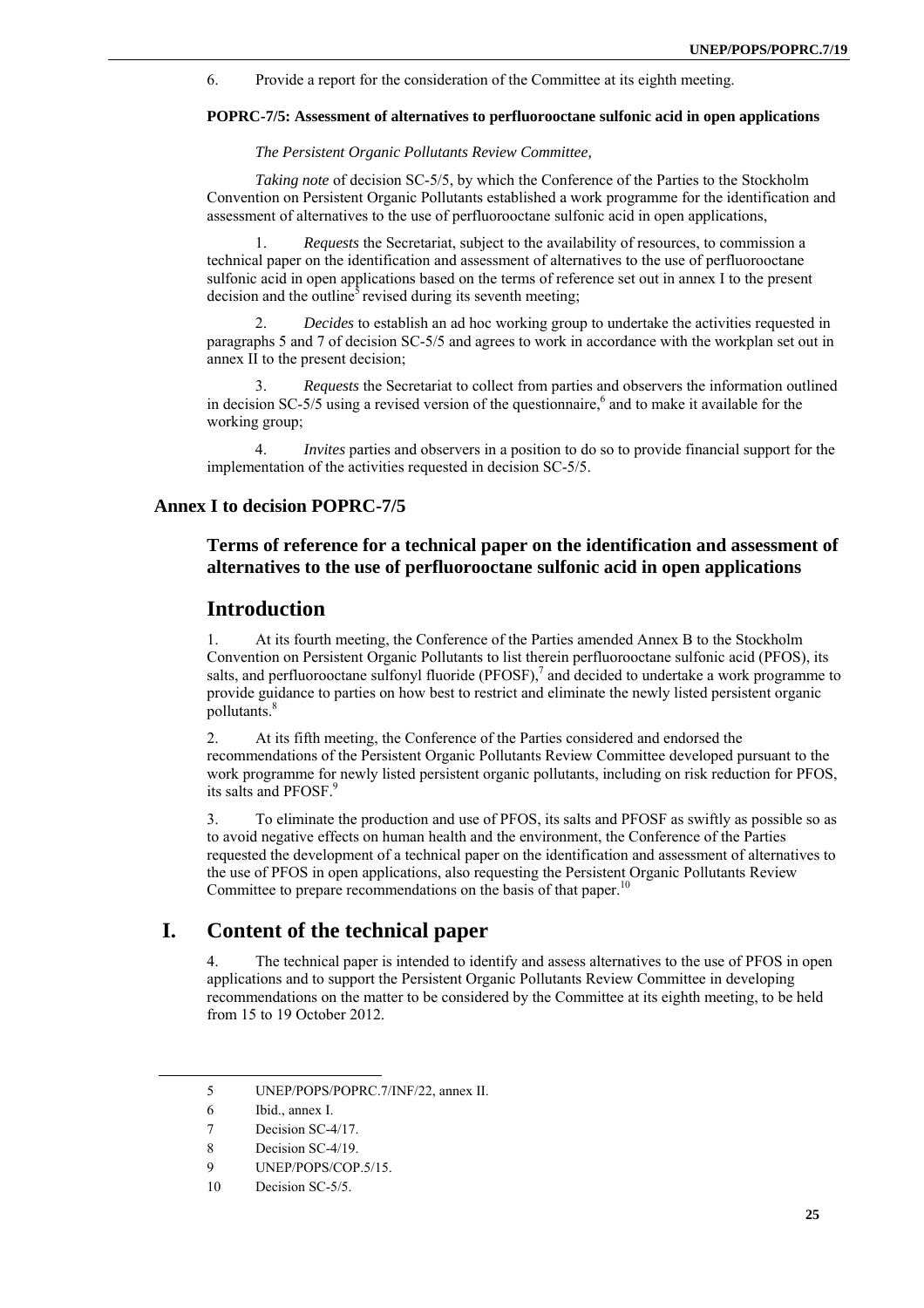5. The technical paper should include consideration of the following aspects of the substitution of PFOS, taking into account the general guidance on considerations related to alternatives and substitutes for listed persistent organic pollutants and candidate chemicals:<sup>1</sup>

- (a) Chemical identity and physicochemical property;
- (b) Technical feasibility;
- (c) Health and environmental effects;
- (d) Cost-effectiveness;
- (e) Efficacy;
- (f) Availability;
- (g) Accessibility;
- (h) Social and economic considerations.

6. The technical paper should be based on information provided by parties and observers in response to a request by the Secretariat and any other relevant information.

# **II. Requirements for the consultant**

Under the Secretariat's guidance, the consultant should develop a technical paper on the identification and assessment of alternatives to the use of PFOS in open applications, in accordance with the workplan set out in annex II to decision POPRC-7/5.

8. In producing the technical paper on the basis of the outline suggested by the Persistent Organic Pollutants Review Committee, the consultant should gather, compile and summarize all available information on alternatives to the use of PFOS in open applications, including the information submitted by parties and observers in response to a request by the Secretariat.

9. The consultant should take due account of the general guidance on considerations related to alternatives and substitutes for listed persistent organic pollutants and candidate chemicals (UNEP/POPS/POPRC.5/10/Add.1) and the comments provided by the Committee when developing and revising the technical paper.

10. The consultant should have the following qualifications:

(a) Extensive experience and expertise in the assessment and management of chemicals at the national and international levels;

(b) Knowledge, including the source of any information, of the use of PFOS in open applications and alternatives to PFOS;

(c) Good writing and communication skills in English.

11. The technical paper should be developed in accordance with the workplan set out in annex II to decision POPRC-7/5.

<sup>11</sup> UNEP/POPS/POPRC.5/10/Add.1.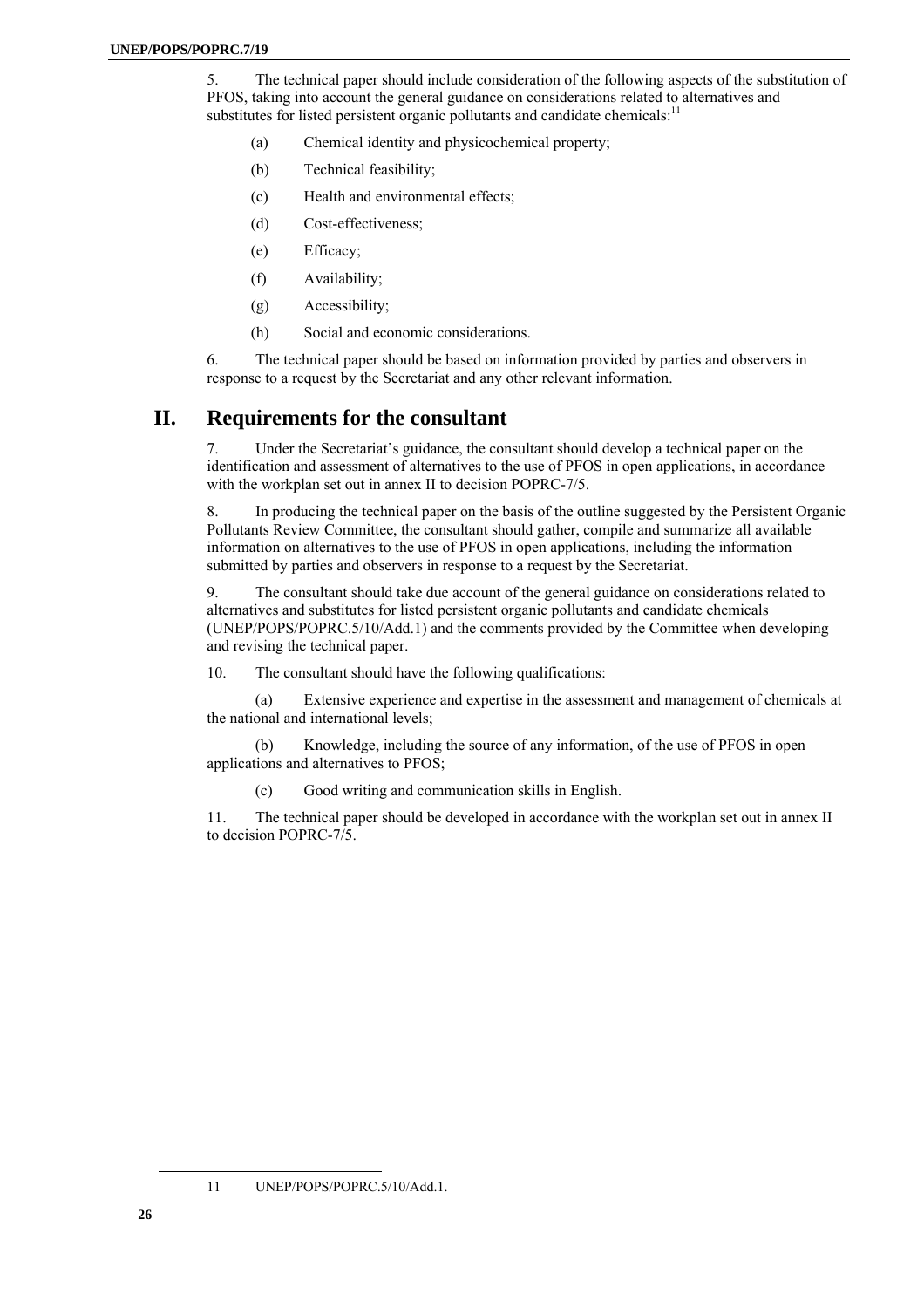# **Annex II to decision POPRC-7/5**

# **Workplan for the identification and assessment of alternatives to the use of perfluorooctane sulfonic acid in open applications**

|                       | <b>Interval from</b> |                                                                                                                                                                                                                                                                                                                 |  |  |
|-----------------------|----------------------|-----------------------------------------------------------------------------------------------------------------------------------------------------------------------------------------------------------------------------------------------------------------------------------------------------------------|--|--|
| <b>Scheduled date</b> | previous             | <b>Activity</b>                                                                                                                                                                                                                                                                                                 |  |  |
|                       | activity (weeks)     |                                                                                                                                                                                                                                                                                                                 |  |  |
| 14 October 2011       |                      | The Committee establishes an ad hoc working group.                                                                                                                                                                                                                                                              |  |  |
| 21 October 2011       | <1                   | The Secretariat sends an invitation to parties and observers to<br>submit information on alternatives to the use of PFOS in open<br>applications.<br>The Secretariat commissions a technical paper based on the terms<br>of reference adopted by the Committee at its seventh meeting by<br>25 November 2011.   |  |  |
| 9 January 2012        | 11                   | Parties and observers submit the information to the Secretariat.<br>The Secretariat compiles the information, makes it available on the<br>Convention website and forwards it to the consultant.                                                                                                                |  |  |
| 2 March 2012          | 7                    | The consultant completes the first draft of the technical paper.<br>The Secretariat invites the working group to provide comments on<br>the first draft of the technical paper by 16 March 2012.                                                                                                                |  |  |
| 16 March 2012         | $\overline{2}$       | The working group members provide comments on the first draft<br>of the technical paper.                                                                                                                                                                                                                        |  |  |
| 5 April 2012          | 3                    | The consultant reviews the comments on the technical paper and<br>completes the second draft and a compilation of responses to the<br>comments.<br>The Secretariat invites the working group, parties and observers to<br>provide comments on the second draft of the technical paper by<br>22 June 2012.       |  |  |
| 8 June 2012           | 9                    | On the basis of the second draft of the technical paper, the chair<br>and drafter of the working group prepare a draft recommendation<br>on the identification and assessment of alternatives to the use of<br>PFOS in open applications.<br>The Secretariat invites the working group to provide comments on   |  |  |
| 22 June 2012          | $\overline{2}$       | the draft recommendation by 22 June 2012.<br>The working group members provide comments on the draft<br>recommendation and final comments on the second draft of the<br>technical paper.                                                                                                                        |  |  |
| 6 July 2012           | 2                    | The working group chair and the drafter review the comments and<br>complete the draft recommendation and a compilation of<br>responses to the comments.<br>The consultant reviews the final comments on the technical paper<br>and completes the final draft and a compilation of responses to the<br>comments. |  |  |
| 9 July 2012           | $<$ 1                | The Secretariat sends the draft recommendation and the draft<br>technical paper to the Division of Conference Services for editing<br>and translation, where applicable.                                                                                                                                        |  |  |
| 27 August 2012        | 7                    | The Division of Conference Services returns the documents to the<br>Secretariat in final form.                                                                                                                                                                                                                  |  |  |
| 3 September 2012      | $<$ 1                | The Secretariat distributes the documents.                                                                                                                                                                                                                                                                      |  |  |
| 15-19 October 2012    | 6                    | Eighth meeting of the Committee. The Committee finalizes its<br>recommendations on the basis of the technical paper for<br>consideration by the Conference of the Parties at its sixth meeting.                                                                                                                 |  |  |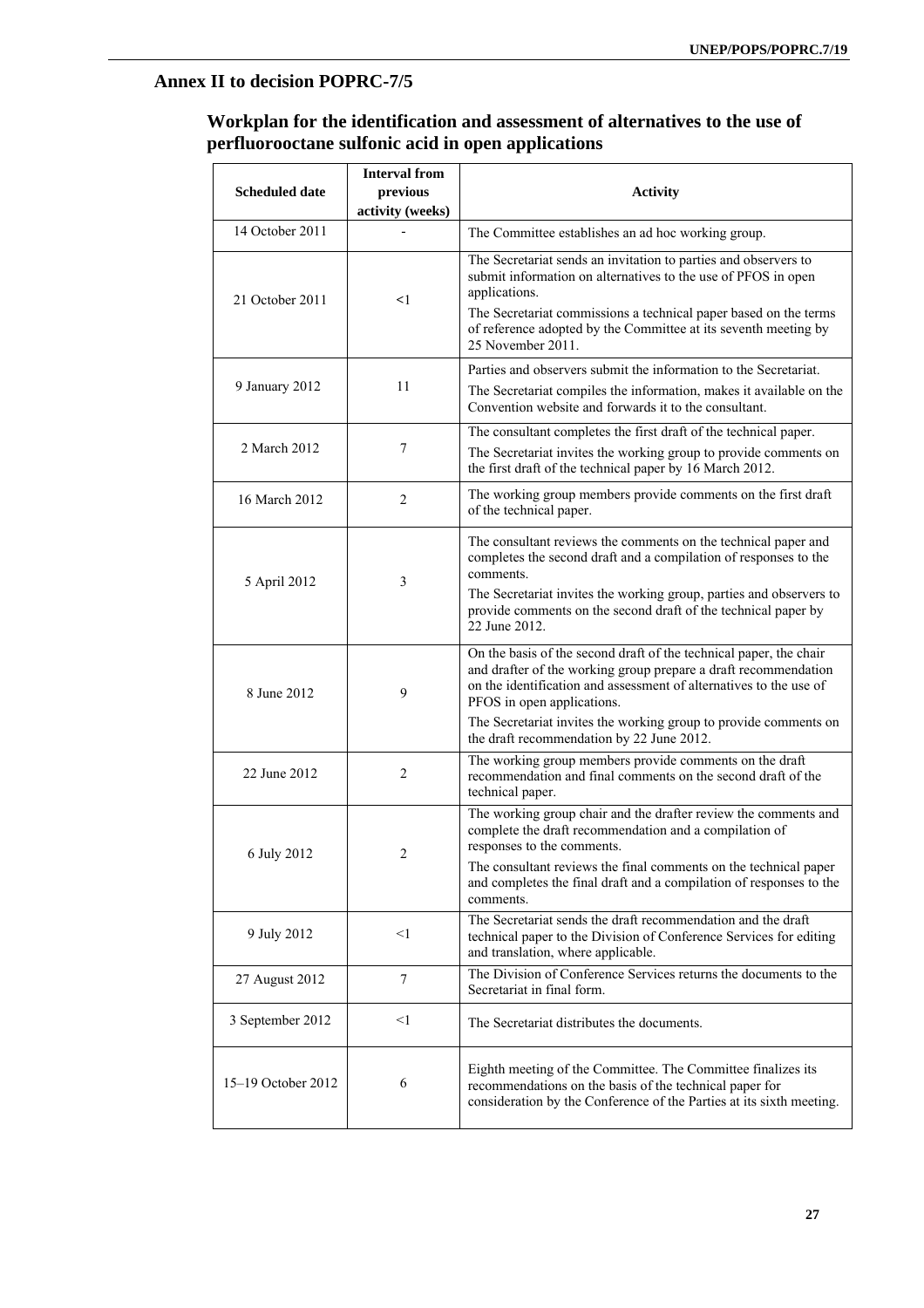## **POPRC-7/6: Guidance on alternatives to perfluorooctane sulfonate and its derivatives**

#### *The Persistent Organic Pollutants Review Committee,*

*Having considered* the comments on the guidance on alternatives to perfluorooctane sulfonate and its derivatives received from parties and observers in accordance with decision POPRC-6/ $5^{12}$  and having revised the guidance based on those comments,

1. *Requests* the Secretariat to disseminate the revised guidance document widely, including by posting it on the website of the Stockholm Convention on Persistent Organic Pollutants;

2. *Invites* parties and observers to submit the following information to the Secretariat by 31 July 2012 for consideration at the Committee's eighth meeting:

(a) Comments on the revised guidance document, including additional information on the health and environmental effects of possible alternatives mentioned therein;

(b) Experience in replacing perfluorooctane sulfonate and its derivatives with additional alternative products and/or processes, including information about their health and environmental effects;

3. *Decides* to consider both the information provided pursuant to paragraph 2 of the present decision and the possibility of revising the guidance document at the Committee's eighth meeting.

# **POPRC-7/7: Evaluation of brominated diphenyl ethers**<sup>13</sup> pursuant to paragraph 2 of parts **IV and V of Annex A to the Stockholm Convention on Persistent Organic Pollutants and work programme on brominated diphenyl ethers and perfluorooctane sulfonic acid, its salts and perfluorooctane sulfonyl fluoride**

#### *The Persistent Organic Pollutants Review Committee,*

*Recalling* decision SC-5/5, by which the Conference of the Parties to the Stockholm Convention on Persistent Organic Pollutants invited parties to submit information on their experiences in implementing the recommendations set out in the annex to decision POPRC-6/2 and requested the Secretariat to compile the information received for consideration by the Conference of the Parties at its sixth meeting and to transmit it to the appropriate bodies of the Basel Convention on the Control of Transboundary Movements of Hazardous Wastes and Their Disposal,

*Recalling also* decision SC-5/8, by which the Conference of the Parties requested the Secretariat to develop a process to enable the Conference of the Parties at its sixth and every second ordinary meeting thereafter to evaluate parties' progress in achieving the ultimate objective of eliminating brominated diphenyl ethers and to review the continued need for the specific exemption for those chemicals in accordance with paragraph 2 of parts IV and V of Annex A to the Convention,

*Recalling further* that in accordance with Article 15 of the Convention each party is to report to the Conference of the Parties every four years, commencing in 2006, on the measures that it has taken to implement the provisions of the Convention and on the effectiveness of such measures in meeting the objectives of the Convention,

*Recognizing* that there is a need to alleviate the parties' burden in collecting and providing information on chemicals and to improve the efficiency of the reporting process,

*Recognizing also* that parties from developing countries and countries with economies in transition have expressed a need for technical and financial assistance in addressing brominated diphenyl ethers and may consequently require time to collect information,

*Noting* that parties are in the process of reviewing and updating their national implementation plans with information regarding brominated diphenyl ethers and that such information could be useful for the evaluation and review specified in paragraph 2 of parts IV and V of Annex A to the Convention,

<sup>12</sup> UNEP/POPS/POPRC.7/INF/13.

<sup>13</sup> The term "Brominated diphenyl ethers" refers to hexabromodiphenyl ether, heptabromodiphenyl ether, tetrabromodiphenyl ether and pentabromodiphenyl ether listed in Annex A to the Stockholm Convention.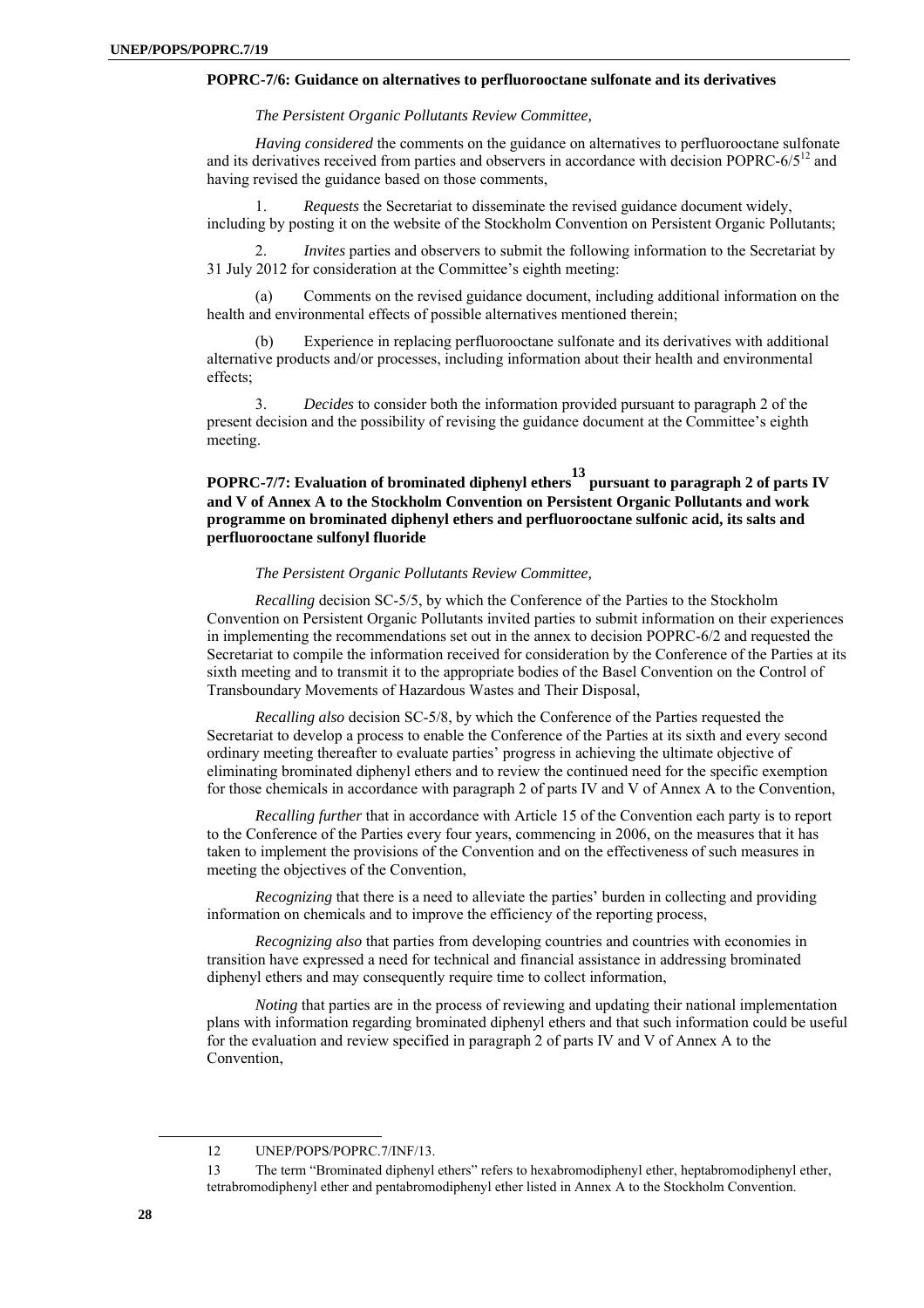*Noting also* that the information requested in paragraph 3 of decision SC-5/5 with regard to the brominated diphenyl ethers listed in Annex A to the Convention could be used for the purpose of paragraph 2 of parts IV and V of that annex,

*Having considered* the draft process prepared by the Secretariat in response to decision SC-5/8<sup>14</sup> and the draft format prepared in response to decision SC-5/5,<sup>15</sup>

*Mindful* that the Persistent Organic Pollutants Review Committee and appropriate bodies of the Basel Convention might have a role in any future process adopted by the Conference of the Parties at its sixth meeting;

1. *Requests* the Secretariat to use the format and explanatory note set out in the annex to the present decision to collect from parties information on brominated diphenyl ethers pursuant to paragraph 2 of parts IV and V of Annex A to the Convention and on their experience in implementing the Committee's recommendations;<sup>16</sup>

2. *Also requests* the Secretariat to compile the information obtained pursuant to the preceding paragraph for consideration by the Conference of the Parties at its sixth meeting;

3. *Further requests* the Secretariat to extract information on brominated diphenyl ethers and perfluorooctane sulfonic acid, its salts and perfluorooctane sulfonyl fluoride in articles from the risk management evaluations<sup>17</sup> and the technical paper on brominated diphenyl ether developed in accordance with decision  $SC-4/19$ ,<sup>18</sup> to attach the information to the questionnaire and to assist the parties further in completing the questionnaire, including through the provision of other relevant information where available,

4. *Decides* to revise the draft process set out in the annex to the note by the Secretariat on evaluation of brominated diphenyl ethers pursuant to paragraph 2 of parts IV and V of Annex A to the Stockholm Convention on Persistent Organic Pollutants<sup>19</sup> at its eighth meeting, including possibly by incorporating the format for collecting information for the purpose of paragraph 2 of parts IV and V of Annex A to the Convention in the format for reporting under Article 15 of the Convention.

## **Annex to decision POPRC-7/7**

**Format for the evaluation of brominated diphenyl ethers pursuant to paragraph 2 of parts IV and V of Annex A to the Stockholm Convention on Persistent Organic Pollutants and work programme on brominated diphenyl ethers and on perfluorooctane sulfonic acid, its salts and perfluorooctane sulfonyl fluoride** 

#### **Explanatory note**

 The purpose of this questionnaire is to gather information on the progress made by parties to the Stockholm Convention on Persistent Organic Pollutants towards the elimination of brominated diphenyl ethers listed in Annex A to the Convention and in risk reduction in respect of perfluorooctane sulfonic acid (PFOS), its salts and perfluorooctoane sulfonyl fluoride (PFOSF). The issues addressed in the questionnaire also relate to the environmentally sound management of wastes and its completion will therefore require the cooperation and input of relevant bodies, including national authorities dealing with the Basel Convention.

In accordance with paragraph 2 of parts IV and V of Annex A to the Convention, the Conference of the Parties, at its sixth ordinary meeting and at every second ordinary meeting thereafter, is to evaluate the progress that parties have made towards achieving their ultimate objective of elimination of brominated diphenyl ethers contained in articles and review the continued need for the specific exemptions related to these chemicals. The same paragraphs also provide that these specific exemptions are in any case to expire at the latest in 2030.

<sup>14</sup> UNEP/POPS/POPRC.7/12.

<sup>15</sup> UNEP/POPS/POPRC.7/18.

<sup>16</sup> Decision POPRC-6/2, annex.

<sup>17</sup> UNEP/POPS/POPRC.4/15/Add.1, UNEP/POPS/POPRC.3/20/Add.5, UNEP/POPS/POPRC.4/15/Add.6, UNEP/POPS/POPRC.3/20/Add.1.

<sup>18</sup> UNEP/POPS/POPRC.6/2/Rev.1.

<sup>19</sup> UNEP/POPS/POPRC.7/12.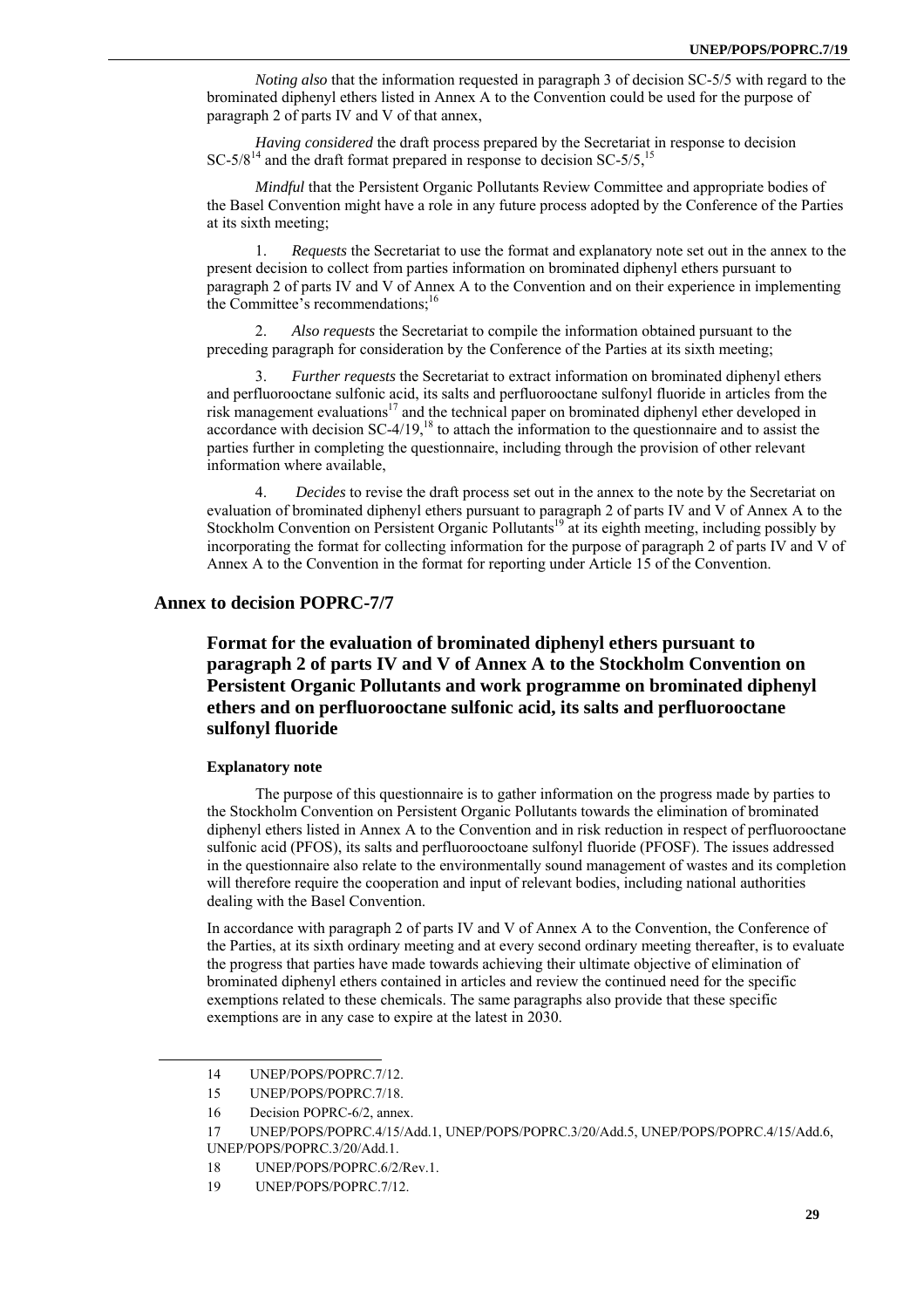By its decision SC-5/8, the Conference of the Parties requested the Secretariat, taking into account decisions SC-4/19 and SC-5/5, and with advice from relevant experts, to develop a process to enable the Conference of the Parties at its sixth and every second ordinary meeting thereafter to conduct the evaluation referred to above.

 By decision SC-5/5, the Conference of the Parties, among other things, encouraged parties and other stakeholders to implement the recommendations developed by the Persistent Organic Pollutants Review Committee on the elimination of brominated diphenyl ethers from the waste stream and on risk reduction for PFOS, its salts and PFOSF.<sup>20</sup> Those recommendations are reproduced in an attachment to the present note.

 Parties were further invited to submit information on their experiences in implementing the recommendations, where applicable, or other actions that had the same objectives. The Secretariat was requested to prepare a compilation of the information submitted for consideration by the Conference of the Parties at its sixth meeting and to transmit it to the appropriate bodies of the Basel Convention.

 The amendment of the annexes to the Convention by the addition of new chemicals triggered a need for parties to review and update their national implementation plans to address obligations related to the new chemicals. In completing the attached questionnaire, parties may encounter issues that they find important to address in updating their national implementation plans. Parties that have already updated their plans may already have gathered the information required to complete the questionnaire. Funding for undertaking the review and updating of national implementation plans is available for eligible parties from the Global Environment Facility (GEF).<sup>21</sup> A number of guidance documents are being developed to assist parties in the review and updating of their plans. These include guidance documents to address brominated diphenyl ethers, PFOS and its salts and PFOSF specifically.

 As part of the process to enable the Conference of the Parties to review the progress that parties have made towards achieving their ultimate objective of elimination of brominated diphenyl ethers contained in articles and the continued need for specific exemptions for brominated diphenyl ethers, parties are invited to provide the relevant information using the following questionnaire. Parties are also invited to provide information on their experience in implementing the recommendations relating to brominated diphenyl ethers, PFOS and its salts and PFOSF.

## **Questionnaire**

| Country                                 |       |
|-----------------------------------------|-------|
| Name of principal reporting<br>official |       |
| <b>Agency name and address</b>          |       |
| <b>Tel/Fax</b>                          |       |
| E-mail                                  |       |
| <b>Signature of official</b>            |       |
|                                         | Date: |

### **Country information**

1. Please indicate whether your country is registered for a specific exemption related to hexabromodiphenyl ether and heptabromodiphenyl ether and/or tetrabromodiphenyl ether and pentabromodiphenyl ether in accordance with part IV and/or part V of Annex A to the Stockholm Convention.

(a) Specific exemption for hexabromodiphenyl ether and heptabromodiphenyl ether

(b) Specific exemption for tetrabromodiphenyl ether and pentabromodiphenyl ether

 $Yes \Box$  No  $\Box$ 

 $Yes \Box$  No  $\Box$ 

<sup>20</sup> Decision POPRC-6/2, annex.

<sup>21</sup> Guidance for gaining access to GEF funding is available on the GEF website:

www.thegef.org/gef/sites/thegef.org/files/documents/C.39.Inf\_.5%20Guidelines%20for%20NIP.Final\_.pdf.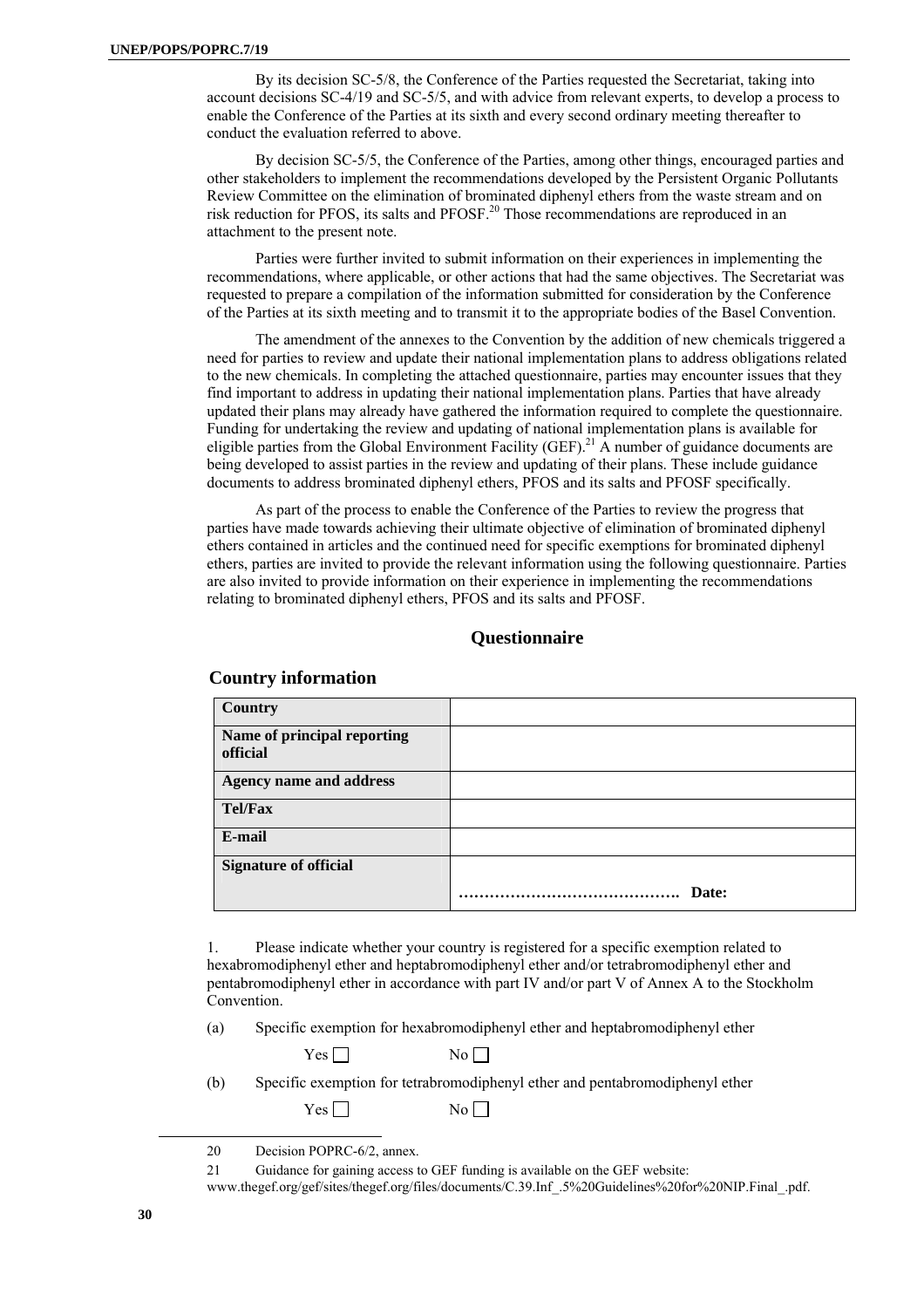If you answered yes to 1 (a) and/or 1 (b), please provide information on your country's review of the continued need for a specific exemption for hexabromodiphenyl ether and heptabromodiphenyl ether and/or tetrabromodiphenyl ether and pentabromodiphenyl ether.

If you answered no to 1 (a) and/or 1 (b), please briefly describe the reasons.

| Not needed $\Box$                              |  |
|------------------------------------------------|--|
| Not assessed                                   |  |
| Assessed but lack of technical capacity $\Box$ |  |
| Assessed but lack of financial capacity $\Box$ |  |
| Others                                         |  |

## **PART I**

### **Evaluation of brominated diphenyl ethers pursuant to paragraph 2 of parts IV and V of Annex A to the Stockholm Convention on Persistent Organic Pollutants, including experience in implementing the recommendations in the annex to decision POPRC-6/2**

2. Please indicate whether your country has taken any actions or control measures to eliminate hexabromodiphenyl ether and heptabromodiphenyl ether and/or tetrabromodiphenyl ether and pentabromodiphenyl ether contained in articles.

(a) Hexabromodiphenyl ether and heptabromodiphenyl ether

| Yes |  | No |  | In progress [ |  |
|-----|--|----|--|---------------|--|
|-----|--|----|--|---------------|--|

(b) Tetrabromodiphenyl ether and pentabromodiphenyl ether

| Y es | No. | In progress |
|------|-----|-------------|
|------|-----|-------------|

Please elaborate on your answers in the box provided below.

(a) Hexabromodiphenyl ether and heptabromodiphenyl ether

(b) Tetrabromodiphenyl ether and pentabromodiphenyl ether

3. Please indicate if your country has taken measures to implement the recommendations on the elimination of brominated diphenyl ethers from the waste stream in the annex to decision POPRC-6/2, or any other actions.

|--|--|--|

 $\overline{N_0}$  In progress  $\overline{\phantom{a}}$ 

If you answered yes or in progress, please describe your progress in implementing the recommendations or other actions. If no, please briefly describe the reasons.

4. Please indicate whether your country has established or begun to establish national control schemes and/or national implementation plans in relation to bromodiphenyl ethers.

(a) Hexabromodiphenyl ether and heptabromodiphenyl ether

|     | $Yes \Box$                                            | $\overline{N_0}$ | In progress $\Box$ |
|-----|-------------------------------------------------------|------------------|--------------------|
| (b) | Tetrabromodiphenyl ether and pentabromodiphenyl ether |                  |                    |

| es | $\overline{N}$ | In progress |
|----|----------------|-------------|
|----|----------------|-------------|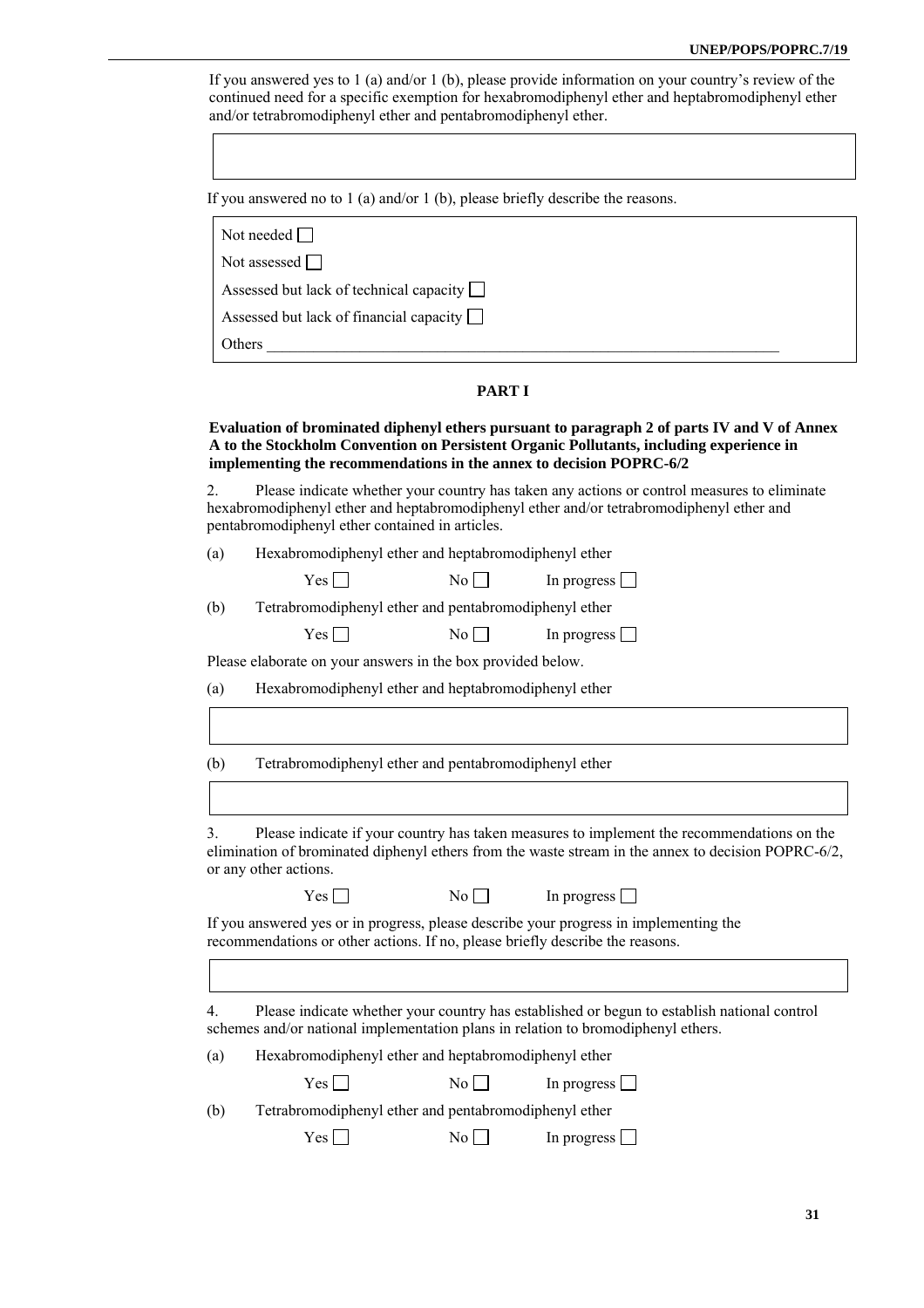Please elaborate on your answer in the box provided below.

| (a) | Hexabromodiphenyl ether and heptabromodiphenyl ether |  |  |
|-----|------------------------------------------------------|--|--|
|     |                                                      |  |  |

(b) Tetrabromodiphenyl ether and pentabromodiphenyl ether

5. Please indicate if your country has put in place screening and separation techniques for wastes containing brominated diphenyl ethers.

 $Yes \t\t No \t\t No \t\t In progress \t\t$ 

If you answered yes or in progress, please provide information about the techniques.

If no, please briefly describe the reasons.

6. Please indicate if your country has implemented measures to ensure that recycling and final disposal of articles containing brominated diphenyl ethers are carried out in an environmentally sound manner.

| (a) | Hexabromodiphenyl ether and heptabromodiphenyl ether  |                  |                    |
|-----|-------------------------------------------------------|------------------|--------------------|
|     | Yes II                                                | No               | In progress        |
| (b) | Tetrabromodiphenyl ether and pentabromodiphenyl ether |                  |                    |
|     | Yes I                                                 | $\overline{N_0}$ | In progress $\Box$ |

Please elaborate on your answer in the box provided below.

7. Please provide information on any practical issues and/or experiences in implementing any of the recommendations in the annex to decision POPRC-6/2 or any other actions. If possible, please indicate according to the timeframes (short-term, medium-term, or long-term) discussed in the recommendations.

8. Please indicate whether your country has taken any measures to prevent the export of articles from recycling pursuant to Part IV and/or Part V, 1b of Annex A.

| $\sim$<br>×<br>۰. |  |  |  |
|-------------------|--|--|--|
|-------------------|--|--|--|

| $\rm No$ | In progress L |  |
|----------|---------------|--|
|----------|---------------|--|

Please elaborate on your answer in the box provided below.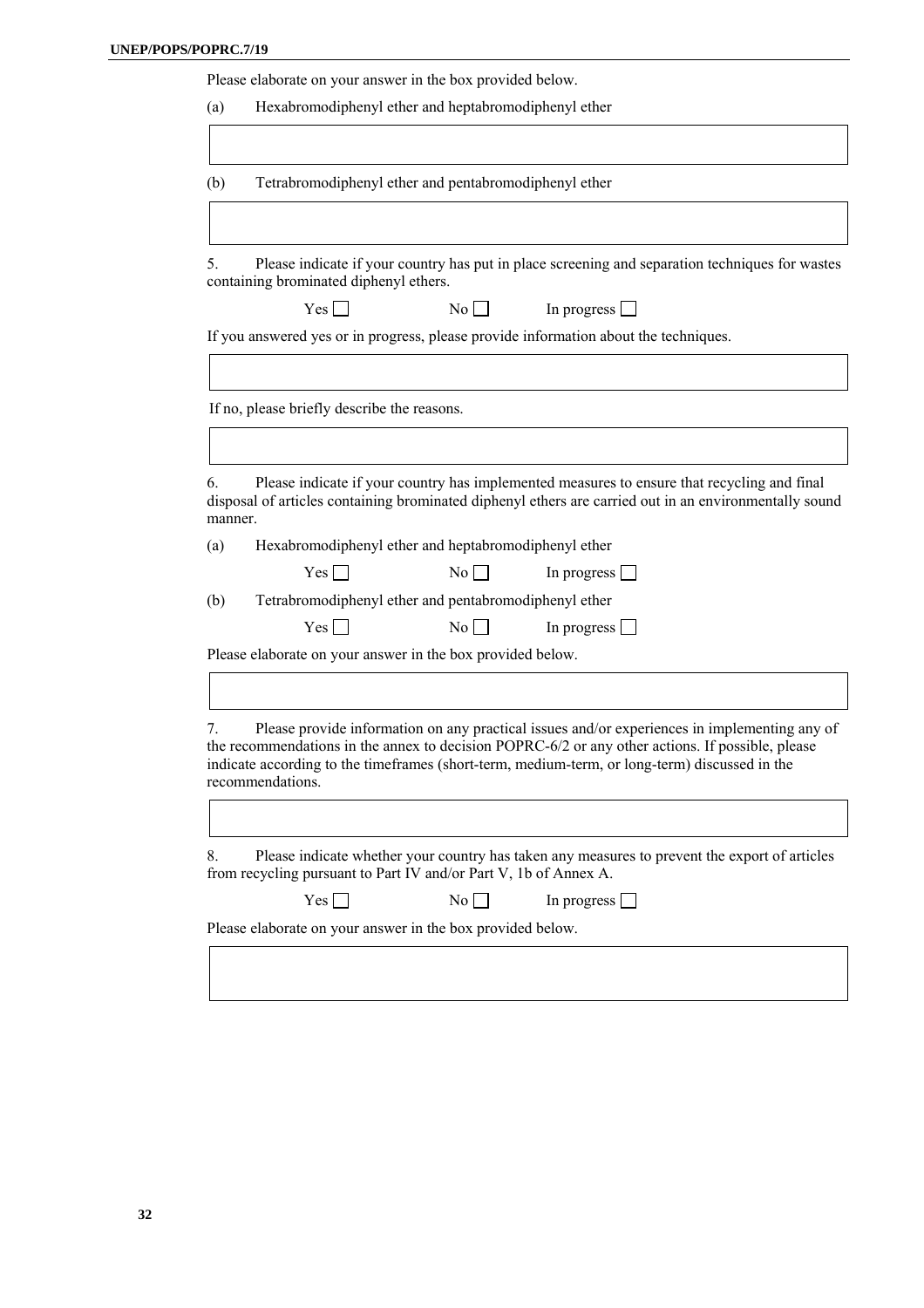# **PART II**

**Work programme on perfluorooctane sulfonic acid, its salts and perfluorooctane sulfonyl fluoride** 

9. Please specify if your country has implemented risk reduction measures for PFOS, its salts and PFOSF taking into account the recommendations in the annex to decision POPRC-6/2.

 $Yes \Box$  No  $\Box$  In progress  $\Box$ 

10. If yes or in progress, please describe your progress in implementing the recommendations in the annex to decision POPRC-6/2 or any other actions in the following areas:

(a) Production and industrial uses

(b) Uses including uses in open applications<sup>22</sup>

(c) Existing stocks

(d) PFOS, its salts and PFOSF in consumer products deposited in municipal landfills

(e) Contaminated sites

(f) Please provide information on any practical issues and/or experiences in implementing any of the recommendations. If possible, please indicate according to the timeframes (short-term, medium-term, or long-term) discussed in the recommendations in the annex to decision POPRC-6/2.

## **Attachments**

l

1. Decision POPRC-6/2, on work programmes on new persistent organic pollutants, and its annex containing recommendations on the elimination of brominated diphenyl ethers from the waste stream and on risk reduction for perfluorooctane sulfonic acid (PFOS) and its salts and perfluorooctane sulfonyl fluoride (PFOSF**)** 

[*To be inserted by the Secretariat.*]

2. Information on brominated diphenyl ethers and perfluorooctane sulfonic acid (PFOS) and its salts and perfluorooctane sulfonyl fluoride (PFOSF) from the risk management evaluation and a technical paper on brominated diphenyl ethers

[*To be inserted by the Secretariat.*]

<sup>22</sup> Aviation hydraulic fluids, insecticides for control of red imported fire ants and termites, chemically driven oil production, carpets, textiles and upholstery, leather and apparel, electric and electronic parts for some colour printers and colour copy machines, paper and packaging, fire fighting foams, insect baits for control of leaf-cutting ants from *Atta spp.* and *Acromyrmex spp,* coating and coating additives, rubber and plastics, metal plating (hard metal plating), metal plating (decorative plating) and others.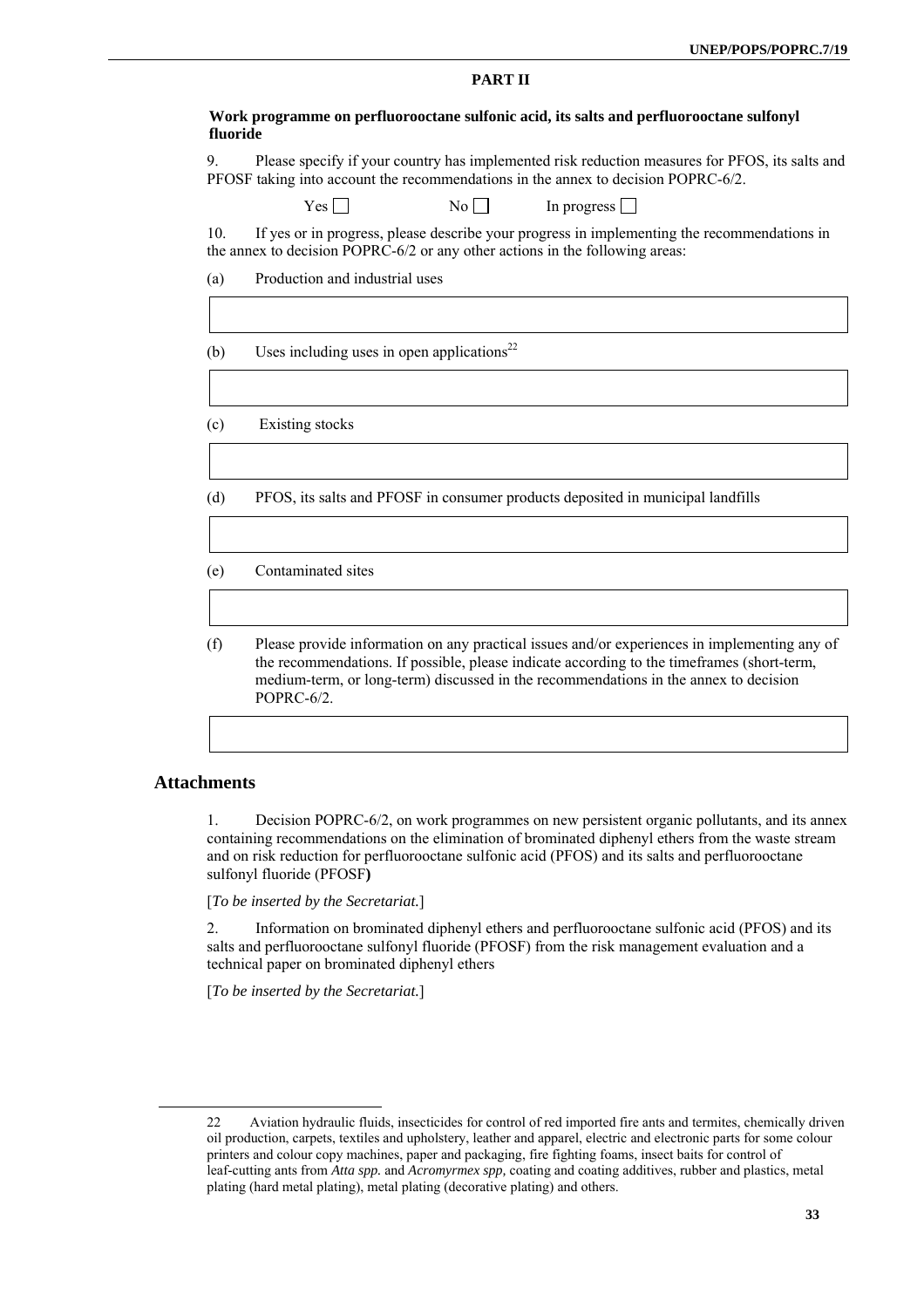## **POPRC-7/8: Assessment of alternatives to DDT**

#### *The Persistent Organic Pollutants Review Committee,*

*Recalling* decision SC-5/6, by which the Conference of the Parties to the Stockholm Convention on Persistent Organic Pollutants requested the Committee, beginning at its eighth meeting, to assess the alternatives to DDT in accordance with the general guidance on considerations related to alternatives and substitutes for listed persistent organic pollutants and candidate chemicals $2<sup>3</sup>$  on the basis of factual information provided by parties and observers,

*Having reviewed* the background information on the assessment of alternatives to DDT,<sup>24</sup>

*Having identified* additional information necessary to assess the alternatives to DDT,

*Recognizing* that the DDT expert group established under the Stockholm Convention assesses the information on the production and use of DDT and its alternatives to facilitate evaluation of the continued need for DDT for disease vector control by the Conference of the Parties in consultation with the World Health Organization,

1. *Decides* to establish an ad hoc working group to undertake the activities requested in paragraph 9 of the annex to decision SC-5/6 to assess the chemical alternatives recommended by the World Health Organization for disease vector control and agrees to work in accordance with the workplan set out in annex I to the present decision;

2. *Requests* the Secretariat to facilitate access to information on alternatives to DDT;

3. *Invites* Governments and intergovernmental and non-governmental organizations to provide technical and financial resources to support the Committee in employing a consultant to carry out the activities requested in paragraph 9 of the annex to decision SC-5/6.

## **Annex I to decision POPRC-7/8**

## **Workplan for the assessment of alternatives to DDT**

| Activity                                                                                                                                                                  | Person or persons<br>responsible | Timing                                                    |
|---------------------------------------------------------------------------------------------------------------------------------------------------------------------------|----------------------------------|-----------------------------------------------------------|
| Develop a methodology for the assessment of persistent<br>organic pollutant characteristics.                                                                              | Working group<br>members         | 30 October 2011-31 January<br>2012                        |
| Assess the persistent organic pollutant characteristics of<br>the chemical alternatives identified in document<br>UNEP/POPS/POPRC.7/INF/19 and prepare a draft<br>report. | Chair/drafter                    | 1 February 2012–28 May<br>2012                            |
| Send the draft report to the intersessional working<br>group members                                                                                                      | Secretariat                      | 1 June 2012                                               |
| Provide comments on the draft report.                                                                                                                                     | Working group<br>members         | 22 June 2012                                              |
| Provide the revised draft report to Secretariat.                                                                                                                          | Chair/drafter                    | 6 July 2012                                               |
| Distribute the revised draft report                                                                                                                                       | Secretariat                      | 3 September 2012                                          |
| Review and finalize the report for consideration by the<br>Conference of the Parties at its sixth meeting                                                                 | Committee                        | Eighth meeting of the<br>Committee: 15-19 October<br>2012 |

# **Annex II to decision POPRC-7/8**

## **Terms of reference for the intersessional work**

1. Develop a methodology for the assessment of persistent organic pollutant characteristics of chemical alternatives to DDT.

Assess the persistent organic pollutant characteristics of the chemical alternatives identified in document UNEP/POPS/POPRC.7/INF/19.

<sup>23</sup> UNEP/POPS/POPRC 5/10/Add 1

<sup>24</sup> UNEP/POPS/POPRC.7/INF/19.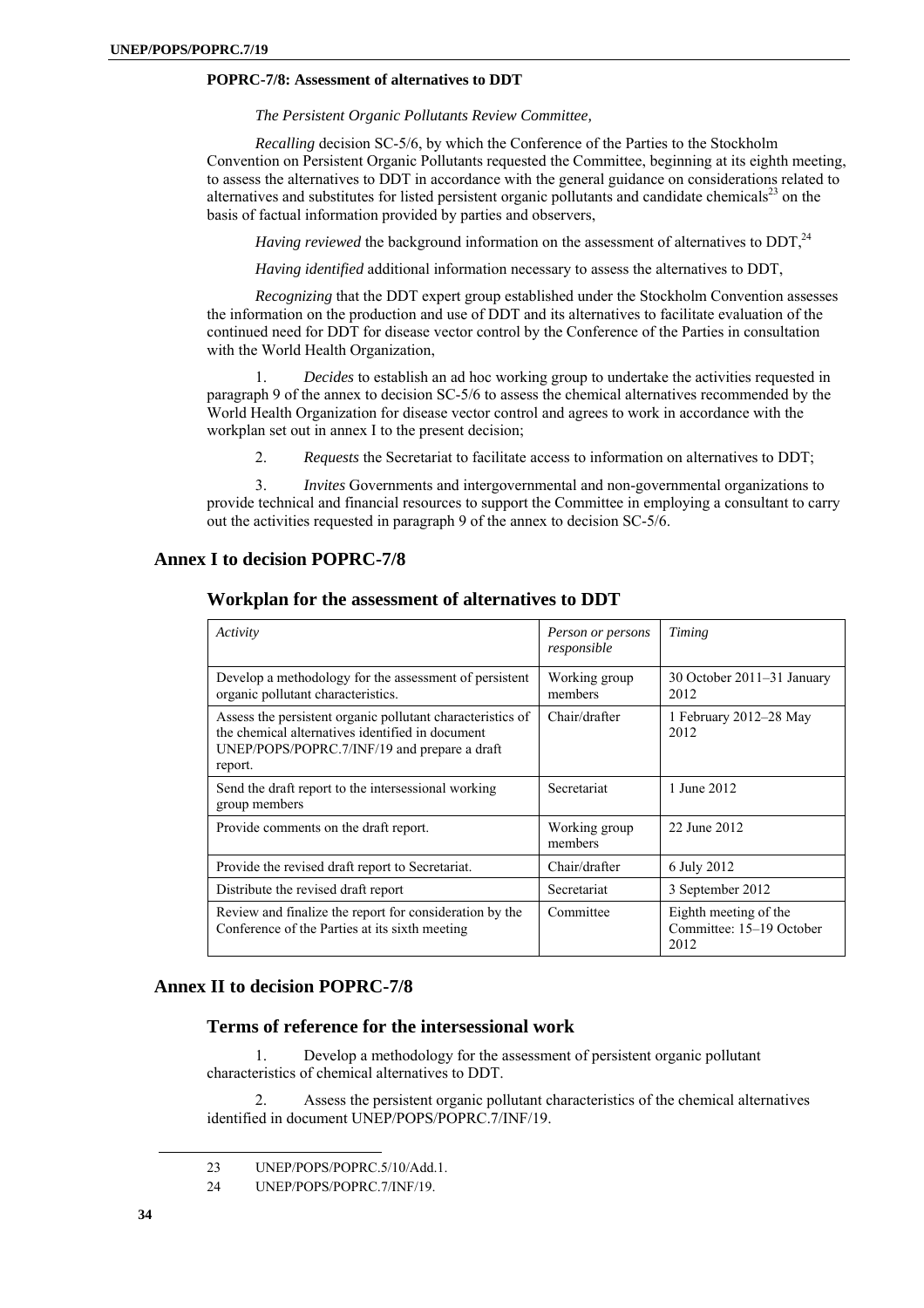3. Provide a report for the consideration of the Committee at its eighth meeting.

### **POPRC-7/9: Toxic interactions**

*The Persistent Organic Pollutants Review Committee,* 

*Having reviewed* the information provided on intersessional work on toxic interactions<sup>25</sup> and work in collaboration and coordination with other scientific bodies.<sup>26</sup>

1. *Decides* to establish an ad hoc working group to develop a draft approach to consideration of toxicological interactions when evaluating chemicals proposed for listing in the annexes to the Stockholm Convention on Persistent Organic Pollutants, and agrees to work in accordance with the workplan set out in the annex to the present decision;

2. *Also decides* to continue to provide technical input through the Secretariat to the framework to assess the risks of combined exposures to multiple chemicals prepared by the International Programme on Chemical Safety of the World Health Organization.

### **Annex to decision POPRC-7/9**

### **Workplan for the development of a draft approach to consideration of toxicological interactions when evaluating proposed chemicals**

| Activity                                                                                                          | Person or persons<br>responsible     | Timing                                                    |
|-------------------------------------------------------------------------------------------------------------------|--------------------------------------|-----------------------------------------------------------|
| Develop a draft approach to consideration of<br>toxicological interactions when evaluating<br>proposed chemicals. | Chair/drafter<br>(Mr. Ivan Holoubek) | 15 November 2011                                          |
| Provide comments on the draft approach.                                                                           | Working group members                | 15 January 2012                                           |
| Revise the draft approach.                                                                                        | Chair/drafter<br>(Mr. Ivan Holoubek) | 30 January 2012                                           |
| Distribute the revised draft approach.                                                                            | Secretariat                          | 15 February 2012                                          |
| Review and finalize the approach for consideration<br>by the Conference of the Parties at its sixth<br>meeting    | Committee                            | Eighth meeting of the<br>Committee: 15–19<br>October 2012 |

#### **POPRC-7/10: Debromination of brominated flame retardants**

#### *The Persistent Organic Pollutants Review Committee,*

*Having reviewed* the information provided on reductive debromination of polybrominated diphenyl ethers, $27$ 

*Taking note* of the increasing number of studies related to the potential of highly brominated congeners, including octabromodiphenyl ether, nonabromodiphenyl ether and decabromodiphenyl ether, to be reductively debrominated in the environment and thus contribute to the formation of those brominated diphenyl ethers listed in Annex A to the Stockholm Convention on Persistent Organic Pollutants by decisions SC-4/14 and SC-4/18,

*Taking note also* of the formation of polybromodibenzodioxins and polybromodibenzofurans during the incineration of wastes containing polybrominated diphenyl ethers,

*Noting* that the information currently available is insufficient for the Committee to consider the implications of debromination for control measures governing the brominated diphenyl ethers listed in Annex A to the Convention by decisions SC-4/14 and SC-4/18,

<sup>25</sup> UNEP/POPS/POPRC.7/INF/15.

<sup>26</sup> UNEP/POPS/POPRC.7/INF/17.

<sup>27</sup> UNEP/POPS/POPRC.7/INF/18.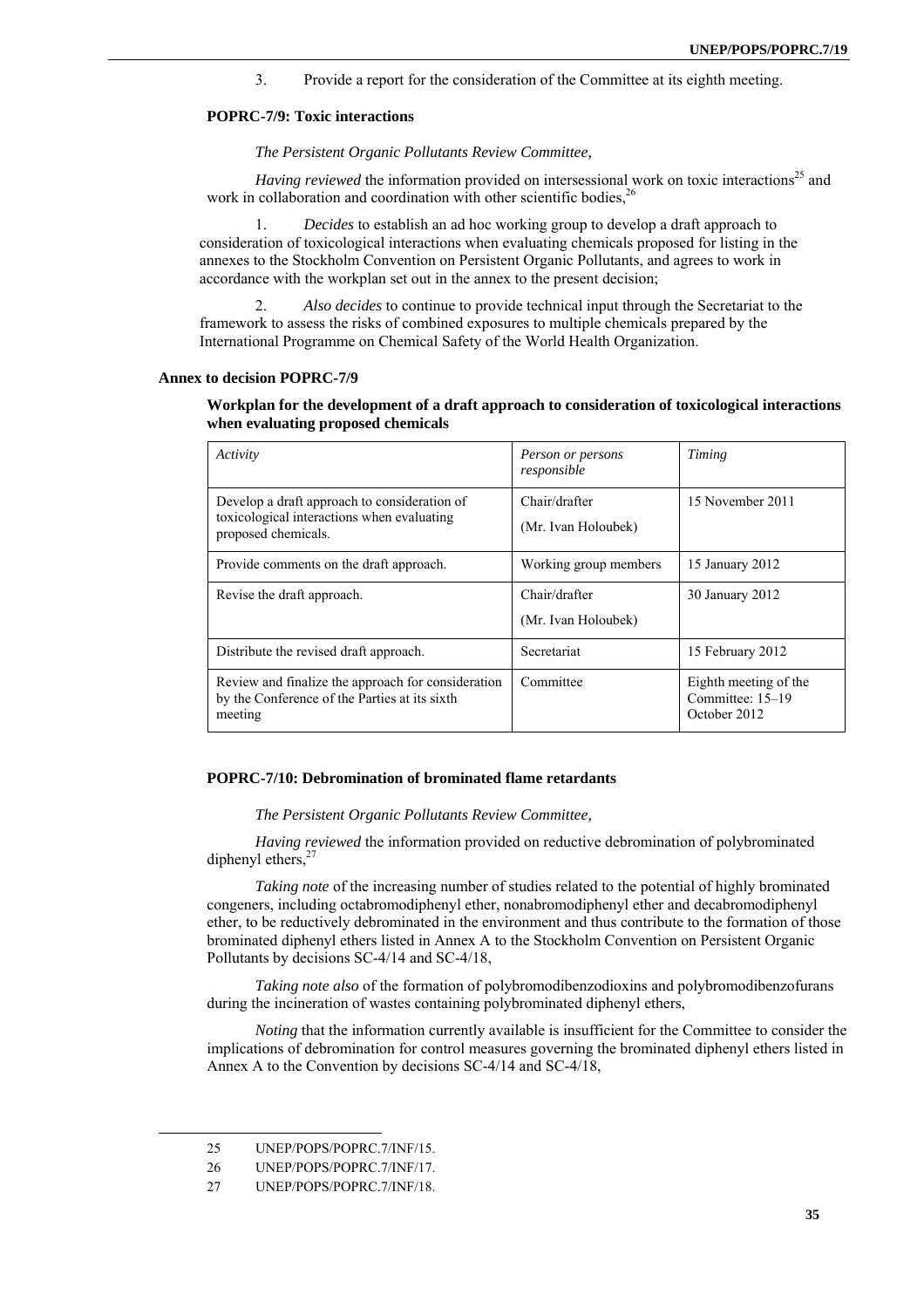*Mindful* that the above-mentioned information may be useful for parties in considering national, regional or international regulatory action on highly brominated diphenyl ethers or on polybromodibenzodioxins and polybromodibenzofurans,

1. *Decides* that it should reconsider, if necessary, the implications of debromination of brominated flame retardants when additional relevant information becomes available;

2. *Requests* the Secretariat to make the above-mentioned information available to the Conference of the Parties at its sixth meeting to ensure that it reaches as broad an audience as possible.

## **POPRC-7/11: Climate change and persistent organic pollutants**

*The Persistent Organic Pollutants Review Committee* 

1. *Takes note* of the paper on the implications of the study on climate change and persistent organic pollutants,28

2. *Concludes* that a better understanding of the interlinkages between persistent organic pollutants and climate change is relevant for its work;

3. *Decides* to establish an ad hoc working group to develop, subject to the availability of funds, guidance on how to consider the possible impact of climate change on its work and agrees to work in accordance with the workplan set out in the annex to the present decision;

4. *Agrees* that the ad hoc working group should focus its work on the study entitled "Climate Change and POPs: Predicting the Impacts<sup> $529$ </sup> and other relevant literature;

5. Invites Governments and intergovernmental and non-governmental organizations to provide technical and financial resources to support the Committee in the employment of a consultant to prepare the draft guidance referred to in paragraph 3 of the present decision.

# **Annex to decision POPRC-7/11**

# **Workplan for developing guidance on the possible impact of climate change on the work of the Persistent Organic Pollutants Review Committee**

| Scheduled date   | Interval from<br>previous activity<br>(weeks) | Activity                                                                                                                                                                                                    |
|------------------|-----------------------------------------------|-------------------------------------------------------------------------------------------------------------------------------------------------------------------------------------------------------------|
| 14 October 2011  |                                               | The Committee establishes an ad hoc working group.                                                                                                                                                          |
| 1 December 2011  | 6                                             | The drafter develops an annotated outline of the report and sends it<br>to the ad hoc working group for comments.                                                                                           |
| 15 December 2011 | $\overline{2}$                                | The working group members provide comments on the outline to<br>the drafter.                                                                                                                                |
| 2. March 2012    | 7                                             | The working group chair and the drafter complete the first draft.<br>Drafter prepares the first draft and sends it to the chair: 27<br>Feb.<br>Chair sends the first draft to the working group: 2 March.   |
| 2 April 2012     | 4                                             | The working group members provide comments on the first draft to<br>the chair and the drafter.                                                                                                              |
| 15 May 2012      | 4                                             | The working group chair and the drafter complete the second draft.<br>Drafter prepares the second draft and sends it to the chair:<br>10 May.<br>Chair sends the second draft to the working group: 15 May. |
| 15 June 2012     | 4                                             | Parties and observers submit their comments on the second draft to<br>the chair/drafter.                                                                                                                    |

<sup>28</sup> UNEP/POPS/POPRC.7/INF/20/Rev.1.

<sup>29</sup> http://chm.pops.int/tabid/1580/language/en-US/Default.aspx.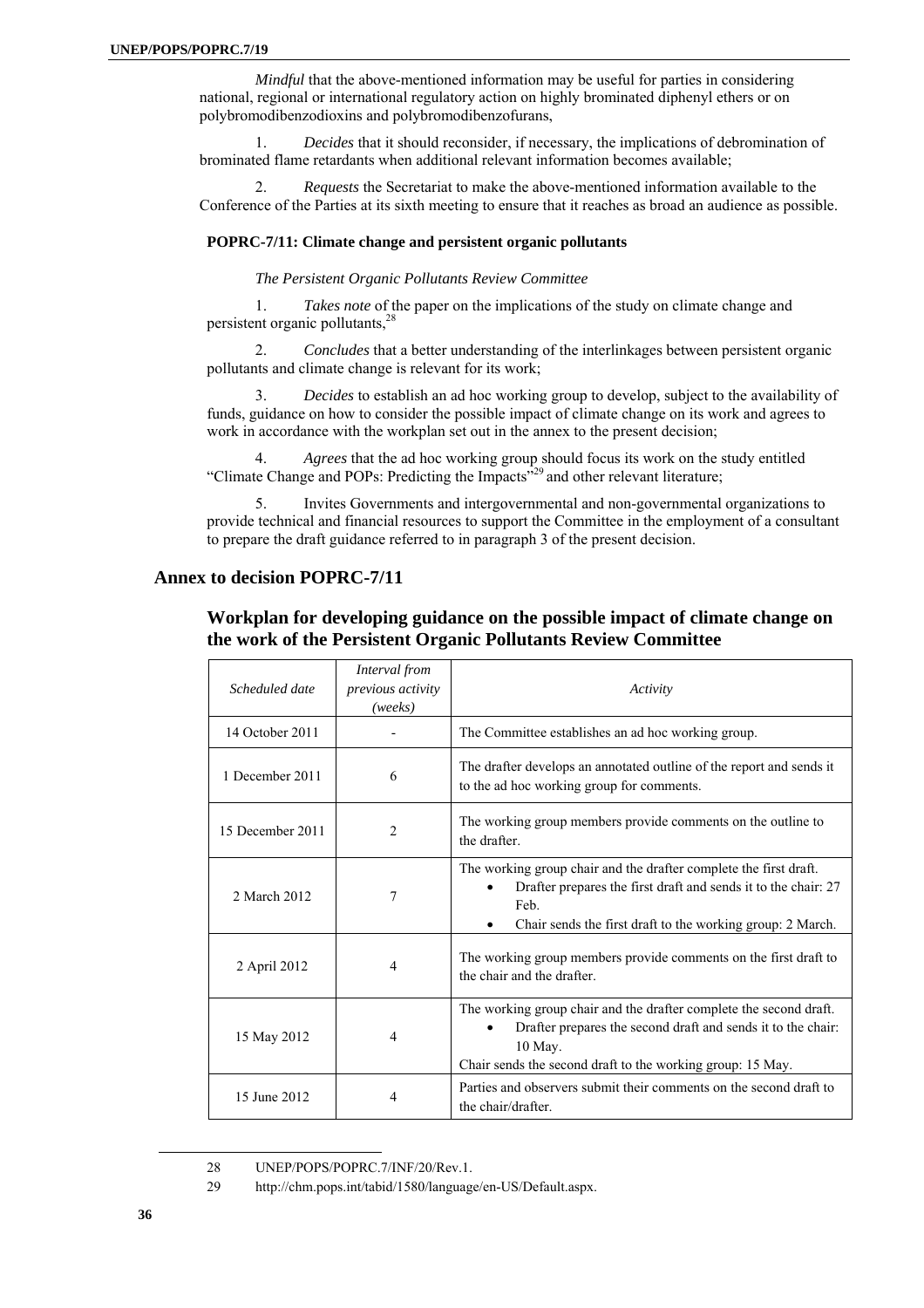| Scheduled date        | Interval from<br><i>previous activity</i><br>(weeks) | Activity                                                                                                                                                                                                                                                               |  |  |
|-----------------------|------------------------------------------------------|------------------------------------------------------------------------------------------------------------------------------------------------------------------------------------------------------------------------------------------------------------------------|--|--|
| 28 August 2012        | 4                                                    | The working group chair and the drafter review the final comments<br>and complete the final draft<br>Drafter prepares the final draft and sends it to the chair:<br>$\bullet$<br>21 August.<br>Chair sends the final draft to the Secretariat: 28 August.<br>$\bullet$ |  |  |
| 3 September 2012      | $\leq$ 1                                             | The Secretariat distributes the final draft.                                                                                                                                                                                                                           |  |  |
| 15–19 October<br>2012 | <6                                                   | Eighth meeting of the Committee.                                                                                                                                                                                                                                       |  |  |

### **POPRC-7/12: Effective participation in the Committee's work**

#### *The Persistent Organic Pollutants Review Committee,*

*Taking note* of the activities undertaken to date to assist developing-country parties and parties with economies in transition to participate effectively in the work of the Persistent Organic Pollutants Review Committee,

*Recognizing* the need for all parties to gather information, including monitoring data, on candidate persistent organic pollutants, paying due attention to parties' differing capabilities and conditions,

*Recognizing also* the need to promote awareness of stakeholders, young people and the general public in relation to the work carried out under the Stockholm Convention on Persistent Organic Pollutants to protect human health and the environment, including work on assessing the risks posed by persistent organic pollutants and their alternatives,

1. *Invites* the Conference of the Parties:

(a) To take note of the lack of scientific and technical data on candidate persistent organic pollutants under the conditions experienced by developing-country parties and parties with economies in transition;

(b) To take appropriate action to enhance the capacity of those countries to identify and gain access to data on candidate persistent organic pollutants by strengthening laboratory capacity, potentially through regional collaboration, for example with regional centres, and through other networks, such as the Chemical Information Exchange Network;

2. *Invites* the Secretariat to continue its efforts to facilitate effective participation in the Committee's work, subject to the availability of resources, including through the organization of web-based seminars with the technical input of the Committee members at the regional level in the official United Nations language of each region and the organization of regional meetings to bring together stakeholders, including Governments, non-governmental organizations, Committee members and other experts, with the following objectives:

(a) To enhance stakeholders' understanding of the Committee's work and to provide guidance on how to contribute to it;

(b) To provide guidance on information sources available in the regions and to discuss challenges faced by countries in collecting information;

To raise awareness of issues posed by alternatives to newly listed persistent organic pollutants, including endosulfan, perfluorooctane sulfonic acid and brominated diphenyl ethers, in terms of such aspects as cost-effectiveness, efficacy and health and environmental effects;

(d) To raise awareness of issues posed by perfluorooctane sulfonic acid and its salts, perfluorooctane sulfonyl fluoride and the brominated diphenyl ethers listed in Annex A to the Stockholm Convention, including methods for identifying articles and products containing those substances and disposal options for and alternatives to them;

To enhance the coordinated implementation of the Basel Convention on the Control of Transboundary Movements of Hazardous Wastes and Their Disposal, the Rotterdam Convention on the Prior Informed Consent Procedure for Certain Hazardous Chemicals and Pesticides in International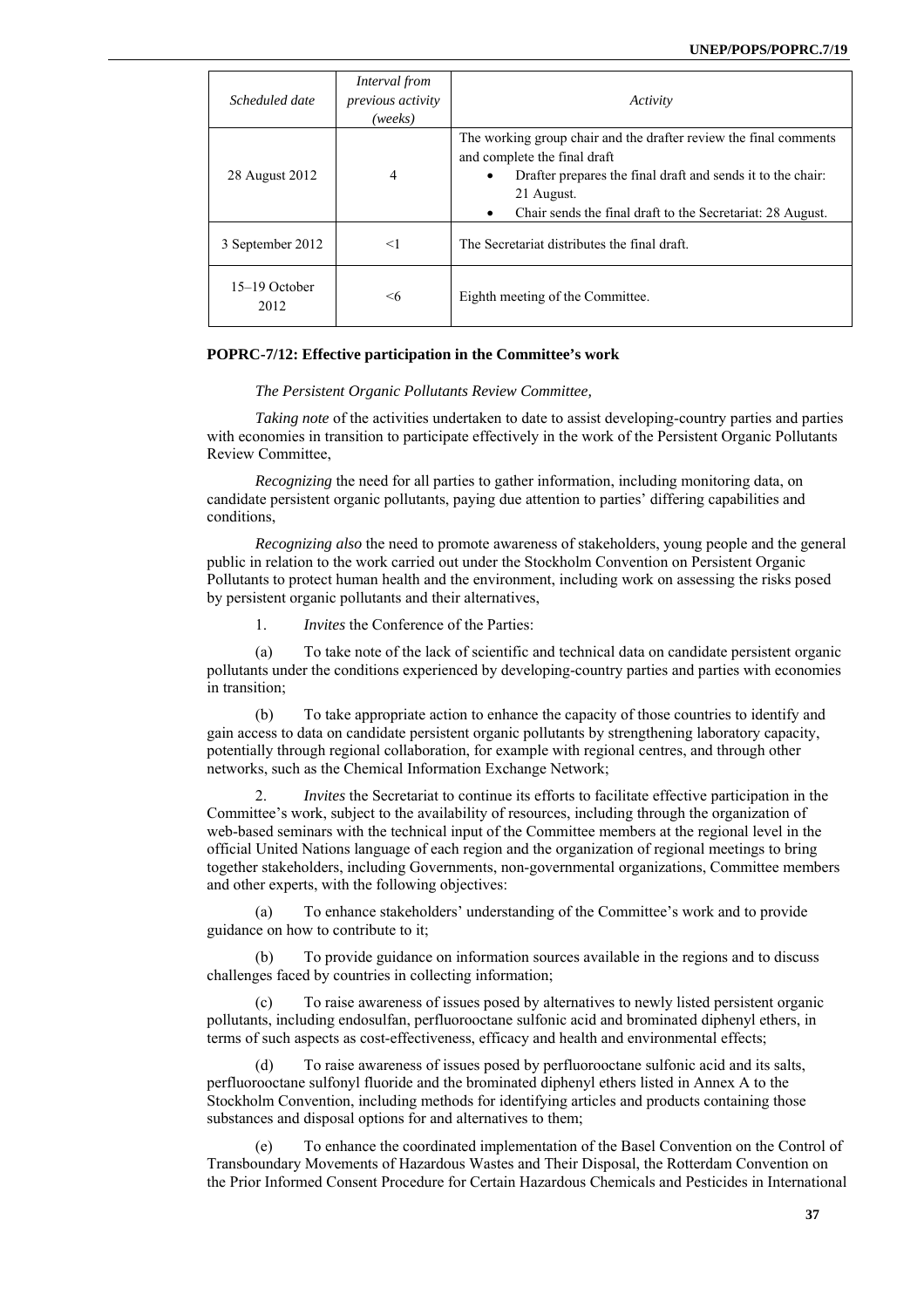Trade and the Stockholm Convention at the national level by exploring the opportunities and benefits of possible synergies;

3. *Also invites* the Secretariat to stress the critical importance of information on exposure under specific country circumstances in the letter sent to the parties requesting information pertaining to Annexes E and F;

4. *Invites* the regional centres and the parties, with the technical contribution of the Committee members, to develop strategies for collecting and providing information on candidate persistent organic pollutants, in addition to the newly listed persistent organic pollutants, as part of national implementation plans, and taking into account the methodologies laid out in the handbook for effective participation in the work of the Committee; $30$ 

5. *Invites* parties and observers in a position to do so to contribute to the Committee's work and to provide financial support for the implementation of activities in support of effective participation by parties in that work.

<sup>30</sup> UNEP/POPS/COP.4/INF/9.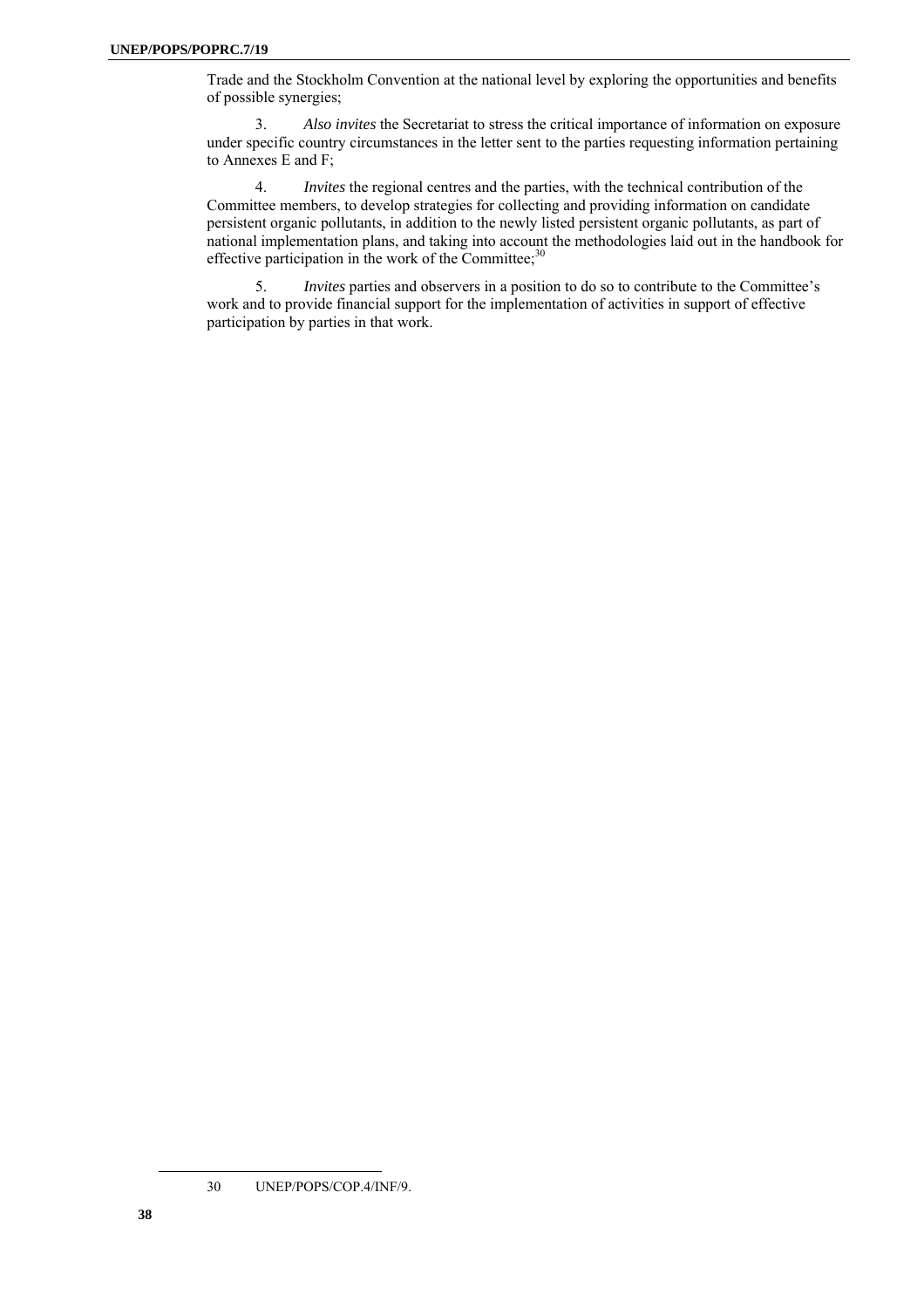# **Annex II**

# **Pentachlorophenol and its salts and esters**

1. The following text was prepared by the drafting group on pentachlorophenol and its salts and esters during the Committee's seventh meeting under agenda item 6 (c).

2. As the Committee did not take any decision on pentachlorophenol and its salts and esters at its seventh meeting, it agreed to annex the draft decision set out below to the present report for possible consideration at its eighth meeting.

# **Draft decision POPRC-[ / ]: [Pentachlorophenol and its salts and esters**

### **Submission by the drafting group on pentachlorophenol and its salts and esters**

### *The Persistent Organic Pollutants Review Committee,*

*Having examined* the proposal by the European Union and its member States parties to the Stockholm Convention on Persistent Organic Pollutants to list pentachlorophenol and its salts and esters in Annexes A, B and/or C to the Convention and having applied the screening criteria specified in Annex D to the Convention,

1. *Decides*, in accordance with paragraph 4 (a) of Article 8 of the Convention, that it is satisfied that the screening criteria have been fulfilled for pentachlorophenol and its salts and esters, as set out in the evaluation contained in the annex to the present decision;

2. *Also decides,* in accordance with paragraph 6 of Article 8 of the Convention and paragraph 29 of decision SC-1/7 of the Conference of the Parties to the Convention, to establish an ad hoc working group to review the proposal further and to prepare a draft risk profile in accordance with Annex E to the Convention;

3. *Invites,* in accordance with paragraph 4 (a) of Article 8 of the Convention, parties and observers to submit to the Secretariat the information specified in Annex E before 9 January 2012.

## **Annex to decision POPRC-[ / ]**

## **Evaluation of pentachlorophenol and its salts and esters against the criteria of Annex D**

## **A. Background**

1. The primary source of information for the preparation of the present evaluation was the proposal and supporting documents submitted by the European Union and its member States parties to the Convention contained in documents UNEP/POPS/POPRC.7/4, UNEP/POPS/POPRC.7/INF/5, UNEP/POPS/POPRC.7/INF/5/Add.1 and UNEP/POPS/POPRC.7/INF/6.

2. The information provided also included data on pentachloroanisole  $(C_7H_3Cl_5O, CAS)$ No. 1825-21-4), which is a transformation product and a precursor of pentachlorophenol.

3. Additional sources of scientific information included peer-reviewed scientific papers.

## **B. Evaluation**

4. The proposal was evaluated in the light of the requirements of Annex D regarding the identification of the chemical (paragraph 1 (a)) and the screening criteria (paragraphs 1 (b)–(e)):

## **(a) Chemical identity:**

- (i) Adequate information was provided in the proposal and supporting documents covering pentachlorophenol, one of its salts and one of its esters;
- (ii) The chemical structures were provided;

The chemical identity of pentachlorophenol, pentachlorophenol sodium salt and pentachlorophenyl laurate are clearly established. The proposal includes pentachlorophenol and its salts and esters;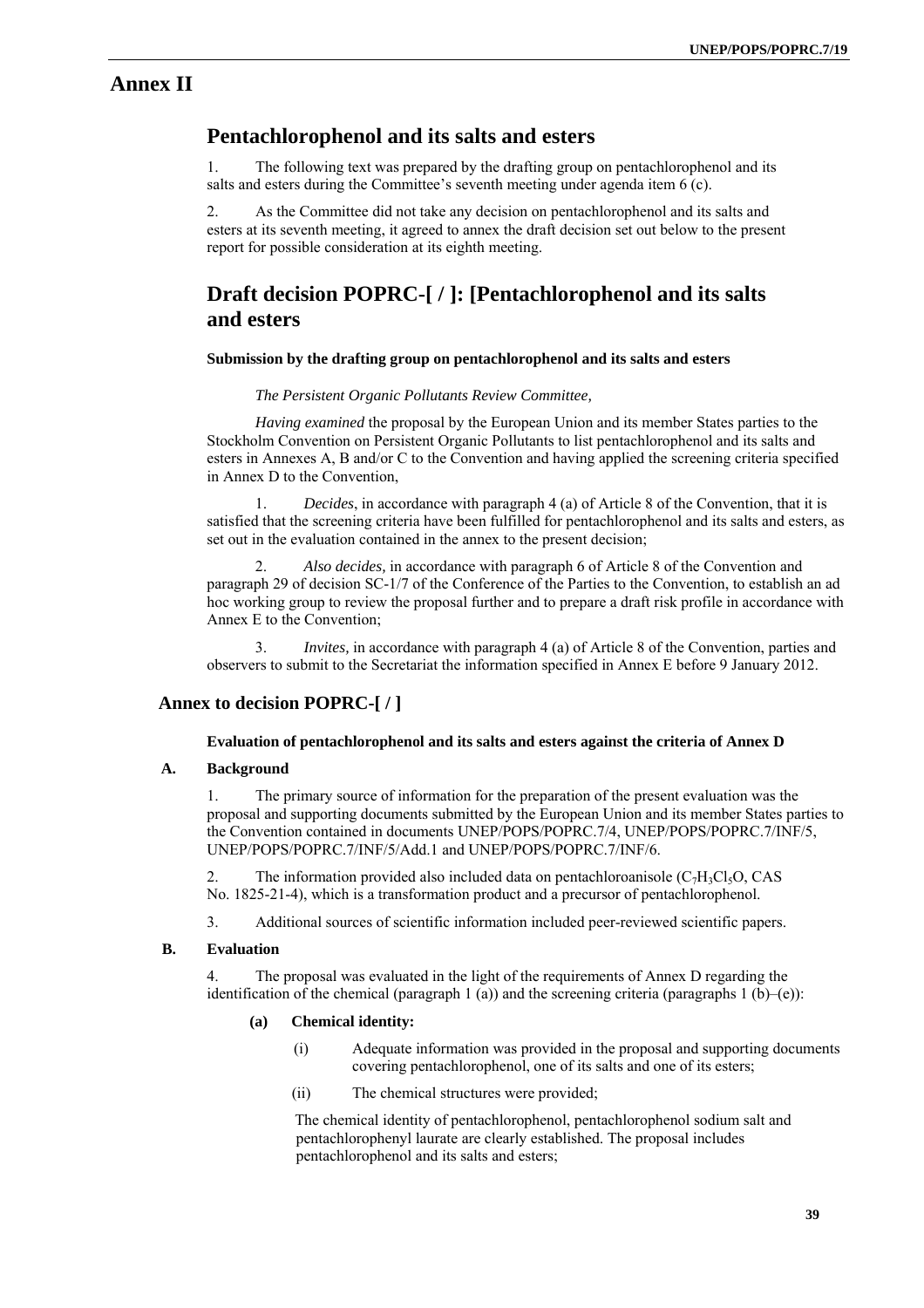### **(b) Persistence:**

- (i) Under normal environmental conditions microflora will adapt and biodegrade pentachlorophenol in water with half-life less than four weeks, in sediment less than 20 weeks and in soil less than 10 weeks. Few data exist on degradation or persistence of pentachloroanisole. Studies indicate that the disappearance of pentachloroanisole from media such as soil and water is mainly driven by dissipation resulting from advective transport, governed by volatilization to air. The esters and the salts of pentachlorophenol are easily degraded or dissociated in the environment into pentachlolorophenol;
- (ii) Models predict pentachloroanisole to be persistent. Pentachloroanisole has been detected in remote areas far from point sources, both in biotic and abiotic matrices (e.g., in snow in the Canadian Arctic, in animals in Greenland, at six Arctic atmospheric monitoring stations, in remote lakes and, as shown by air monitoring campaigns, in various locations in the northern and southern hemispheres);

While there is evidence that pentachlorophenol does not meet the criteria on persistence, there is also evidence that its transformation product (pentachloroanisole) does meet that criterion;

### **(c) Bioaccumulation:**

- (i) Reported bio-concentration factors in aquatic species for pentachlorophenol vary between 1 and 1,100 on a whole-body-weight basis, which is below the criterion for the bio-concentration factor of 5,000. The highest values have been observed for fish. A bioconcentration factor of 4,900 was obtained in an early life-stage test experiment aiming at mimicking the environmental exposure of fish. The reported log Kow values vary between 1.3 and 5.86. The large variation in log Kow stems from the dissociation of pentachlorophenol depending on pH. Reported bioconcentration factors in fish for pentachloroanisole vary between 11,000 and 24,000, which is above the criterion of 5,000; log Kow was measured at 5.45, which is above the criterion of 5;
- (ii) A biomagnification study on polar bears and ringed seals reports a biomagnification factor above 1, indicating bioaccumulation of pentachlorophenol (Ref. 1). The source of pentachlorophenol could not be clearly established; it could be metabolites from hexachlorobenzene and/or pentachlorophenol emissions that accumulated through the food chain. To date, however, there has not been any evidence that marine mammals are capable of metabolizing hexachlorobenzene. Elevated concentrations of pentachlorophenol are detected in humans throughout the Arctic, but data remain limited geographically and exposure routes and time trends are not elucidated. (Ref. 2). In humans, pentachlorophenol is eliminated via urine both as unmetabolized pentachlorophenol and as glucuronide conjugate (Ref. 3);
- (iii) Pentachloroanisole was detected in adipose tissue and blood of polar bears and ringed seals in the Arctic. Pentachloroanisole was detected in adipose tissues of animals in Greenland;

There is sufficient evidence that pentachloroanisole, the transformation product of pentachlorophenol, meets the criterion on bioaccumulation;

#### **(d) Potential for long-range environmental transport:**

- (i) Pentachlorophenol was detected in polar bears and ringed seals. Pentachloroanisole was detected in biotic matrices in Greenland;
- (ii) Pentachloroanisole was detected in abiotic matrices far from point sources of pentachlorophenol, including at six Arctic atmosphere monitoring stations, in snow in the Canadian Arctic and, as shown by air monitoring campaigns, in various locations in the northern and southern hemispheres;
- (iii) An atmospheric half-life of 19 d was calculated for pentachlorophenol and of 9.8 d for pentachloroanisole. Modelling work has shown that pentachlorophenol can be transported over 1,500–3,000 km and pentachloroanisole over 2,110 km;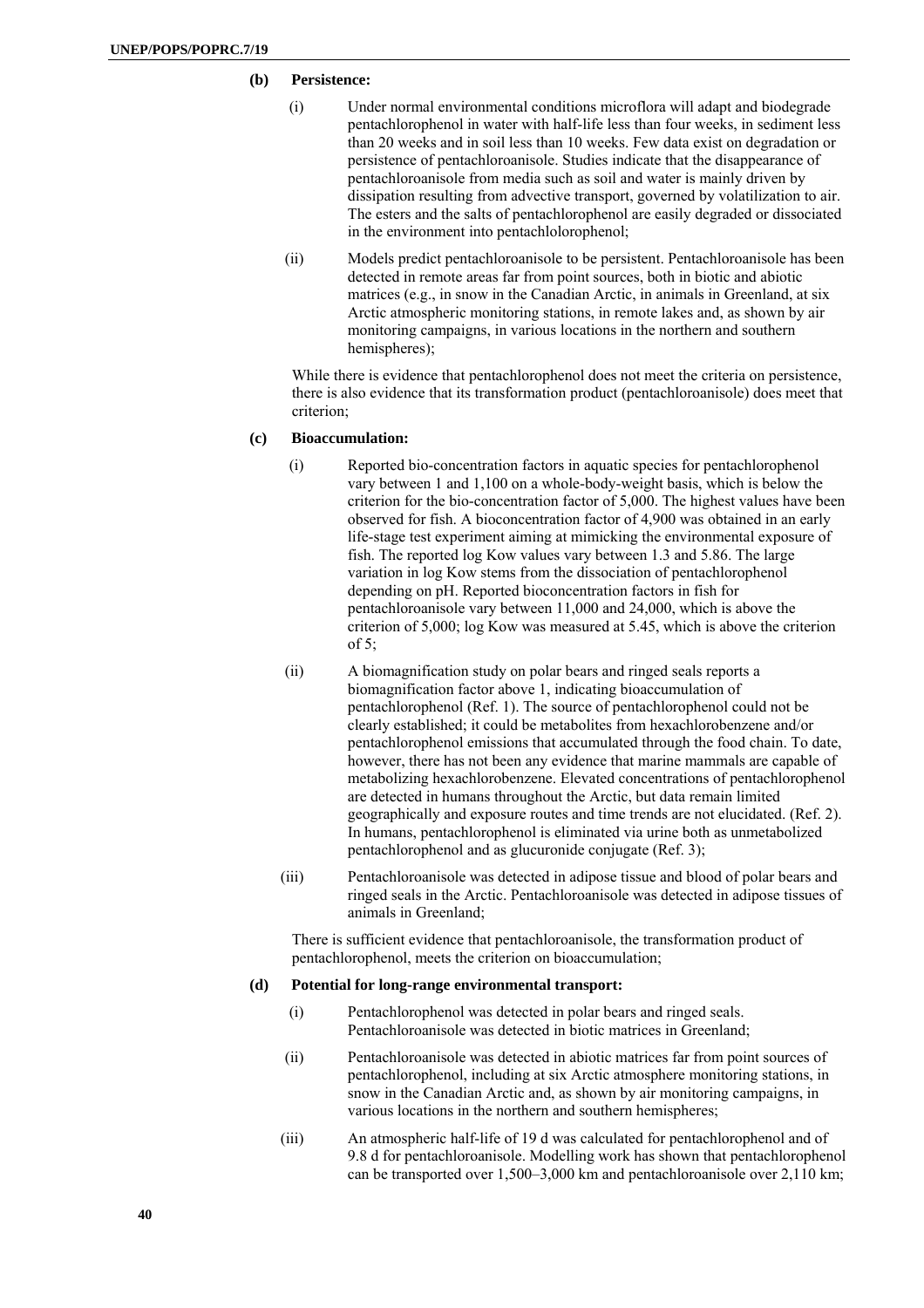There is evidence that pentachlorophenol and pentachloroanisole meet the criterion on potential for long-range environmental transport;

- **(e) Adverse effects:** 
	- (i) There is a wealth of reported information on adverse effects of pentachlorophenol in mammals. The data show developmental, immunotoxic and neurotoxic effects and that human survivors of toxic exposures may suffer permanent visual and central nervous system damage. The data on pentachloroanisole indicate some toxicity to reproduction and possible mutagenic and carcinogenic effects, but current knowledge is insufficient to make a conclusive statement on those two endpoints. When considering the toxicity of pentachloroanisole, there is a need to take into account the fact that the main metabolite of pentachloroanisole in biota is pentachlorophenol, which is shown to be highly toxic;
	- (ii) There is a wealth of information on the ecotoxicity of pentachlorophenol. Pentachlorophenol is highly toxic to aquatic organisms. Reported acute LC50 values for fish vary between 20  $\mu$ g/L and 600  $\mu$ g/L. The lowest chronic no observed effect concentrations (NOECs) observed in the freshwater fish test varied between 2  $\mu$ g/L and below 15  $\mu$ g/L. Pentachloroanisole is highly toxic to aquatic organisms. A reported LC50 value for fish is 27 µg/L. When considering eco-toxicity of pentachloroanisole, there is a need to take into account the fact that the main metabolite of pentachloroanisole in biota is pentachlorophenol, which is shown to be highly toxic;

There is sufficient evidence that pentachlorophenol and pentachloroanisole meet the criterion on adverse effects.

## **C. Conclusion**

5. [While the pentachlorophenol molecule does not meet all the screening criteria specified in Annex D, the Committee concluded, taking into account its transformation product pentachloroanisole, that pentachlorophenol and its salts and esters meet the screening criteria specified in Annex D.]

6. [There remains uncertainty on the transition from pentachlorophenol to pentachloroanisole in the environment.]

#### *References*

- 1. Robert J. Letcher et al., (2009). Environment International 2009, 1118-1124. Bioaccumulation and biotransformation of brominated and chlorinated contaminants and their metabolites in ringed seals (*Pusa hispida*) and polar bears (*Ursus maritimus*) from East Greenland.
- 2. AMAP Assessment 2009: Human health in the Arctic, AMAP, Oslo 2009.
- 3. WHO (1987) Pentachlorophenol. Geneva, World Health Organization, International Programme on Chemical Safety (Environmental Health Criteria 71). **]**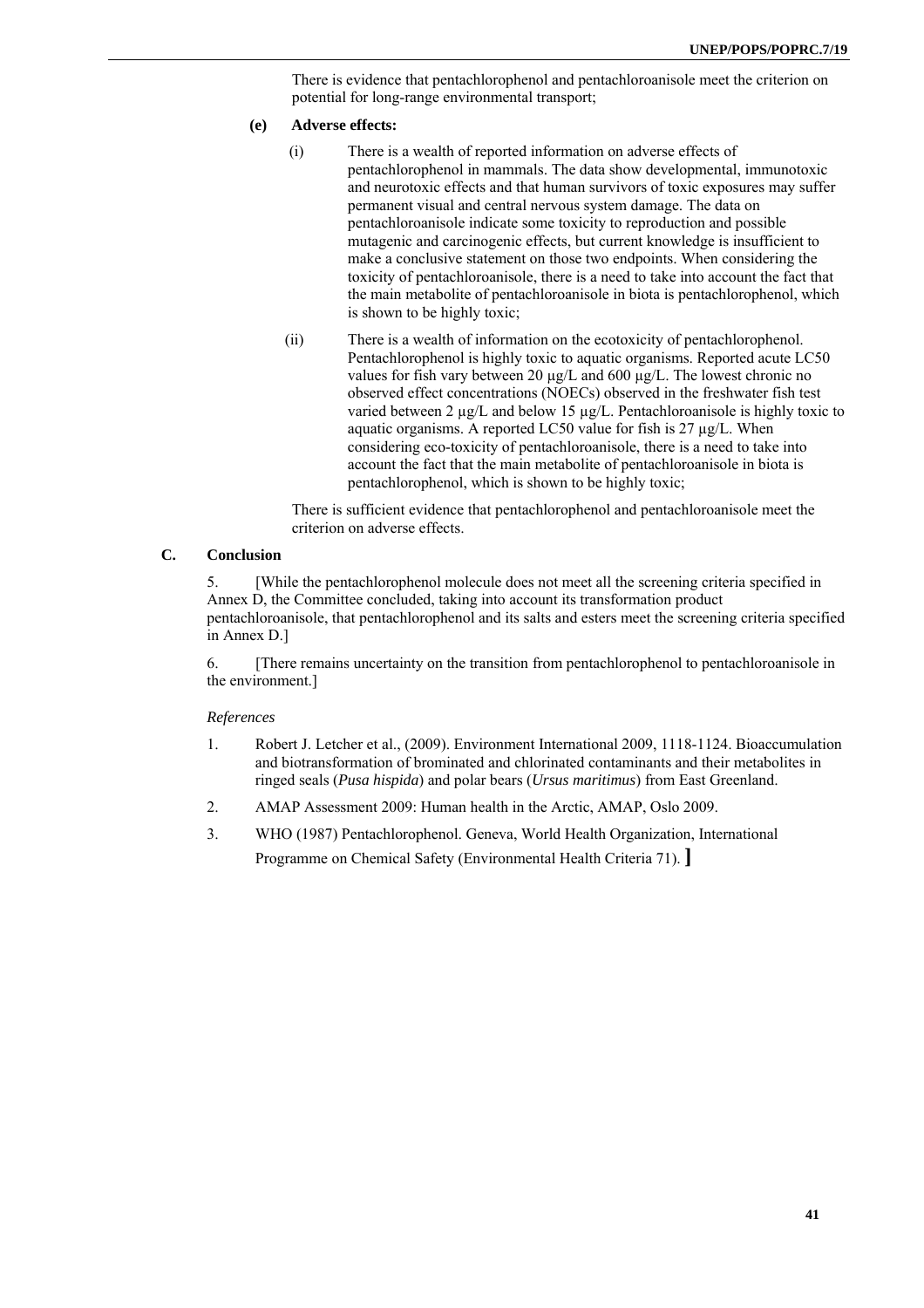# **Annex III**

# **Information on transformation of pentachlorophenol to pentachloroanisole and proposal by Japan to fill information gaps**

 1. The following information was submitted by the group of friends of the Chair on pentachlorophenol and its salts and esters during the Committee's seventh meeting. The information was extracted from the original publications used to develop section 3 of document UNEP/POPS/POPRC.7/INF/5/Add.1.

## **I. Summary of available information on transformation of pentachlorophenol to pentachloroanisole in different environmental and experimental conditions**

|                          | <b>Conversion</b><br>of PCP to<br>PCA $(\% )$                                | Temp.<br>$(^{\circ}C)$       | pH                              | Organic<br>carbon<br>content<br>(%) | <b>Species</b>                 | Incubation<br>period | <b>Source</b>            | <b>Remark</b>                                                                                                     |
|--------------------------|------------------------------------------------------------------------------|------------------------------|---------------------------------|-------------------------------------|--------------------------------|----------------------|--------------------------|-------------------------------------------------------------------------------------------------------------------|
| <b>Aerobic condition</b> |                                                                              |                              |                                 |                                     |                                |                      |                          |                                                                                                                   |
| 1                        | 51.5%                                                                        |                              | 7.5                             | 2.3                                 |                                | 24d                  | Murthy et<br>al., 1979   |                                                                                                                   |
| $\overline{2}$           | 14%                                                                          | 22 to 10                     | $\overline{4}$                  | $\overline{38}$                     | Phanerochaete<br>chrysosporium | 46d                  | Lamar et<br>al., 1990a   |                                                                                                                   |
| $\mathfrak{Z}$           | 9%                                                                           | 22 to 10                     | $\overline{4}$                  | $\overline{38}$                     | Phanerochaete<br>sordida       | 46d                  | Lamar et<br>al., 1990a   |                                                                                                                   |
| 4                        | 80%<br>(estimated<br>from figure<br>8 of the<br>article)                     |                              |                                 |                                     | Mycobacterium                  | 48h                  | Haggblom<br>et al., 1988 | Sludge<br>with the<br>presence of<br>degradation<br>inhibitor<br>that<br>favoured<br>the<br>methylation<br>of PCP |
| $\overline{5}$           | 50%<br>(estimated<br>from figure<br>8 of the<br>article)                     |                              |                                 |                                     | Rhodococcus                    | 48h                  | Haggblom<br>et al., 1988 | Sludge<br>with the<br>presence of<br>degradation<br>inhibitor<br>that<br>favoured<br>the<br>methylation<br>of PCP |
| 6                        | Only trace<br>amounts<br>(< 0.1 %)                                           |                              | 5.8                             | 1.8                                 | <b>Trametes</b><br>versicolor  | 42d                  | Tuomela et<br>al., 1999  |                                                                                                                   |
| $\tau$                   | Levels of<br>PCP and<br>PCA are<br>approximate<br>ly the same<br>(see below) | During<br>summer<br>in Chile |                                 |                                     |                                | 5 months             | Mardones<br>et al., 2009 | Field study                                                                                                       |
| 8                        | PCA was<br>the major<br>biotransform<br>ation<br>product                     |                              |                                 |                                     | Lentinula<br>edodes            | 10 weeks             | Okeke et<br>al., 1997    | Sterilized<br>and non-<br>sterilized<br>soils                                                                     |
| $\overline{9}$           | 64%                                                                          | $\overline{30}$              | 6.4                             | 3.55                                | Phanerochaete<br>chrysosporium | 21d                  | Lamar et<br>al., 1990b   |                                                                                                                   |
| $\overline{10}$          | 71%                                                                          | $\overline{30}$              | 6.4                             | 3.55                                | Phanerochaete<br>sordida       | 21d                  | Lamar et<br>al., 1990b   |                                                                                                                   |
| 11                       | 68%                                                                          | 30                           | 7.7<br>(decreased<br>to $3.1$ ) |                                     | Phanerochaete<br>chrysosporium | 28d                  | Walter et<br>al., 2004   | Liquid<br>culture<br>experiment                                                                                   |
| $12\,$                   | Traces of                                                                    | $30\,$                       | 7.7                             |                                     | <b>Trametes</b>                | 28d                  | Walter et                | Liquid                                                                                                            |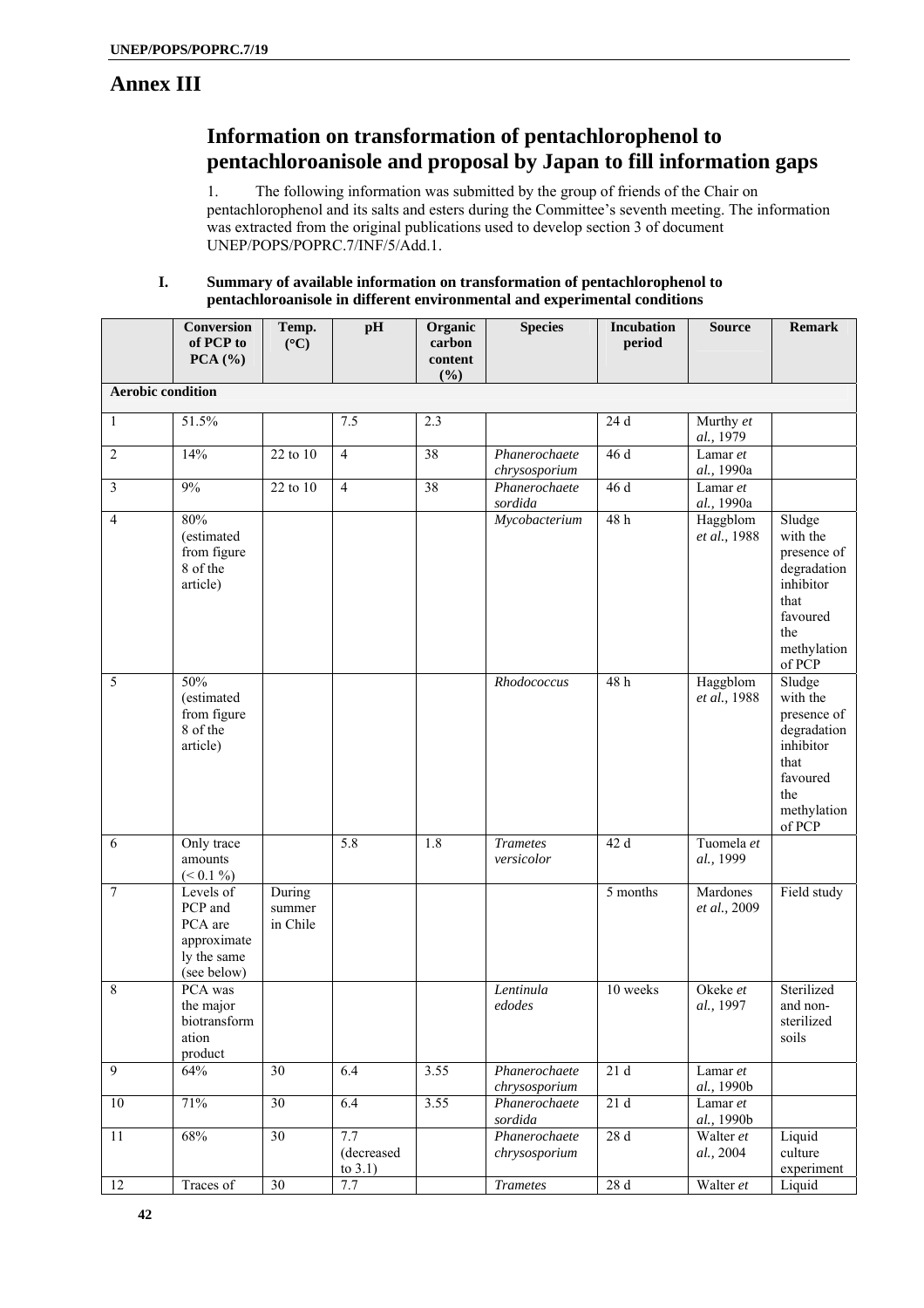|                            | Conversion<br>of PCP to<br>PCA (%) | Temp.<br>$(C^{\circ}C)$ | pН                        | Organic<br>carbon<br>content<br>$($ %) | <b>Species</b>                 | <b>Incubation</b><br>period | <b>Source</b>                   | <b>Remark</b>                   |
|----------------------------|------------------------------------|-------------------------|---------------------------|----------------------------------------|--------------------------------|-----------------------------|---------------------------------|---------------------------------|
|                            | <b>PCA</b>                         |                         | (decreased)<br>to $3.1$ ) |                                        | versicolor                     |                             | al., 2004                       | culture<br>experiment           |
| 13                         | Up to $82\%$                       | 37                      | 4.3                       |                                        | Phanerochaete<br>chrysosporium | 12d                         | Badkoubi<br><i>et al.,</i> 1996 | Liquid<br>culture<br>experiment |
| <b>Anaerobic condition</b> |                                    |                         |                           |                                        |                                |                             |                                 |                                 |
| 14                         | $5.3\%$                            |                         | 7.5                       | 2.3                                    |                                | 24                          | Murthy et<br>al., 1979          |                                 |

2. Most of the above studies have been conducted under experimental conditions using specific pentachlorophenol preferential bacteria or fungi under conditions that do not necessarily represent environmental conditions.

3. Two studies reflect the conversion process of pentachlorophenol to pentachloroanisole in the field:

- (a) Murthy *et al.* 1979 (1,14):
	- (i) Aerobic and anaerobic conversion of pentachlorophenol to pentachloroanisole was examined using silty clay loam;
	- (ii) Under aerobic conditions, 50 per cent of pentachlorophenol was converted to pentachloroanisole;
	- (iii) Under anaerobic conditions, 5 per cent of pentachlorophenol was converted to pentachloroanisole;
	- (iv) Conversion of pentachloroanisole was greater in aerobic than in anaerobic soils;
	- (v) It should be noted that some interconversion of pentachloroanisole and pentachlorophenol occurred in both aerobic and anaerobic soil.
- (b) Mardones *et al.* 2009 (7):
	- (i) Conversion of pentachlorophenol to pentachloroanisole was examined using pentachlorophenol contaminated sawdust and soil in the field;
	- (ii) Pentachlorophenol was added to soil samples at the mg/kg level. After five months, concentrations of pentachlorophenol and pentachloroanisole were 10 and 5 µg/kg, respectively.
	- (iii) It is important to note, however, that no monitoring of the volatilization of pentachloroanisole, known to be a volatile metabolite to pentachlorophenol, was performed.

## **II. Information gaps identified by Japan and proposal for experiments and monitoring to fill them**

- 4. Interested parties are invited:
	- (a) To initiate experiments under conditions relevant to the environment;

(b) To collect monitoring data on pentachlorophenol and pentachloroanisole, in particular from pentachlorophenol-contaminated sites, as such data could provide information on what happens in the environment under actual conditions.

5. Such experiments and compilation of monitoring data should be initiated without delay so that they can be taken into account by the Committee at its eighth meeting.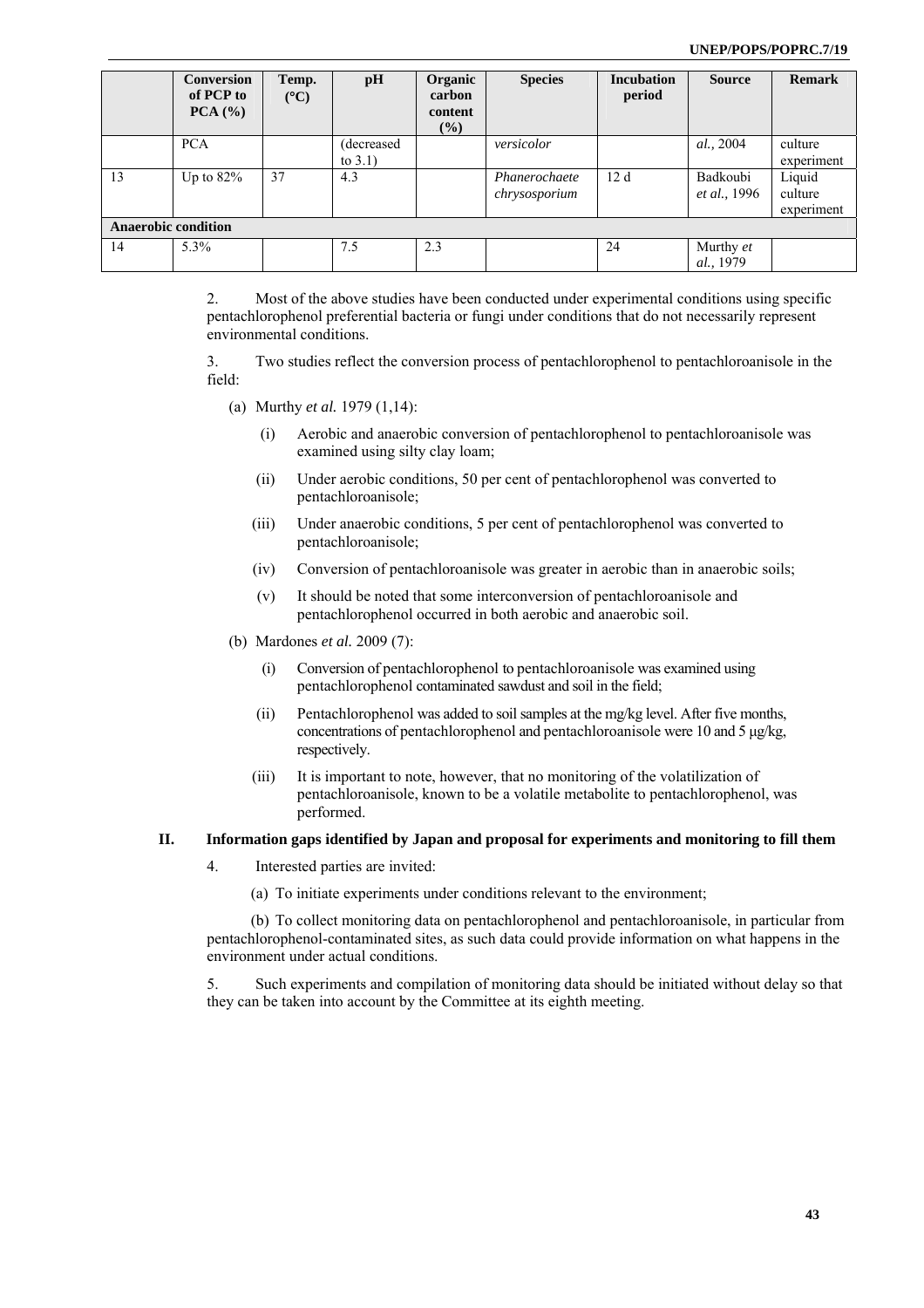# **Annex IV**

# **Proposal on next steps for short-chained chlorinated paraffins**

1. The concluding statement of the draft risk profile for short-chained chlorinated paraffins<sup>31</sup> features two options for the final conclusion:

(a) Based on the available evidence, it is concluded that short-chained chlorinated paraffins are likely, as a result of their long-range environmental transport, to lead to significant adverse environmental and human health effects such that global action is warranted; or

Based on available information, there is inadequate evidence to support the conclusion that short-chained chlorinated paraffins are likely, as a result of their long-range environmental transport, to lead to significant adverse environmental and human health effects such that global action is warranted.

2. At its sixth meeting, the Committee discussed the draft risk profile and the proposed conclusions, but was unable to take a decision because of uncertainties in applying the criteria specified in Annex E to the Stockholm Convention on Persistent Organic Pollutants. It therefore established an intersessional working group, as described in annex III to the report of the meeting.<sup>32</sup>

3. Having discussed the application of the criteria specified in Annex E to the Convention to short-chained chlorinated paraffins and considered the outcome of the case study on toxicological interactions of chlorinated paraffins,<sup>33</sup> the Committee agreed to establish an ad hoc working group to undertake the following activities in accordance with a workplan to be agreed upon by the working group members:

(a) To revise the relevant parts of the draft risk profile to incorporate information on toxicological interactions of chlorinated paraffins for consideration by the Committee at its eighth meeting;

(b) To compile issues and principles to be applied in the interpretation of the Annex E criteria for consideration by the Committee at its eighth meeting.

<sup>31</sup> UNEP/POPS/POPRC.6/11/Rev.1.

<sup>32</sup> UNEP/POPS/POPRC.6/13.

<sup>33</sup> UNEP/POPS/POPRC/7/INF/15.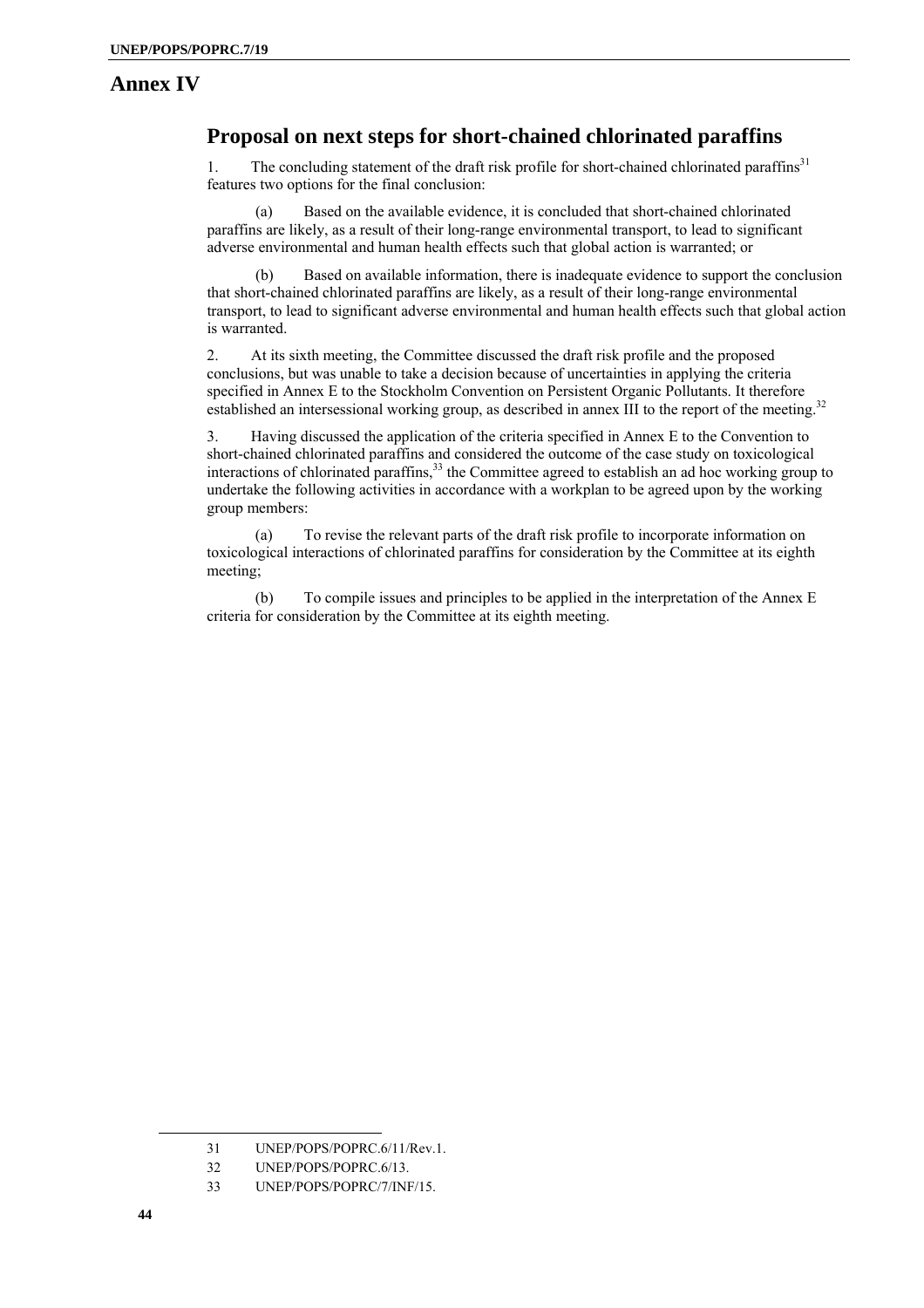# **Annex V**

# **Workplan for the preparation of a draft risk profile during the period between the seventh and eighth meetings of the Persistent Organic Pollutant Review Committee**

|                    | Interval from     | Activity (for each chemical under review)                                                                                                                                                                                                                                                                                       |  |  |
|--------------------|-------------------|---------------------------------------------------------------------------------------------------------------------------------------------------------------------------------------------------------------------------------------------------------------------------------------------------------------------------------|--|--|
| Scheduled date     | previous activity |                                                                                                                                                                                                                                                                                                                                 |  |  |
|                    | (weeks)           |                                                                                                                                                                                                                                                                                                                                 |  |  |
| 14 October 2011    |                   | The Committee establishes an ad hoc working group.                                                                                                                                                                                                                                                                              |  |  |
| 21 October 2011    | 1                 | The Secretariat requests parties and observers to provide<br>information specified in Annex E.                                                                                                                                                                                                                                  |  |  |
| 9 January 2012     | 11                | Parties and observers submit Annex E information to the Secretariat.<br>Secretariat sends a reminder to parties and observers<br>$\bullet$<br>regarding the request for information: 12 December.                                                                                                                               |  |  |
| 2 March 2012       | 7                 | The working group chair and the drafter complete the first draft.<br>Drafter prepares the first draft and sends it to the chair: 27<br>Feb.<br>Chair sends the first draft to the working group: 2 March.                                                                                                                       |  |  |
| 16 March 2012      | $\overline{2}$    | The working group members provide comments on the first draft to<br>the chair and the drafter.                                                                                                                                                                                                                                  |  |  |
| 2 April 2012       | $\overline{2}$    | The working group chair and the drafter finish their review of initial<br>comments from the working group and complete the second draft<br>and a compilation of responses to the comments.                                                                                                                                      |  |  |
| 5 April 2012       | $<$ 1             | The Secretariat distributes the second draft to parties and observers<br>for comments.                                                                                                                                                                                                                                          |  |  |
| 25 May 2012        | $\tau$            | Parties and observers submit their comments to the Secretariat.                                                                                                                                                                                                                                                                 |  |  |
| 8 June 2012        | $\overline{2}$    | The working group chair and the drafter review the party and<br>observer comments and complete the revised (third) draft and a<br>compilation of responses to the comments.<br>Drafter prepares the third draft and sends it to the chair: 5<br>$\bullet$<br>June.<br>Chair sends the third draft to the working group: 8 June. |  |  |
| 22 June 2012       | $\overline{2}$    | The working group members provide final comments on the third<br>draft to the chair and the drafter.                                                                                                                                                                                                                            |  |  |
| 6 July 2012        | 2                 | The working group chair and the drafter review the final comments<br>and complete the final draft and a compilation of responses to the<br>comments.<br>Drafter prepares the final draft and sends it to the chair: 3<br>July.<br>Chair sends the final draft to the Secretariat: 6 July.                                       |  |  |
| 9 July 2012        | $<$ 1             | The Secretariat sends the final draft to the Division of Conference<br>Services for editing and translation.                                                                                                                                                                                                                    |  |  |
| 27 August 2012     | $\overline{7}$    | The Division of Conference Services completes editing and<br>translation.                                                                                                                                                                                                                                                       |  |  |
| 3 September 2012   | $<$ 1             | The Secretariat distributes the final draft risk profiles in the six<br>official languages of the United Nations.                                                                                                                                                                                                               |  |  |
| 15-19 October 2012 | 6                 | Eighth meeting of the Committee.                                                                                                                                                                                                                                                                                                |  |  |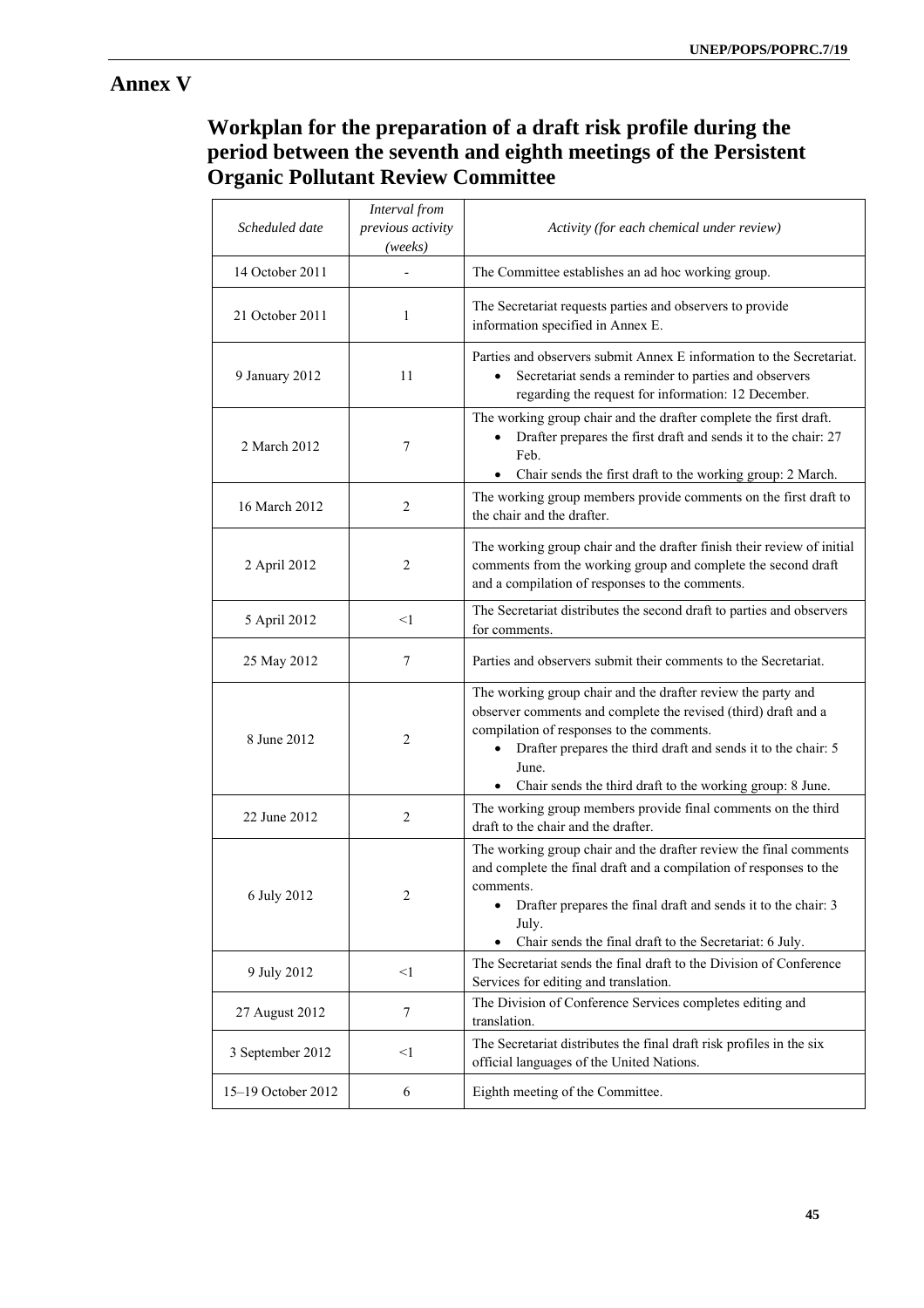# **Annex VI**

# **Composition of intersessional working groups (2011–2012)**

#### **Working group on hexabromocyclododecane**

#### **Committee members**

- Ms. Tsvetanka Dimcheva (Bulgaria)
- Mr. Robert Chénier (Canada)
- Mr. Jianxin Hu (China)
- Mr. Ivan Holoubek (Czech Republic)
- Mr. Timo Seppälä (Finland)\* (drafter) Mr. Sylvain Bintein (France)

#### **Observers**

- Mr. Greg Plummer (Australia)
- Ms. Stacy Kauk (Canada)
- Ms. Rikke Donchil Holmberg (Denmark)
- Mr. Agus Haryono (Indonesia)
- Mr. Darren Byrne (Ireland)
- Ms. Asako Fukushima (Japan)
- Ms. Chie Hamaguchi (Japan)
- Mr. Naoki Hashizume (Japan)
- Mr. Tomohiro Imahashi (Japan)
- Mr. Noriyasu Nagai (Japan)
- Ms. Keiko Segawa (Japan)
- Mr. Cees Luttikhuizen (Netherlands)
- Ms. Liselott Säll (Norway)
- Ms. Christina Charlotte Tolfsen (Norway)
- Ms. Ana Isabel Sánchez Blanco (Spain)
- Mr. Reiner Arndt (Germany)
- Mr. Mohammed Oqlah Hussein Khashashneh (Jordan)
- Mr. Peter Dawson (New Zealand)\* (chair)
- Ms. Bettina Hitzfeld (Switzerland)
- Ms. Svitlana Sukhorebra (Ukraine)
- Ms. Maria Delvin (Sweden) Mr. Chris Blunck (United States of America) Ms. Sara Gudiela Avila Rodríguez (United Nations Development Programme) Ms. Pamela Miller (Alaska Community Action on Toxics) Mr. Philippe Marechal (CEFIC - Plasticseurope) Mr. Joseph DiGangi (International POPs Elimination Network) Ms. Mariann Lloyd-Smith (International POPs . Elimination Network) Ms. Eva Kruemmel (Inuit Circumpolar Council) Ms. Smadar Admon (HBCD Industry Working Group) Ms. Christine Lukas (HBCD Industry Working Group)

#### **Working group on chlorinated naphthalenes**

#### **Committee members**

- Ms. Norma Ethel Sbarbati-Nudelman (Argentina)
- Mr. Robert Chénier (Canada)
- Mr. Ricardo Orlando Barra Ríos (Chile)
- Mr. Jianxin Hu (China)
- Ms. Floria Roa- Gutiérrez (Costa Rica)
- Mr. Ivan Holoubek (Czech Republic)
- Mr. Timo Seppälä (Finland)

#### **Observers**

- Ms. Rikke Donchil Holmberg (Denmark)
- Mr. Peter Korytár (European Union)
- Ms. Lucie Ribeiro (European Union)
- Ms. Sandrine Andres (France)
- Mr. Agus Haryono (Indonesia)
- Ms. Asako Fukushima (Japan)
- Ms. Chie Hamaguchi (Japan)
- Mr. Naoki Hashizume (Japan)
- Mr. Tomohiro Imahashi (Japan)
- Mr. Noriyasu Nagai (Japan)
- Mr. Sylvain Bintein (France)\* (drafter)
- Mr. Reiner Arndt (Germany)
- Mr. Masaru Kitano (Japan)
- Ms. Kyunghee Choi (Republic of Korea)
- Ms. Bettina Hitzfeld (Switzerland)
- Ms. Svitlana Sukhorebra (Ukraine)\* (chair)
- Ms. Keiko Segawa (Japan)
- Mr. Martien Janssen (Netherlands)
- Mr. Chris Blunck (United States of America)
- Ms. Pamela Miller (Alaska Community Action on Toxics)
- Mr. Joseph DiGangi (International POPs Elimination Network)
- Ms. Mariann Lloyd-Smith (International POPs Elimination Network)
- Ms. Eva Kruemmel (Inuit Circumpolar Council)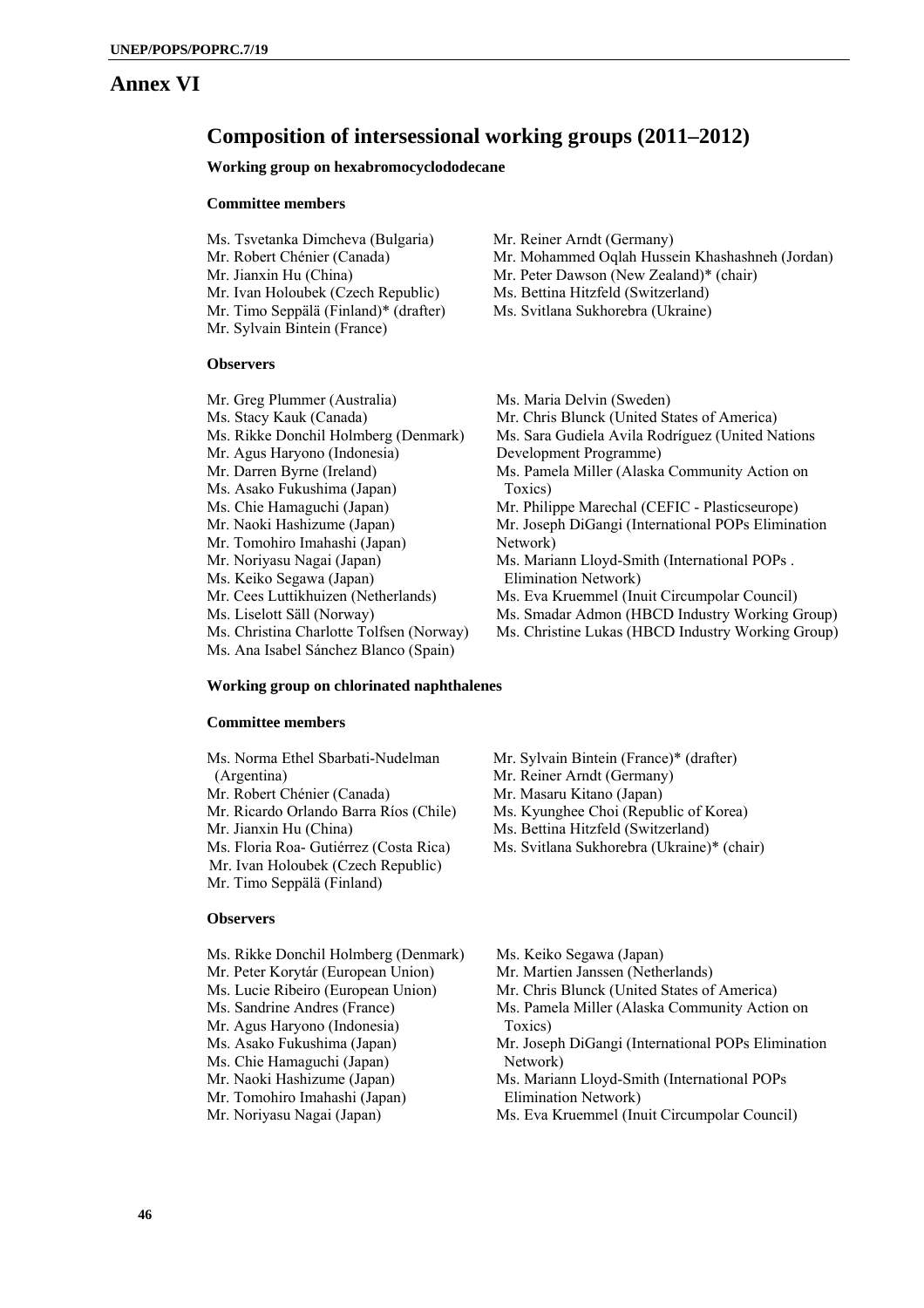## **Working group on hexachlorobutadiene**

#### **Committee members**

- Mr. Robert Chénier (Canada)
- Ms. Floria Roa-Gutierrez (Costa Rica)\* (chair)
- Mr. Ivan Holoubek (Czech Republic)
- Mr. Timo Seppälä (Finland)
- Mr. Sylvain Bintein (France)\* (drafter)
- Mr. Reiner Arndt (Germany)

#### **Observers**

- Ms. Rikke Donchil Holmberg (Denmark)
- Mr. Peter Korytár (European Union)
- Ms. Lucie Ribeiro (European Union)
- Ms. Sandrine Andres (France)
- Mr. Agus Haryono (Indonesia)
- Ms. Asako Fukushima (Japan)
- Ms. Chie Hamaguchi (Japan)
- Mr. Naoki Hashizume (Japan)
- Mr. Tomohiro Imahashi (Japan)
- Mr. Noriyasu Nagai (Japan)
- Ms. Keiko Segawa (Japan)
- Mr. Martien Janssen (Netherlands)

#### **Working group on pentachlorophenol and its salts and esters**

#### **Committee members**

- Ms. Norma Ethel Sbarbati-Nudelman (Argentina)
- Mr. Robert Chénier (Canada)
- Mr. Ricardo Orlando Barra Ríos (Chile)\* (chair until May 2012)
- Mr. Jianxin Hu (China)
- Mr. José Álvaro Rodríguez (Colombia)
- Mr. Ivan Holoubek (Czech Republic)

#### **Observers**

- Mr. Gary Fan (Australia)
- Ms. Estefania Moreira (Brazil)\* (chair from May 2012)
- Ms. Rikke Donchil Holmberg (Denmark)
- Mr. Peter Korytár (European Union)
- Ms. Lucie Ribeiro (European Union)
- Ms. Sandrine Andres (France)
- Mr. Agus Haryono (Indonesia)
- Ms. Asako Fukushima (Japan)
- Ms. Chie Hamaguchi (Japan)
- Mr. Naoki Hashizume (Japan)
- Mr. Tomohiro Imahashi (Japan)
- Mr. Noriyasu Nagai (Japan)
- Ms. Keiko Segawa (Japan)
- Ms. Haritiana Rakotoarisetra
- (Madagascar)
- Mr. Timo Seppälä (Finland)
- Mr. Sylvain Bintein (France)\* (drafter)
- Mr. Reiner Arndt (Germany)
- Mr. Masaru Kitano (Japan)
- Mr. Peter Dawson (New Zealand)
- Ms. Manuela Pereira (Portugal)
- Ms. Bettina Hitzfeld (Switzerland)
- Mr. Samuel F. Banda (Zambia)
- Mr. Martien Janssen (Netherlands)
- Ms. Ana Isabel Sánchez Blanco (Spain)
- Mr. Azhari Omer Abdelbagi (Sudan)
- Ms. Maria Delvin (Sweden)
- Mr. Chris Blunck (United States of America)
- Ms. Pamela Miller (Alaska Community Action on Toxics)
- Ms. Sandra Keller (Croplife International)
- Mr. Mark Trewhitt (Croplife International)
- Ms. Smadar Admon (HBCD industry working group)
- Mr. Joseph DiGangi (International POPs Elimination Network)
- Ms. Mariann Lloyd-Smith (International POPs Elimination Network)
- Ms. Eva Kruemmel (Inuit Circumpolar Council)
- Mr. Mark Boelens (Wood Preservation Canada)

Mr. Masaru Kitano (Japan)

Toxics)

Network)

Elimination Network)

- Mr. Mohammed Oqlah Hussein Khashashneh (Jordan)
- Ms. Kyunghee Choi (Republic of Korea) Ms. Bettina Hitzfeld (Switzerland)
- Ms. Svitlana Sukhorebra (Ukraine)
- 

Mr. Chris Blunck (United States of America) Ms. Pamela Miller (Alaska Community Action on

Ms. Mariann Lloyd-Smith (International POPs

Ms. Eva Kruemmel (Inuit Circumpolar Council) Mr. Allan Jones (World Chlorine Council) Mr. Dolf van Wijk (World Chlorine Council)

Mr. Joseph DiGangi (International POPs Elimination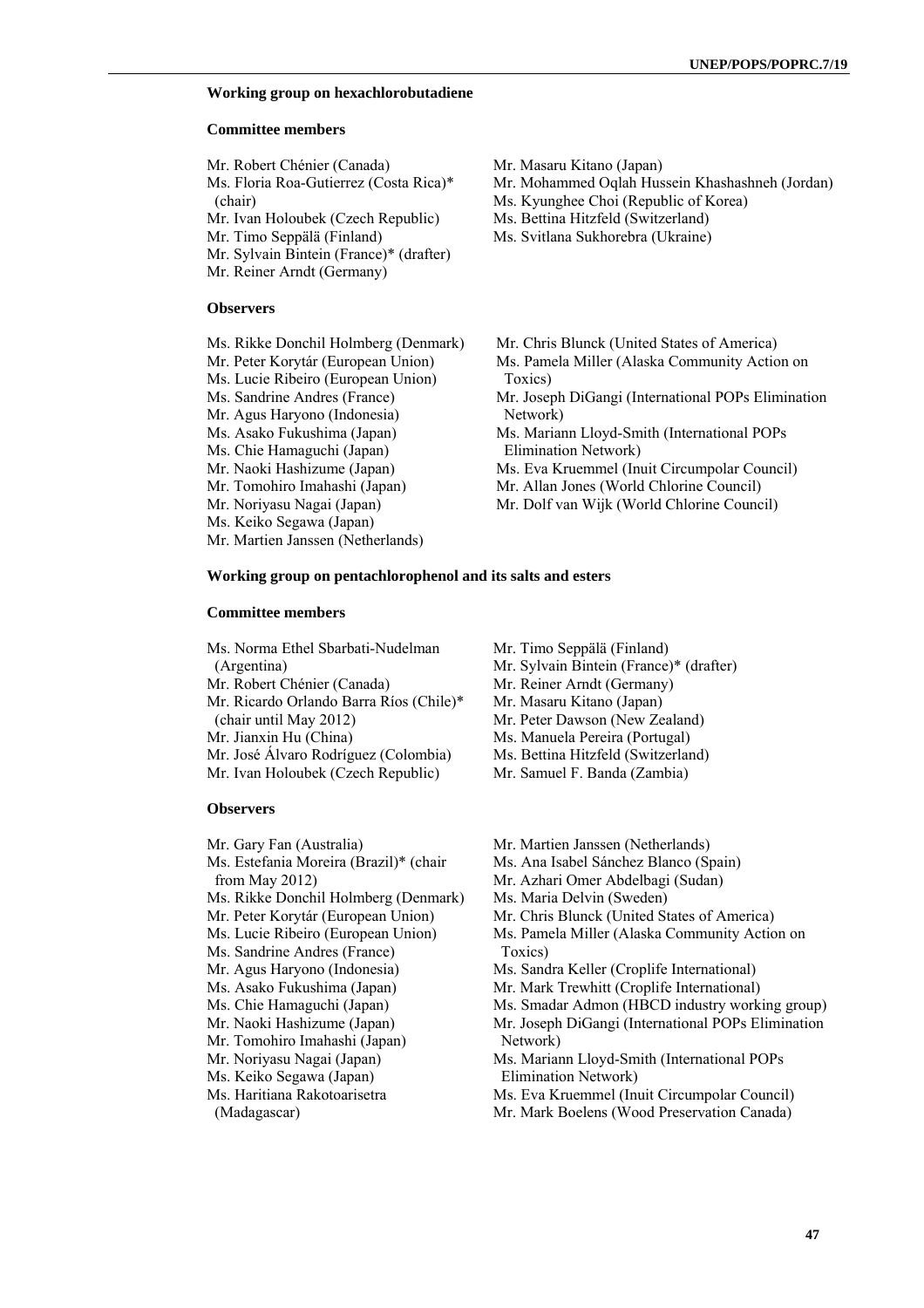#### **Working group on alternatives to endosulfan and DDT**

#### **Committee members**

- Ms. Norma Ethel Sbarbati-Nudelman (Argentina)
- Mr. Choviran Ken (Cambodia)
- Mr. Abderaman Mahamat Abderaman (Chad)
- Mr. José Álvaro Rodríguez (Colombia)
- Ms. Floria Roa-Gutierrez (Costa Rica)
- Ms. Fatma Mohamed Ibrahim Abou-Shok (Egypt)
- Mr. Sylvain Bintein (France)

### **Observers**

- Mr. Gary Fan (Australia)
- Ms. Estefania Moreira (Brazil)
- Mr. Joswa Aoudou (Cameroon)
- Mr. Mario Abó Balanza (Cuba)
- Ms. Sandrine Andres (France)
- Mr. Rupinder Singh Dhaliwal (India)
- Mr. R. M. Shukla (India)
- Ms. Asako Fukushima (Japan)
- Ms. Chie Hamaguchi (Japan)
- Mr. Naoki Hashizume (Japan)
- Mr. Tomohiro Imahashi (Japan)
- Mr. Noriyasu Nagai (Japan)
- Ms. Keiko Segawa (Japan)
- Ms. Gladys Njeri Maina (Kenya)
- Ms. Haritiana Rakotoarisetra

(Madagascar)

- Mr. Martien Janssen (Netherlands)\* (chair from May 2012)
- Ms. Ana Isabel Sánchez Blanco (Spain)
- Mr. Reiner Arndt (Germany)
- Mr. Pablo Ricardo Rodriguez Rubio (Honduras)
- Ms. Chhanda Chowdhury (India)
- Mr. Peter Dawson (New Zealand)
- Ms. Bettina Hitzfeld (Switzerland)\* (chair until May 2012)
- Mr. Jarupong Boon-Long (Thailand)
- Mr. Komla Sanda (Togo)
- Ms. Francisca Katagira (United Republic of Tanzania)
- Mr. Azhari Omer Abdelbagi (Sudan)
- Mr. Chris Blunck (United States of America)
- Ms. Kelly Rain Dodge (United States of America)
- Mr. Maxwell Nkoya (Zambia)
- Ms. Sara Gudiela Avila Rodríguez (United Nations Development Programme)
- Ms. Pamela Miller (Alaska Community Action on Toxics)
- Ms. Sandra Keller (Croplife International)
- Mr. Mark Trewhitt (Croplife International)
- Mr. Joseph DiGangi (International POPs Elimination Network)
- Ms. Mariann Lloyd-Smith (International POPs Elimination Network)
- Ms. Eva Kruemmel (Inuit Circumpolar Council)
- Ms. Meriel Watts (Pesticide Action Network Asia and the Pacific)
- Ms. Carolyn Vickers (World Health Organization)

## **Working group on alternatives to perluorooctane sulfonic acid in open applications**

#### **Committee members**

- Ms. Norma Ethel Sbarbati-Nudelman (Argentina)
- Mr. Choviran Ken (Cambodia)
- Mr. Jianxin Hu (China)
- Mr. Sylvain Bintein (France)

#### **Observers**

- Mr. Greg Plummer (Australia)
- Mr. Júlio Sérgio de Britto (Brazil)
- Ms. Stacy Kauk (Canada)
- Mr. Yawei Wang (China)
- Ms. Sandrine Andres (France)
- Ms. Asako Fukushima (Japan)
- Ms. Chie Hamaguchi (Japan)
- Mr. Naoki Hashizume (Japan)
- Mr. Tomohiro Imahashi (Japan)
- Mr. Noriyasu Nagai (Japan)
- Ms. Keiko Segawa (Japan)
- Ms. Lulwa Ali (Kuwait)
- Ms. Liselott Säll (Norway)
- Ms. Ana Isabel Sánchez Blanco (Spain)
- Ms. Maria Delvin (Sweden)
- Mr. Reiner Arndt (Germany)
- Mr. Peter Dawson (New Zealand)
- Ms. Kyunghee Choi (Republic of Korea)
- Mr. Samuel F. Banda (Zambia)\* (chair)
- Mr. Chris Blunck (United States of America)
- Mr. Maxwell Nkoya (Zambia)
- Ms. Pamela Miller (Alaska Community Action on Toxics)
- Ms. Sandra Keller (Croplife International)
- Mr. Mark Trewhitt (Croplife International)
- Mr. Joseph DiGangi (International POPs Elimination Network)
- Ms. Mariann Lloyd-Smith (International POPs Elimination Network)
- Ms. Eva Kruemmel (Inuit Circumpolar Council)
- Mr. Edson Dias da Silva (Leaf-Cutting Ant Baits
- Industries Association)
- Mr. Ian Rae (invited expert)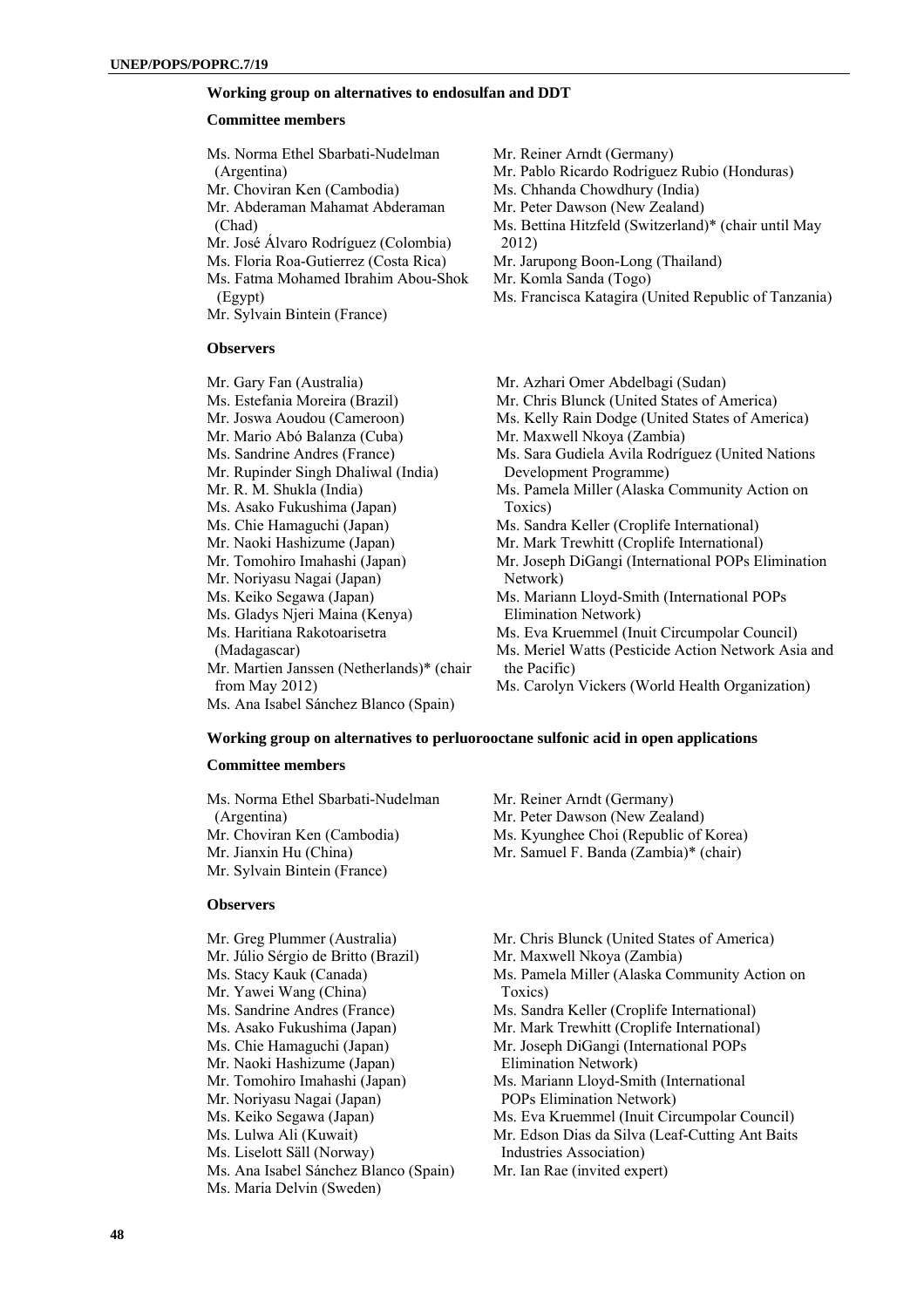#### **Working group on short-chained chlorinated paraffins**

#### **Committee members**

- Ms. Tsvetanka Dimcheva (Bulgaria) Mr. Robert Chénier (Canada)\* (chair/drafter) Mr. Jianxin Hu (China)
- Mr. Ivan Holoubek (Czech Republic)

#### **Observers**

- Mr. Yawei Wang (China)
- Ms. Lucie Ribeiro (European Union)
- Mr. Agus Haryono (Indonesia)
- Ms. Asako Fukushima (Japan)
- Ms. Chie Hamaguchi (Japan)
- Mr. Naoki Hashizume (Japan)
- Mr. Tomohiro Imahashi (Japan)
- Mr. Noriyasu Nagai (Japan)
- Ms. Keiko Segawa (Japan)
- Mr. Martien Janssen (Netherlands)
- Ms. Christina Charlotte Tolfsen (Norway)

#### **Working group on toxic interactions**

### **Committee members**

- Mr. Robert Chénier (Canada)
- Mr. José Álvaro Rodríguez (Colombia) Mr. Ivan Holoubek (Czech Republic)\*
- (chair/drafter)
- Mr. Sylvain Bintein (France)

#### **Observers**

- Mr. Gary Fan (Australia)
- Ms. Rikke Donchil Holmberg (Denmark)
- Ms. Lucie Ribeiro (European Union)
- Ms. Sandrine Andres (France)
- Ms. Asako Fukushima (Japan)
- Ms. Chie Hamaguchi (Japan)
- Mr. Naoki Hashizume (Japan)
- Mr. Tomohiro Imahashi (Japan)
- Mr. Noriyasu Nagai (Japan)
- Ms. Keiko Segawa (Japan)
- Ms. Christina Charlotte Tolfsen (Norway)
- Ms. Maria Delvin (Sweden)
- Mr. Chris Blunck
- (United States of America)
- Ms. Pamela Miller (Alaska Community Action on Toxics)
- Mr. Philippe Marechal (CEFIC Plasticseurope)
- Ms. Sandra Keller (Croplife International)
- Mr. Mark Trewhitt (Croplife International)
- Mr. Joseph DiGangi (International POPs Elimination Network)
- Ms. Mariann Lloyd-Smith (International POPs Elimination Network)
- Ms. Fatma Mohamed Ibrahim Abou-Shok (Egypt)
- Mr. Sylvain Bintein (France)
- Mr. Reiner Arndt (Germany)
- Mr. Masaru Kitano (Japan)
- Ms. Ana Isabel Sánchez Blanco (Spain)
- Ms. Maria Delvin (Sweden)
- Mr. Chris Blunck (United States of America)
- Ms. Pamela Miller (Alaska Community Action on Toxics)
- Mr. Joseph DiGangi (International POPs Elimination Network)
- Ms. Mariann Lloyd-Smith (International POPs Elimination Network)
- Ms. Eva Kruemmel (Inuit Circumpolar Council)
- Mr. Dolf van Wijk (World Chlorine Council)
- Mr. Reiner Arndt (Germany)
- Mr. Mohammed Oqlah Hussein Khashashneh (Jordan)
- Ms. Stella Uchenna Mojekwu (Nigeria)
- Ms. Bettina Hitzfeld (Switzerland)
- Ms. Francisca Katagira (United Republic of Tanzania)
- Ms. Eva Kruemmel (Inuit Circumpolar Council)
- Mr. Marco Vighi (Milano University)
- Mr. Dolf van Wijk (World Chlorine Council)
- Mr. Ian Rae (invited expert)
- Ms. Smadar Admon (HBCD Industry Working Group)
- Ms. Christine Lukas (HBCD Industry Working Group)